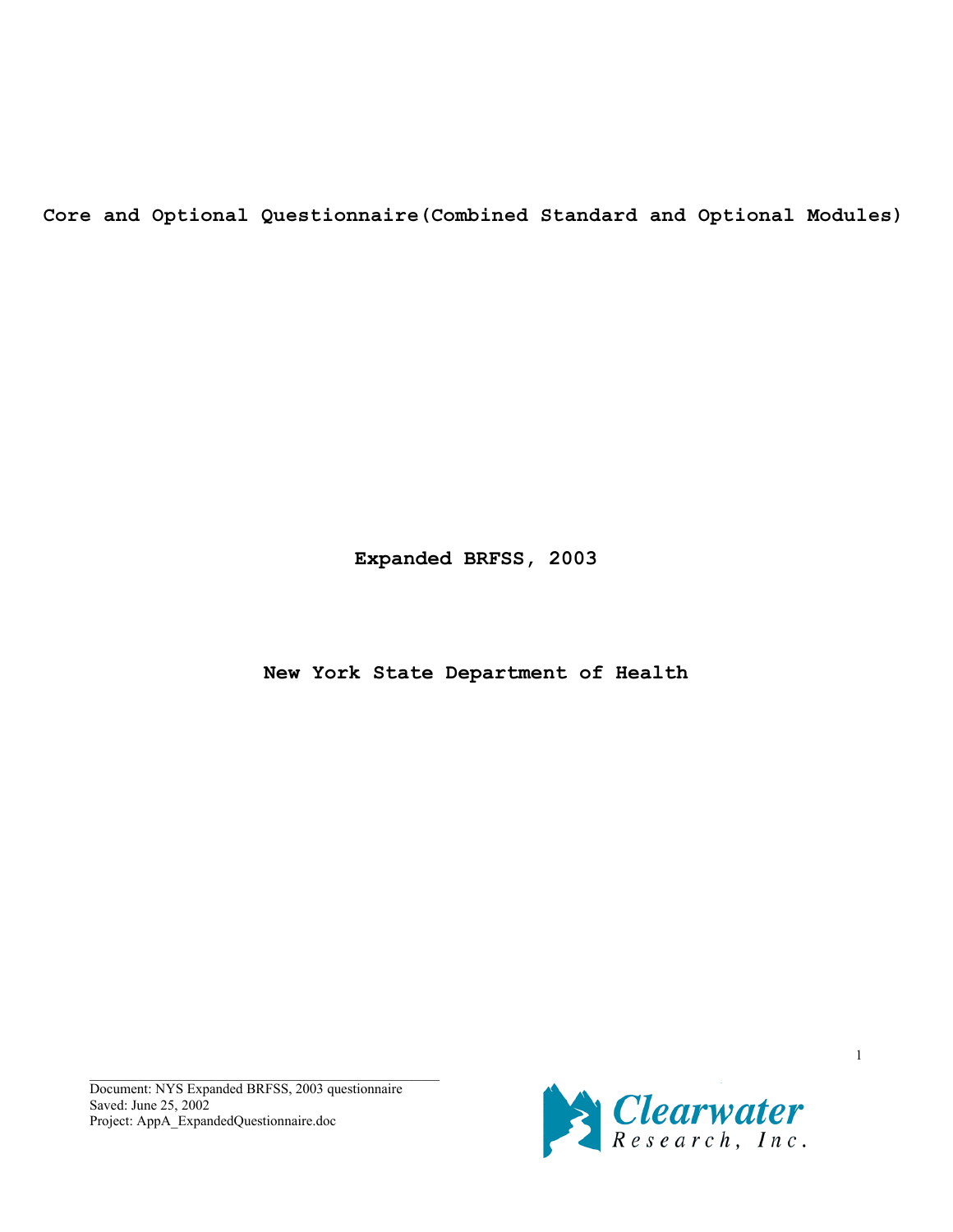# Expanded BRFSS Questionnaire, 2003 New York State Department of Health

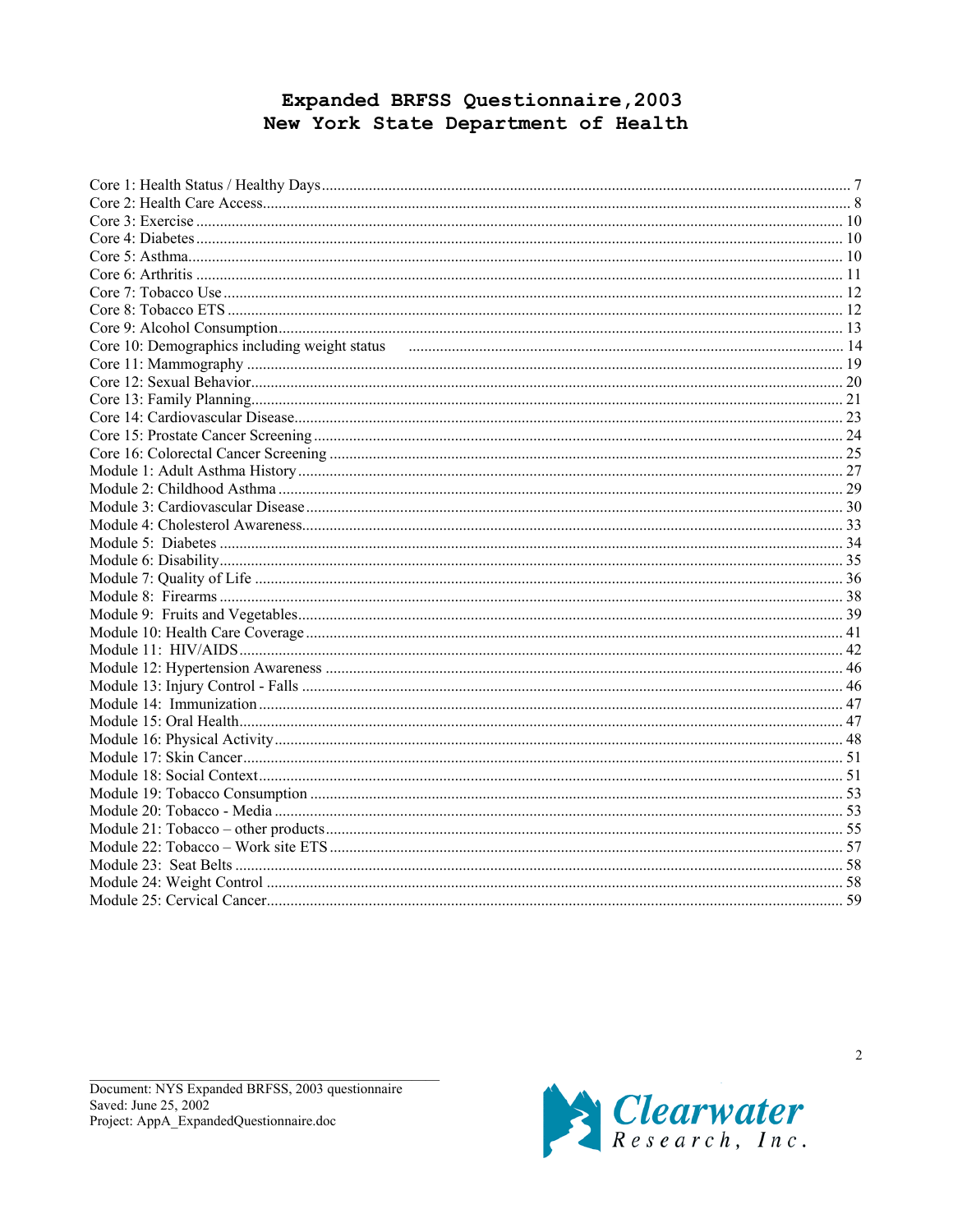--------------------------------------------------------------------------------- INTROQ --------------------------------------------------------------------------------- HELLO, I'm calling for the New York State Department of Health. My name is We're gathering information on the health practices of New York State residents. Your phone number has been chosen randomly, and I'd like to ask some questions about health and health practices. Is this ? 1. Correct Number (Proceed to next question) 2. Number is not the same – **SKIP TO WrongNum** --------------------------------------------------------------------------------- Is this a private residence? --------------------------------------------------------------------------------- 1. YES, CONTINUE – **SKIP TO ADULTS** 2. NO, NON-RESIDENTIAL --------------------------------------------------------------------------------- NonRes – **ONLY GET THIS IF PRIVRES = 2 (NON-RESIDENTIAL)** --------------------------------------------------------------------------------- Thank you very much, but we are only interviewing private residences. **\*\*\*\*\*\*<F3>\*\*\*\*\*\*** --------------------------------------------------------------------------------- WrongNum – **ONLY GET THIS IF INTROQ = 2 (NUMBER IS NOT THE SAME)** --------------------------------------------------------------------------------- Thank you very much, but it I seem to have dialed the wrong number. It's possible that your number may be called at a later time. **\*\*\*\*<F3>\*\*\*\*** --------------------------------------------------------------------------------- Adults --------------------------------------------------------------------------------- I need to randomly select one adult who lives in your household to be interviewed. How many members of your household, including yourself, are 18 years of age or older? ENTER THE NUMBER OF ADULTS **IF ANS = 1 SKIP TO ONEADULT**

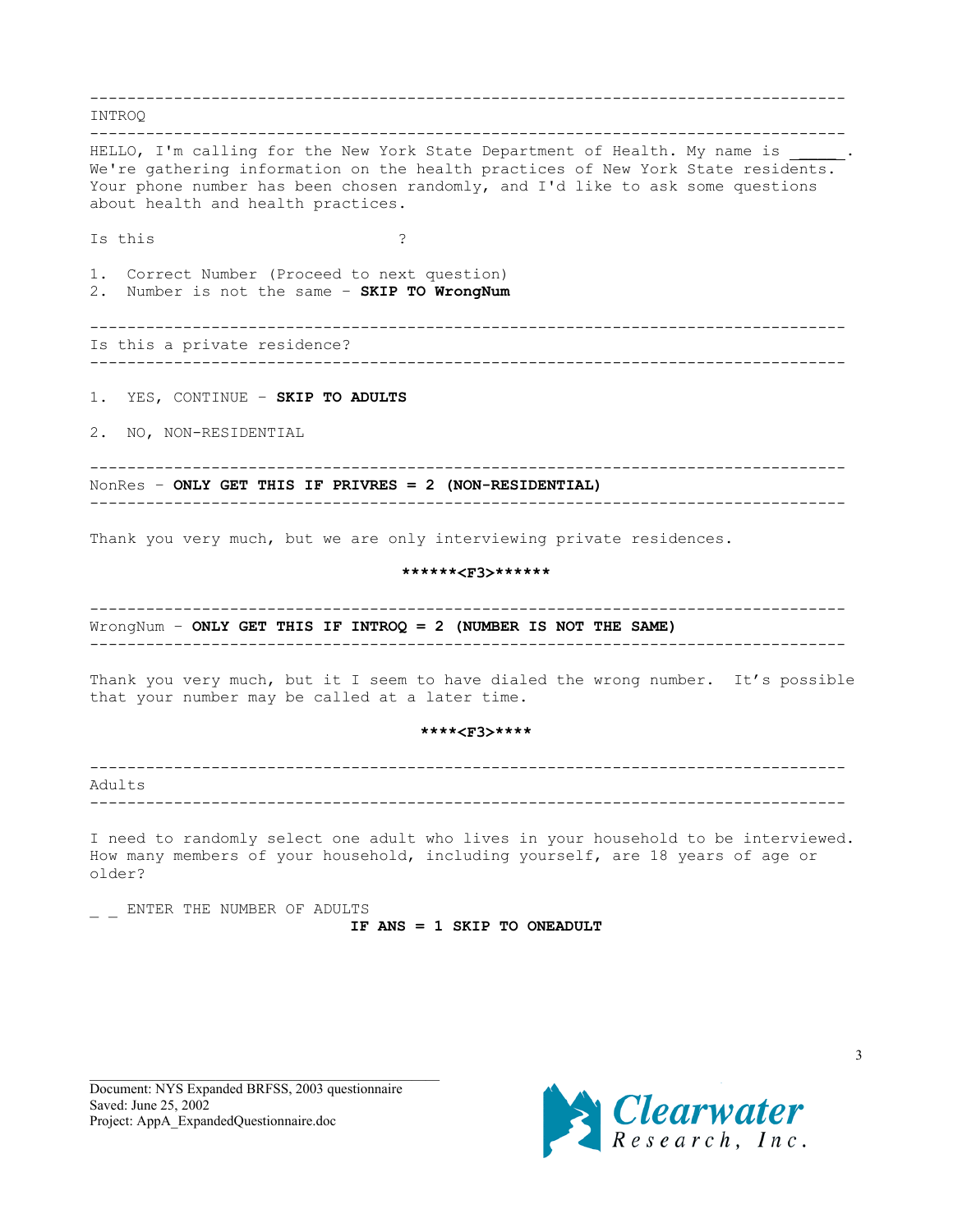--------------------------------------------------------------------------------- Men --------------------------------------------------------------------------------- How many of these adults are men? 0. None 1. One 2. Two 3. Three 4. Four 5. Five 6. Six 7. Seven 8. Eight 9. Nine **IF ANS = ADULTS SKIP TO SELECTED** --------------------------------------------------------------------------------- Women --------------------------------------------------------------------------------- How many of these adults are women? 0. None 1. One 2. Two 3. Three 4. Four 5. Five 6. Six 7. Seven 8. Eight 9. Nine **IF ANS + MEN = ADULTS SKIP TO SELECTED** --------------------------------------------------------------------------------- WrongTot – **ONLY GET IF MEN + WOMEN <> ADULTS** --------------------------------------------------------------------------------- I'm sorry, something is not right. Number of Men - Number of Women - --------------- Number of Adults – 1. CORRECT THE NUMBER OF MEN 2. CORRECT THE NUMBER OF WOMEN 3. CORRECT THE NUMBER OF ADULTS

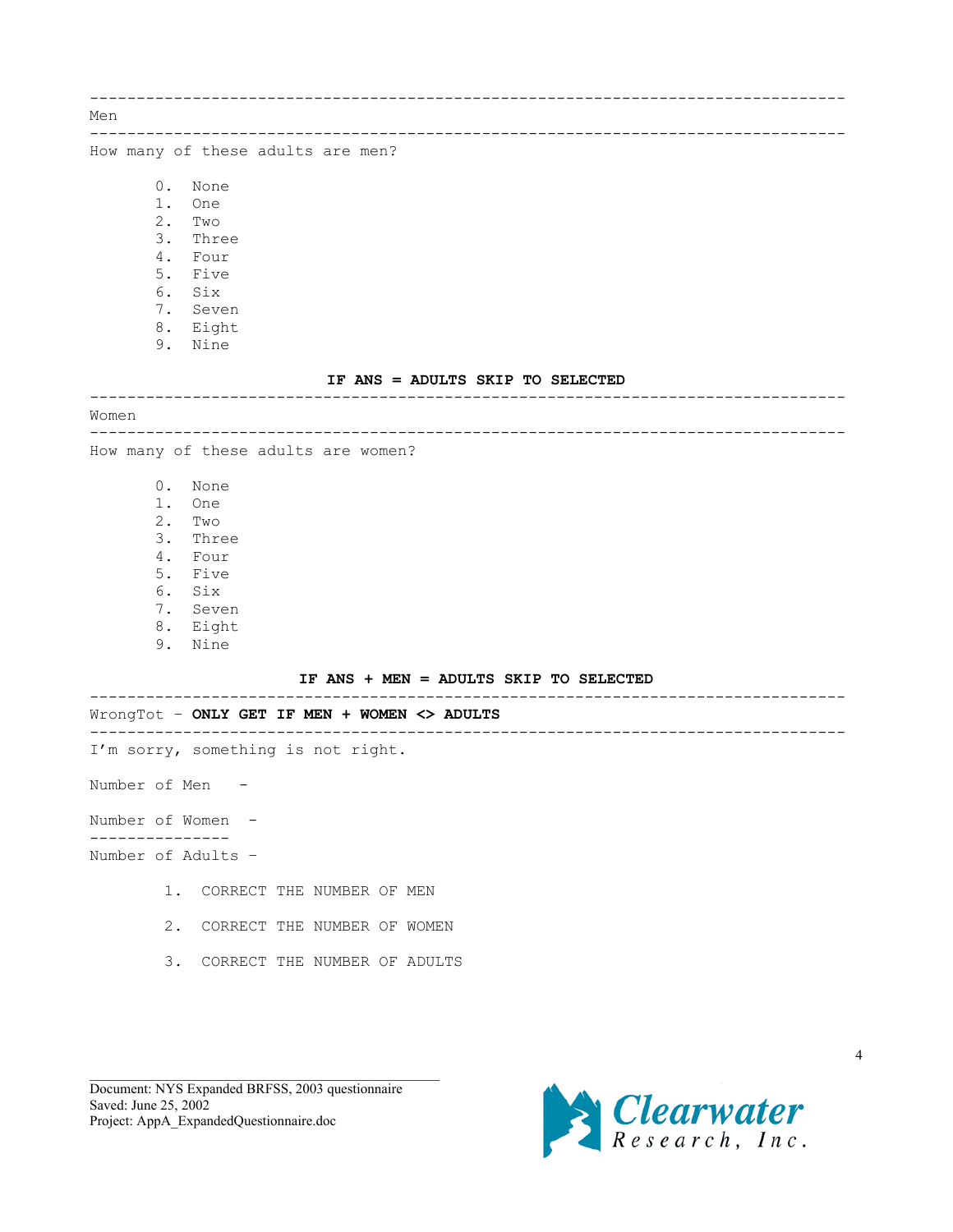| Selected - ONLY GET IF MORE THAN ONE ADULT IN HOUSEHOLD        |
|----------------------------------------------------------------|
| The person in your household I need to speak with is the       |
| Are you the<br>?                                               |
| 1. YES - SKIP TO YOURTHE1                                      |
| 2. NO - SKIP TO GETNEWAD                                       |
| OneAdult - ONLY GET THIS IF ONE ADULT IN HOUSEHOLD             |
| Are you the adult?                                             |
| 1. YES AND THE RESPONDENT IS A MALE - SKIP TO YOURTHE1         |
| 2. YES AND THE RESPONDENT IS A FEMALE - SKIP TO YOURTHE1       |
| 3. NO - SKIP TO ASKGENDR                                       |
| AskGendr - <b>ONLY GET IF ONEADULT = 2</b>                     |
| Is the Adult a man or a woman?                                 |
| 1. Male                                                        |
| 2. Female<br>__________________________                        |
| Get Adult - ONLY GET IF ONEADULT = 3                           |
| May I speak with him or her?                                   |
| 1. YES, ADULT COMING TO THE PHONE                              |
| NO, GO TO NEXT SCREEN, PRESS F3 AND SCHEDULE A CALL-BACK<br>2. |
| ***DO NOT USE <f3> ON THIS SCREEN***</f3>                      |

-

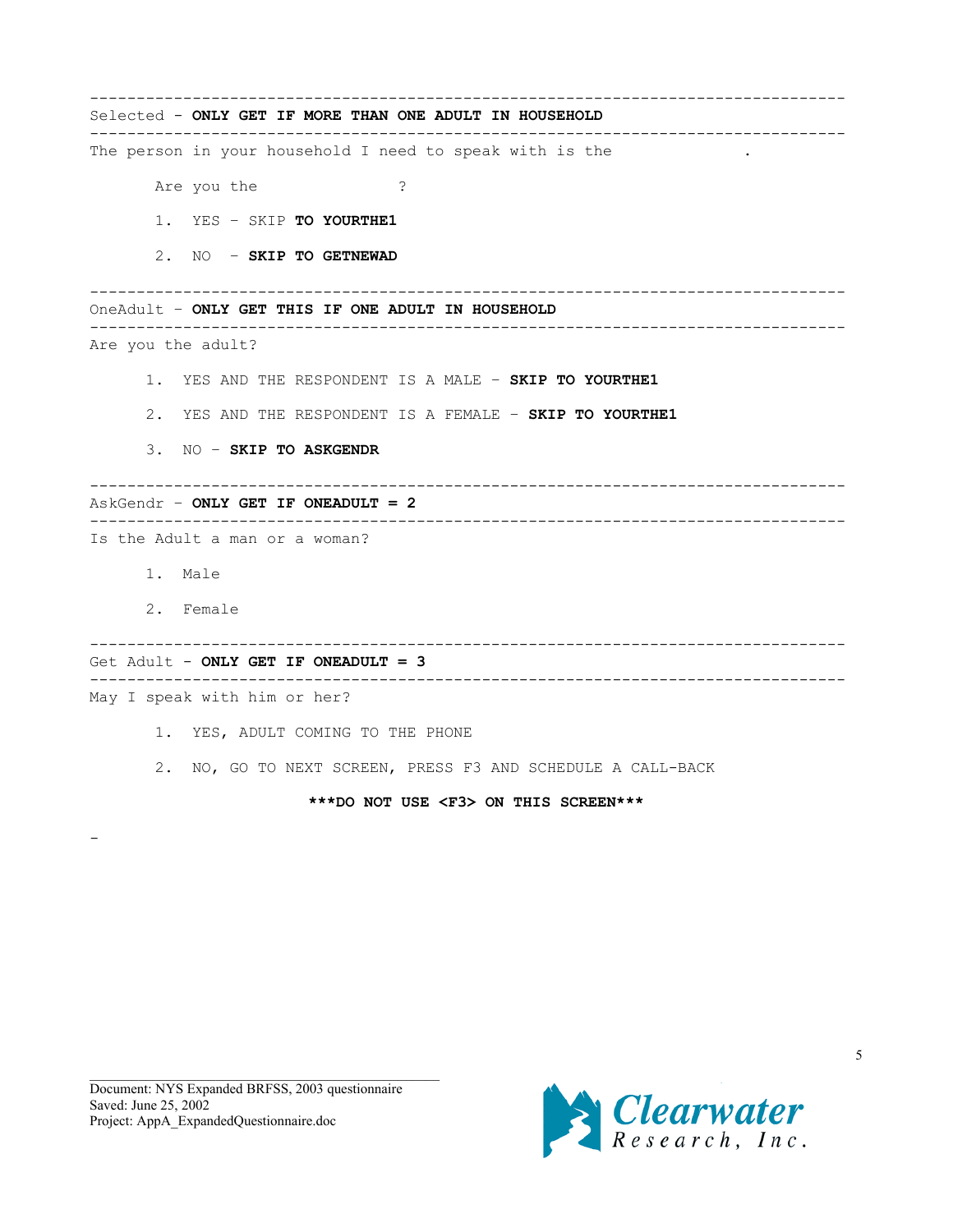--------------------------------------------------------------------------------

---------------------------------------------------------------------------------

YOURTHE1 - **ONLY GET IF ONEADULT = 1 (YES) OR IF SELECTED = 1 (YES)**

Then you are the person I need to speak with.

1. PERSON INTERESTED, CONTINUE – **SKIP TO IntroScr**

2. GO BACK TO ADULTS QUESTION. WARNING:A NEW RESPONDENT MAY BE SELECTED

--------------------------------------------------------------------------------- GETNEWAD - **ONLY GET IF SELECTED = 3 (NO)** --------------------------------------------------------------------------------- May I speak with the ?

1. YES, SELECTED RESPONDENT COMING TO THE PHONE

2. NO, GO TO NEXT SCREEN, PRESS F3 AND SCHEDULE A CALL-BACK

3. GO BACK TO ADULTS QUESTION. WARNING: A NEW RESPONDENT MAY BE SELECTED

#### **\*\*\*DO NOT USE <F3> ON THIS SCREEN\*\*\***

---------------------------------------------------------------------------------

NEWADULT - **ONLY GET IF GETNEWAD = 1 OR 2**

--------------------------------------------------------------------------------- HELLO, I'm calling for the New York State Department of Health. My name is We're gathering information on the health practices of New York State residents. Your phone number has been chosen randomly to be interviewed, and I'd like to ask some questions about health and health practices.

1. PERSON INTERESTED, CONTINUE – **SKIP TO C01Q01**

2. GO BACK TO ADULTS QUESTIONS. WARNING:A NEW RESPONDENT MAY BE SELECTED

--------------------------------------------------------------------------------- IntroScr – **ONLY GET IF NEWADULT < 1**

---------------------------------------------------------------------------------

I won't ask for your name, address, or other personal information that can identify you. There is a minimal risk because questions might make you feel uncomfortable. You don't have to answer any question you don't want to, and you can end the interview at any time. The interview takes only a short time and any information you give to me will be confidential. If you have any questions about this survey, I will provide a toll-free telephone number for you to call to get more information.

1. Person interested, continue

2. Go Back to Adults Question. Warning: A New Respondent may be selected

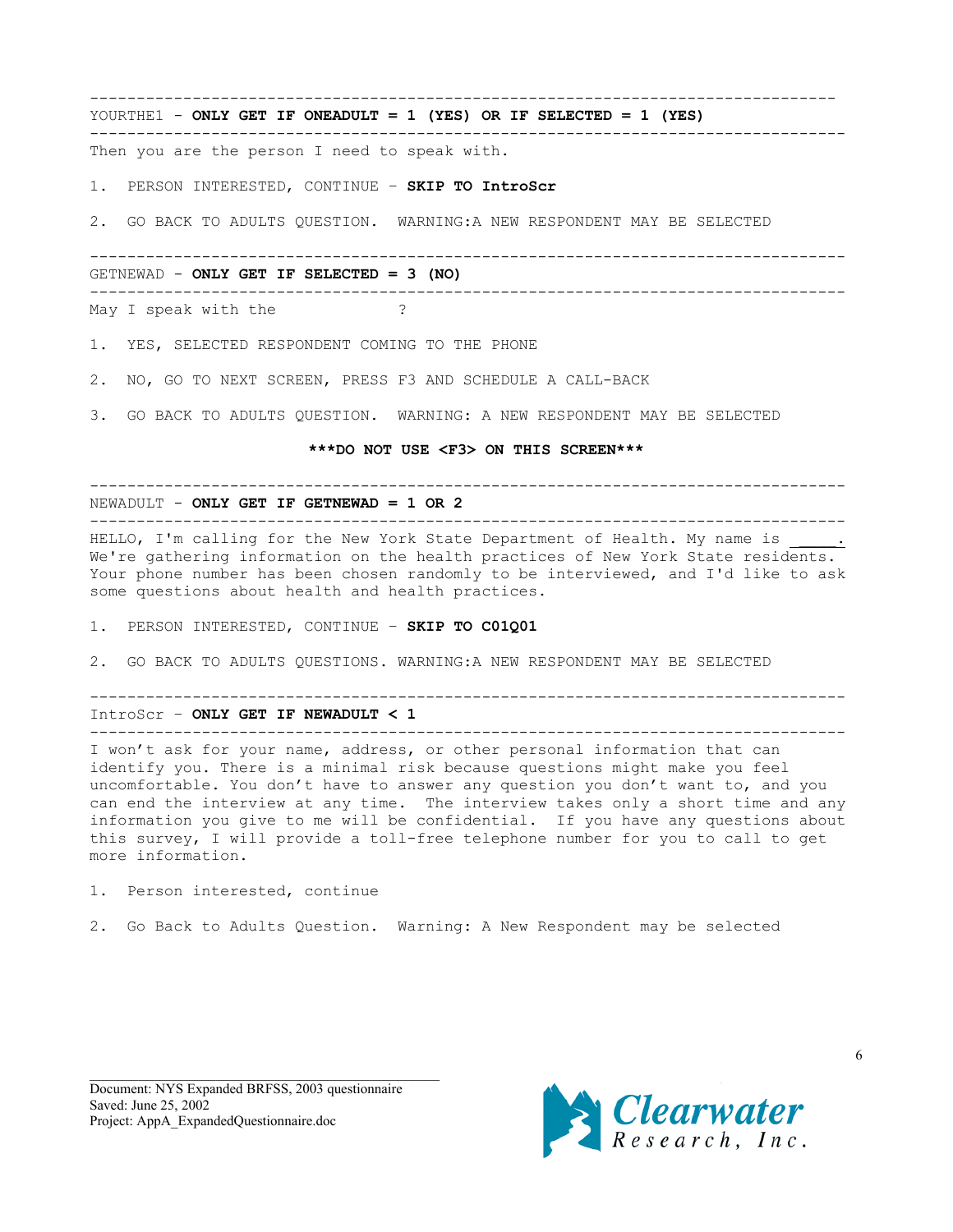### NONQAL - **ONLY GET IF CATI THINKS THE QUOTACELL IS FULL**

INTERVIEWER:PLEASE ALERT YOUR SUPERVISOR IMMEDIATELY!!!! THE QUOTAS SET FOR THIS STUDY ARE INCORRECT.

AFTER NOTIFYING YOUR SUPERVISOR, RETURN THE RECORD

#### ---------------------------------------------------------------------------------

---------------------------------------------------------------------------------

---------------------------------------------------------------------------------

### ASKCNTY **– EVERYBODY (Recodes into C10Q12)**

---------------------------------------------------------------------------------

What county do you live in?

\_ \_ \_ FIPS county code

777. DON'T KNOW/NOT SURE

999. REFUSED

# **Core 1: Health Status / Healthy Days**

<span id="page-6-0"></span>---------------------------------------------------------------------------------

---------------------------------------------------------------------------------

Would you say that in general your health is excellent, very good, good, fair, or poor?

- 1. Excellent
- 2. Very good
- 3. Good

C01Q01 – **EVERYBODY**

- 4. Fair
- 5. Poor
- 7. DON'T KNOW/NOT SURE
- 9. REFUSED

C01Q02 – **EVERYBODY**

---------------------------------------------------------------------------------

Now thinking about your physical health, which includes physical illness and injury, for how many days during the past 30 days was your physical health not good?

---------------------------------------------------------------------------------

Number of days

- 7 7 DON'T KNOW/NOT SURE
- 8 8 NONE
- 9 9 REFUSED

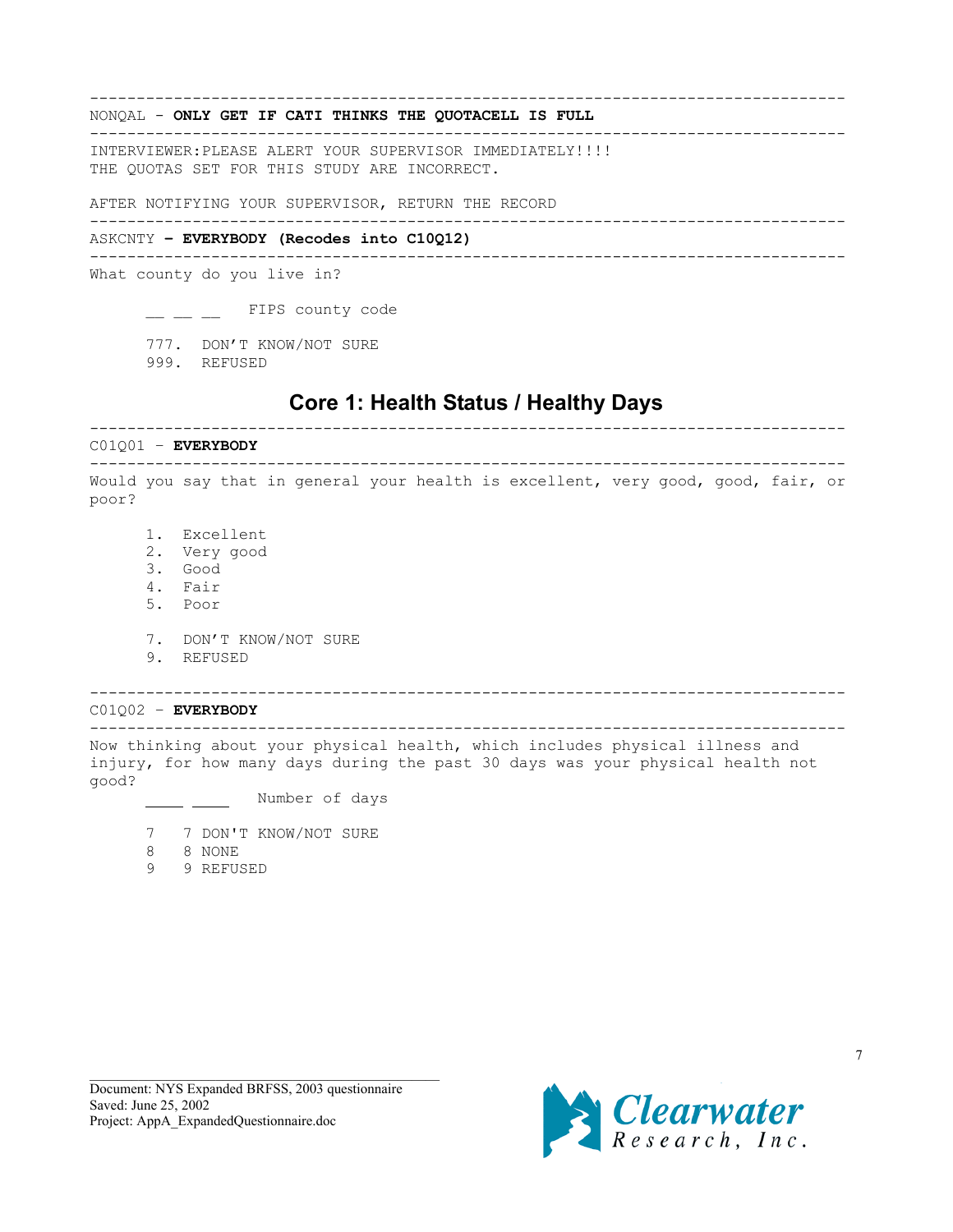## <span id="page-7-0"></span>---------------------------------------------------------------------------------

## C01Q03 – **EVERYBODY**

---------------------------------------------------------------------------------

Now thinking about your mental health, which includes stress, depression, and problems with emotions, for how many days during the past 30 days was your mental health not good?

Number of days

7 7 DON'T KNOW/NOT SURE

- 8 8 NONE
- 9 9 REFUSED

### ---------------------------------------------------------------------------------

C01Q04 – **ONLY GET IF C01Q02 <> 88 or C01Q03 <> 88** ---------------------------------------------------------------------------------

During the past 30 days, for about how many days did poor physical or mental health keep you from doing your usual activities, such as self-care, work, or recreation?

Number of days

- 7 7 DON'T KNOW/NOT SURE
- 8 8 NONE
- 9 9 REFUSED

## **Core 2: Health Care Access**

#### C02Q01 **- EVERYBODY**

---------------------------------------------------------------------------------

---------------------------------------------------------------------------------

Do you have any kind of health care coverage, including health insurance, prepaid plans such as HMOs, or government plans such as Medicare?

- 1. YES
- 2. NO
- 7. DON'T KNOW/NOT SURE
- 9. REFUSED

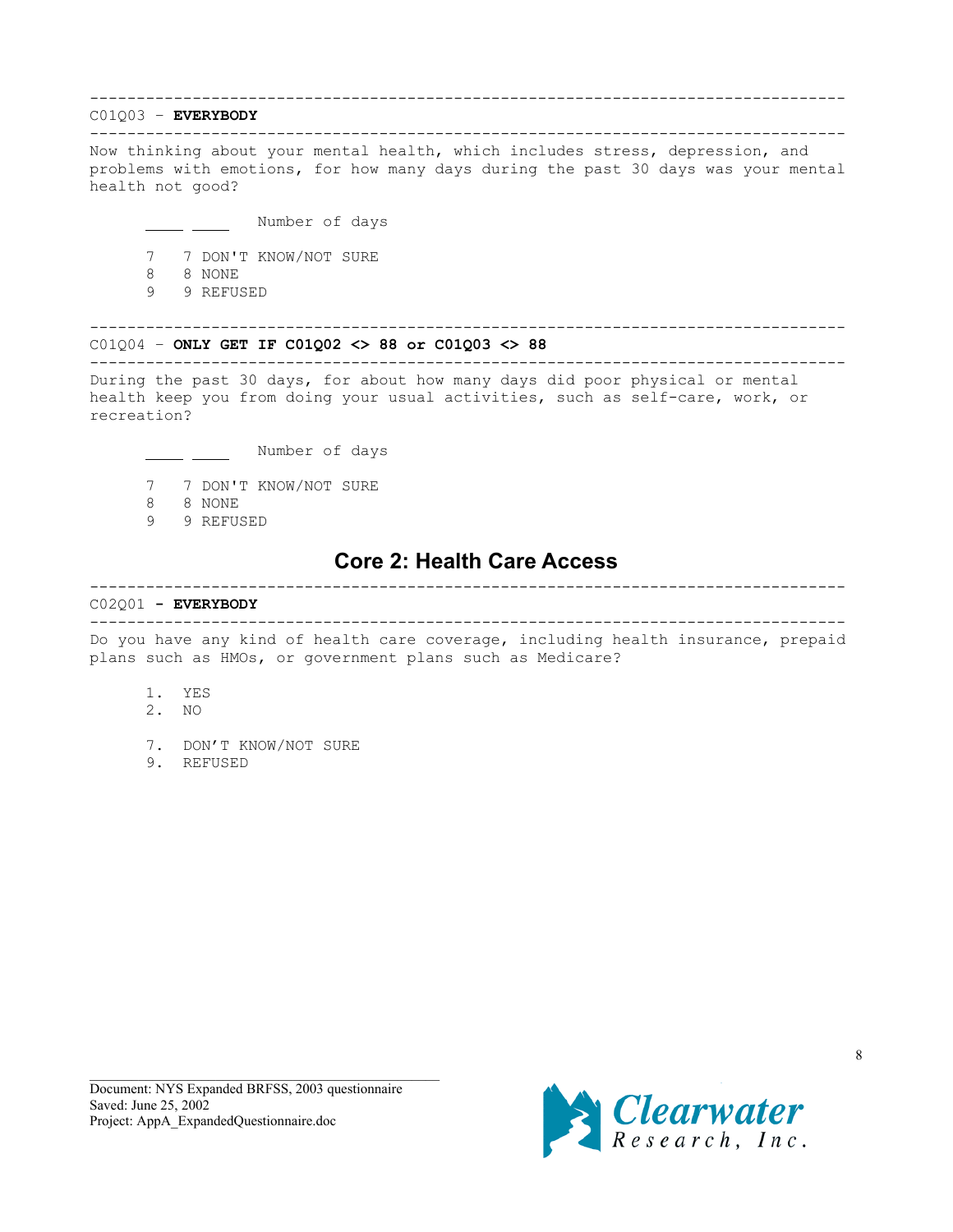# --------------------------------------------------------------------------------- C02Q02 **- EVERYBODY** --------------------------------------------------------------------------------- About how long has it been since you last visited a doctor for a routine checkup? Interviewer Note: A routine checkup is a general physical exam, not an exam for a specific injury, illness or condition. **Read Only if Necessary** 1. Within the past year (1 to 12 months ago) 2. Within the past 2 years (1 to 2 years ago) 3. Within the past 5 years (2 to 5 years ago) 4. 5 or more years ago 8. Never 7. DON'T KNOW/NOT SURE 9. REFUSED --------------------------------------------------------------------------------- C02Q03 **- EVERYBODY** --------------------------------------------------------------------------------- Was there a time in the past 12 months when you needed medical care, but could not get it? 1. Yes 2. No – **SKIP TO C03Q01** 7. DON'T KNOW/NOT SURE - **SKIP TO C03Q01** 9. REFUSED - **SKIP TO C03Q01** --------------------------------------------------------------------------------- C02Q04 **– ONLY GET IF C02Q03 = 1** --------------------------------------------------------------------------------- What is the main reason you did not get medical care? **Interviewer note: If more than one instance ask about the most recent.** Would you say: PLEASE READ 01. Cost [Include no insurance] 02. Distance 03. Office wasn't open when I could get there 04. Too long a wait for an appointment 05. Too long to wait in waiting room 06. No child care

- 07. No transportation
- 08. No access for people with disabilities
- 09. The medical provider didn't speak my language
- 10. Other
- 77. DON'T KNOW/NOT SURE
- 99. REFUSED

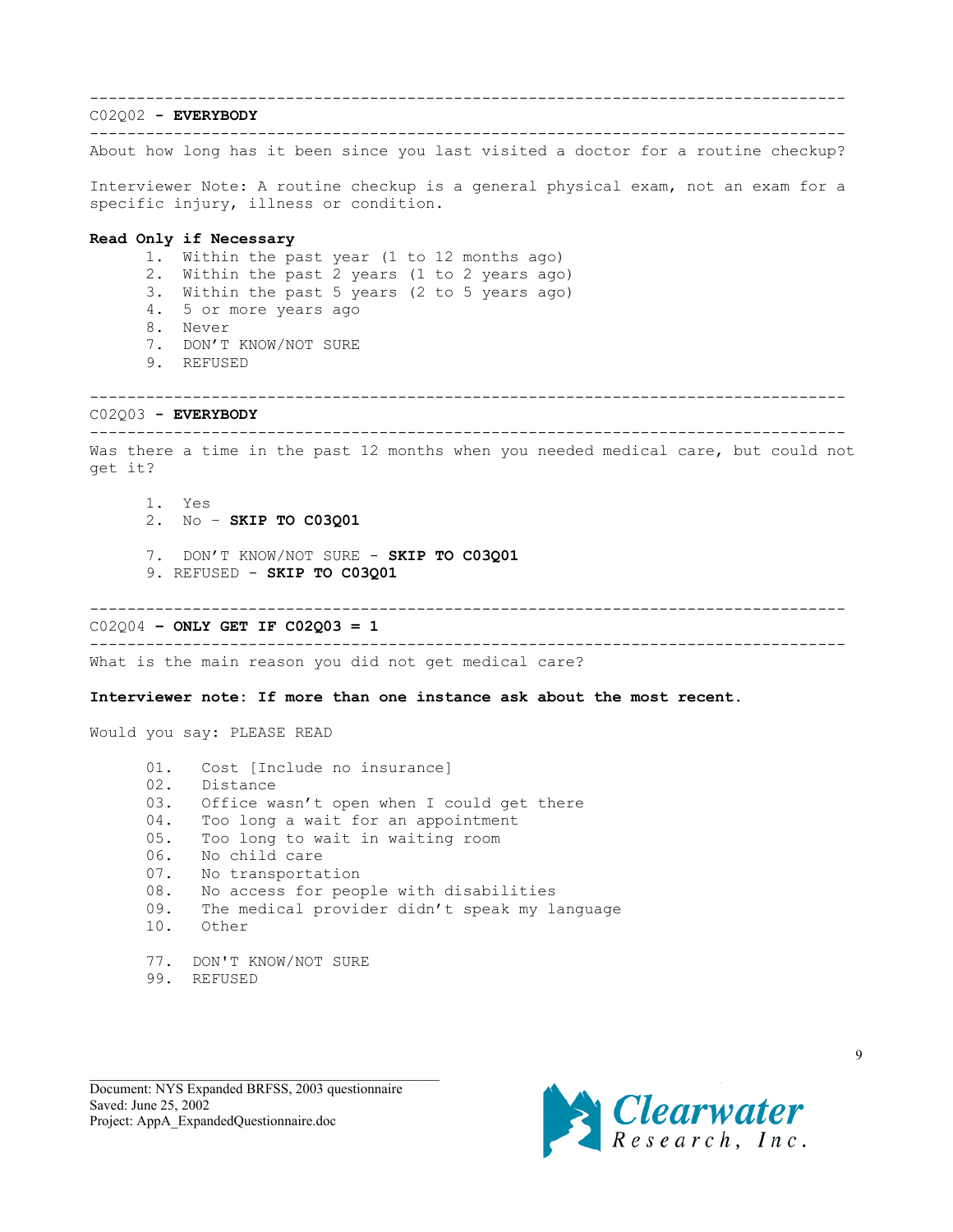## <span id="page-9-0"></span>**Core 3: Exercise** ---------------------------------------------------------------------------------

### C03Q01 - **EVERYBODY**

#### ---------------------------------------------------------------------------------

During the past month, other than your regular job, did you participate in any physical activities or exercises such as running, calisthenics, golf, gardening, or walking for exercise?

- 1. YES
- 2. NO
- 7. DON'T KNOW/NOT SURE
- 9. REFUSED

# **Core 4: Diabetes**

---------------------------------------------------------------------------------

C04Q01 **- EVERYBODY** --------------------------------------------------------------------------------- Have you ever been told by a doctor that you have diabetes?

If "Yes" and female, ask "Was this only when you were pregnant?"

- 1. Yes
- 2. Yes, but female told only during pregnancy
- 3. No
- 7. DON'T KNOW/NOT SURE
- 9. REFUSED

## **Core 5: Asthma** ---------------------------------------------------------------------------------

C05Q01 **- EVERYBODY** --------------------------------------------------------------------------------- Have you ever been told by a doctor, nurse, or other health professional that you had asthma? 1. YES 2. NO – **SKIP TO C06Q01** 7. DON'T KNOW/NOT SURE **– SKIP TO C06Q01** 9. REFUSED **– SKIP TO C06Q01** --------------------------------------------------------------------------------- C05Q02 **– ONLY GET IF C05Q01 = 1** --------------------------------------------------------------------------------- Do you still have asthma?

- 1. YES
- 2. NO
- 7. DON'T KNOW/NOT SURE
- 9. REFUSED

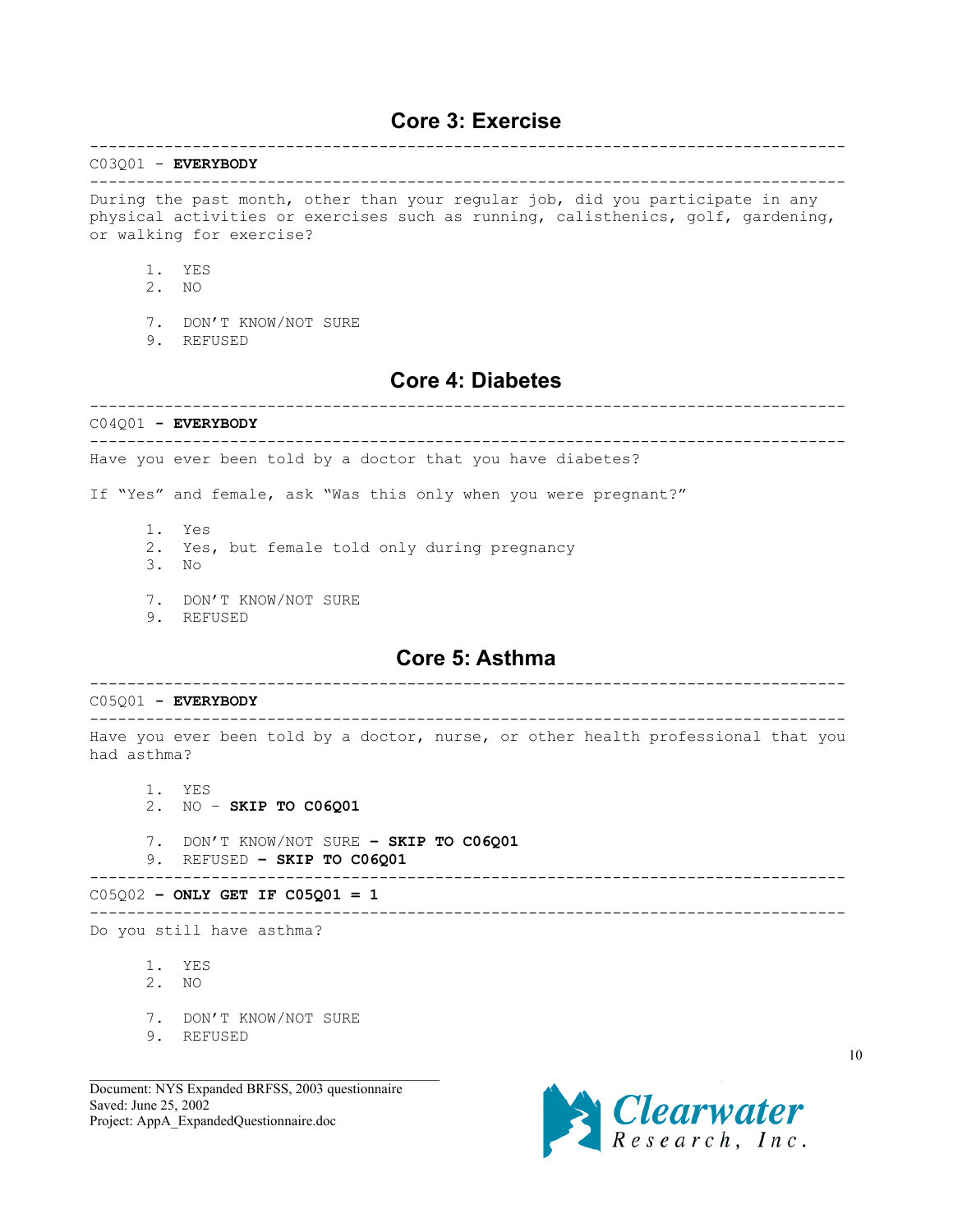# **Core 6: Arthritis**

<span id="page-10-0"></span>--------------------------------------------------------------------------------- C06Q01 **– EVERYBODY** --------------------------------------------------------------------------------- The next questions refer to your joints. Please do NOT include the back or neck. DURING THE PAST 30 DAYS, have you had any symptoms of pain, aching, or stiffness in or around a joint? 1. Yes 2. No - **SKIP TO C06Q03** 7. DON'T KNOW/NOT SURE - **SKIP TO C06Q03** 9. REFUSED - **SKIP TO C06Q03** --------------------------------------------------------------------------------- C06Q02 **– ONLY GET IF C06Q01 = 1** --------------------------------------------------------------------------------- Did your joint symptoms FIRST begin more than 3 months ago? 1. Yes 2. No 7. DON'T KNOW/NOT SURE 9. REFUSED --------------------------------------------------------------------------------- C06Q03 **– EVERYBODY** --------------------------------------------------------------------------------- Have you EVER been told by a doctor or other health professional that you have some form of arthritis, rheumatoid arthritis, gout, lupus, or fibromyalgia? 1. Yes 2. No 7. DON'T KNOW/NOT SURE 9. REFUSED INTERVIEWER NOTE: Arthritis diagnoses include \* rheumatism, polymyalgia rheumatica \* osteoarthritis (not osteoporosis) \* tendonitis, bursitis, bunion, tennis elbow \* carpal tunnel syndrome, tarsal tunnel syndrome joint infection, Reiter's syndrome ankylosing spondylitis; spondylosis

- \* rotator cuff syndrome
- connective tissue disease, scleroderma, polymyositis, Raynaud s syndrome
- \* vasculitis (giant cell arteritis, Henoch-Schonlein purpura, Wegeners granulomatosis, polyarteritis nodosa)

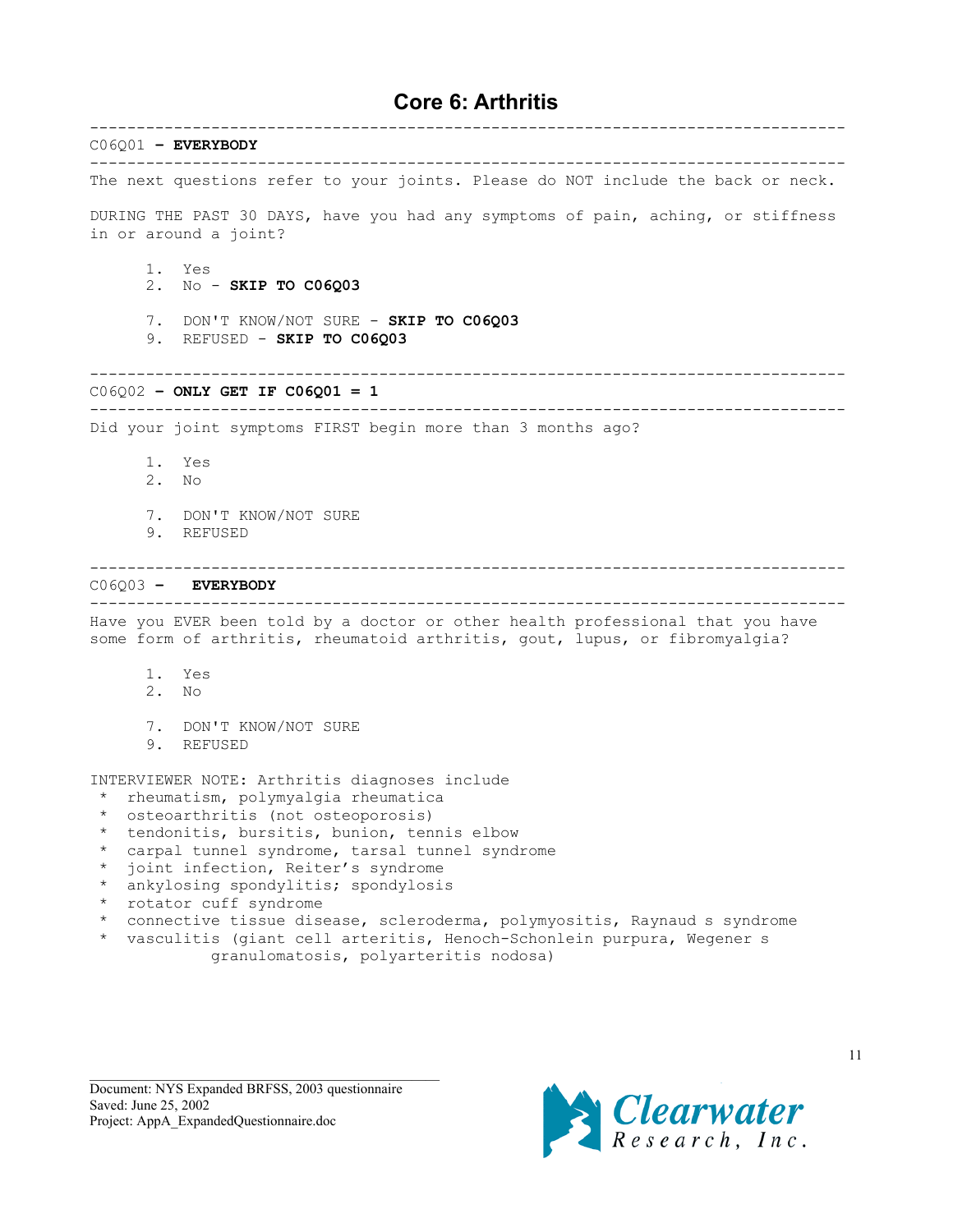# **Core 7: Tobacco Use**

<span id="page-11-0"></span>--------------------------------------------------------------------------------- C07Q01 **- EVERYBODY** --------------------------------------------------------------------------------- Have you smoked at least 100 cigarettes in your entire life? 5 packs = 100 cigarettes 1. YES 2. NO – **SKIP TO C08Q01** 7. DON'T KNOW/NOT SURE **– SKIP TO C08Q01** 9. REFUSED **– SKIP TO C08Q01** --------------------------------------------------------------------------------- C07Q02 **– ONLY GET IF C07Q01 =1** --------------------------------------------------------------------------------- Do you now smoke cigarettes every day, some days, or not at all? 1. Every day 2. Some days 3. Not at all **– SKIP TO C08Q01** 7. DON'T KNOW/NOT SURE **– SKIP TO C08Q01** 9. REFUSED **– SKIP TO C08Q01** --------------------------------------------------------------------------------- C07Q03 **– ONLY GET IF C07Q02 < 3** --------------------------------------------------------------------------------- During the past 12 months, have you stopped smoking for one day or longer because you were trying to quit smoking? 1. YES 2. NO 7. DON'T KNOW/NOT SURE 9. REFUSED **Core 8: Tobacco ETS** --------------------------------------------------------------------------------- C08Q01 - **EVERYBODY** --------------------------------------------------------------------------------- Which statement best describes the rules about smoking inside your home? PLEASE READ 1. Smoking is not allowed anywhere inside your home 2. Smoking is allowed in some places or at some times 3. Smoking is allowed anywhere inside the home 4. There are no rules about smoking inside the home 7. DON'T KNOW/NOT SURE

9. REFUSED

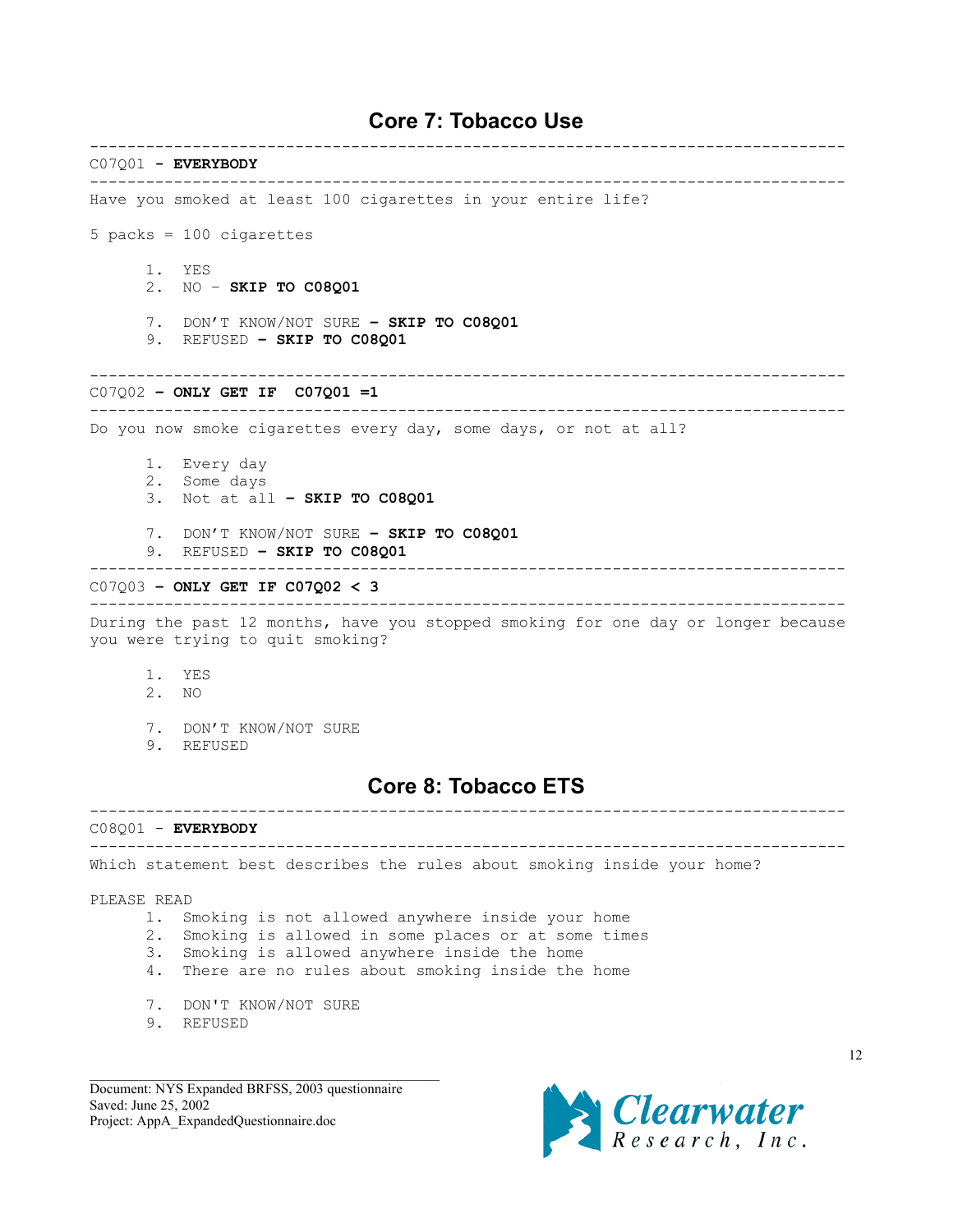### <span id="page-12-0"></span>C08Q02 - **EVERYBODY**

--------------------------------------------------------------------------------- In the past 30 days has anyone, including yourself, smoked cigarettes, cigars, or pipes anywhere inside your home?

---------------------------------------------------------------------------------

- 1. Yes
- 2. No
- 7. DON'T KNOW/NOT SURE
- 9. REFUSED

# **Core 9: Alcohol Consumption**

# ---------------------------------------------------------------------------------

C09Q01 **- EVERYBODY** ---------------------------------------------------------------------------------

A drink of alcohol is 1 can or bottle of beer, 1 glass of wine, 1 can or bottle of wine cooler, 1 cocktail, or 1 shot of liquor. During the past 30 days, how often have you had at least one drink of any alcoholic beverage?

101-107 Days per week 201-230 Days in past 30

\_\_ \_\_ \_ Enter Days per week or per month

888. No drinks in past 30 days **– SKIP TO C10Q01**

- 777. DON'T KNOW/NOT SURE **–**
- 999. REFUSED **SKIP TO C10Q01**

## ---------------------------------------------------------------------------------

### C09Q02 **– ONLY GET IF C09Q01 <> 888 OR C09Q01<> 999**

--------------------------------------------------------------------------------- On the days when you drank, about how many drinks did you drink on the average?

\_\_\_\_\_ Number of drinks

- 77. DON'T KNOW/NOT SURE
- 88. NONE
- 99. REFUSED

## C09Q03 **– ONLY GET IF C09Q01 <> 888 OR C09Q01 <> 999**

---------------------------------------------------------------------------------

Considering all types of alcoholic beverages, how many times during the past 30 days did you have 5 or more drinks on an occasion?

---------------------------------------------------------------------------------

Number of times

- 77. DON'T KNOW/NOT SURE
- 88. NONE
- 99. REFUSED

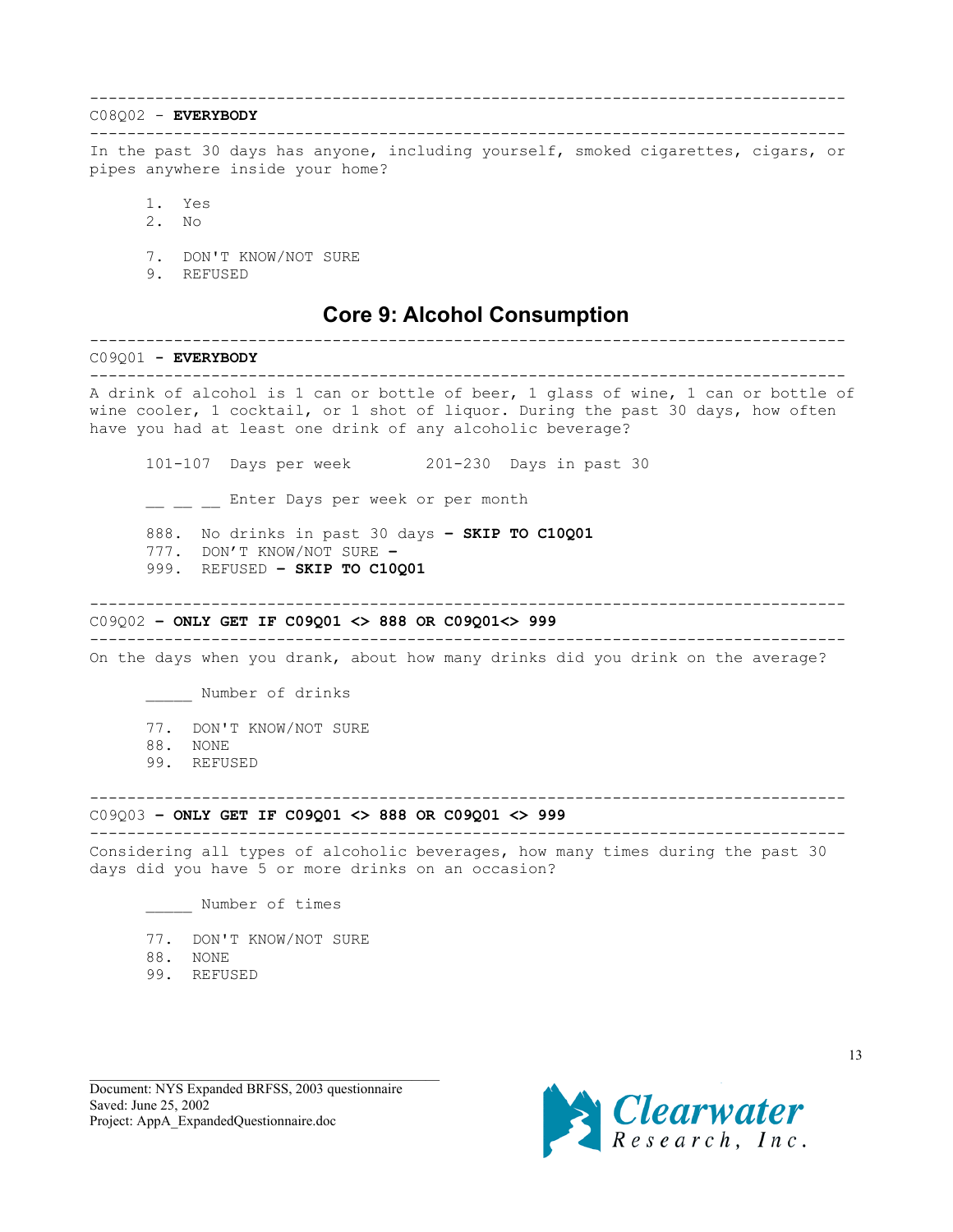# **Core 10: Demographics**

<span id="page-13-0"></span>--------------------------------------------------------------------------------- C10Q01 **- EVERYBODY** --------------------------------------------------------------------------------- What is your age? \_\_\_\_\_ Code age in years 7. DON'T KNOW/NOT SURE 9. REFUSED --------------------------------------------------------------------------------- C10Q02 **- EVERYBODY** --------------------------------------------------------------------------------- Are you Hispanic or Latino? 1. YES 2. NO 7. DON'T KNOW/NOT SURE 9. REFUSED --------------------------------------------------------------------------------- C10Q03 **- EVERYBODY** --------------------------------------------------------------------------------- Which one or more of the following would you say is your race? Would you say: White, Black or African American, Asian, Native Hawaiian or Other Pacific Islander, American Indian or Alaska Native, or Other? INTERVIEWER: Mark all that apply 1. White 2. Black or African American 3. Asian

- 4. Native Hawaiian or Other Pacific Islander
- 5. American Indian, Alaska Native
- 6. Other [specify]
- 7. DON'T KNOW/NOT SURE
- 8. NO ADDITIONAL CHOICES
- 9. REFUSED

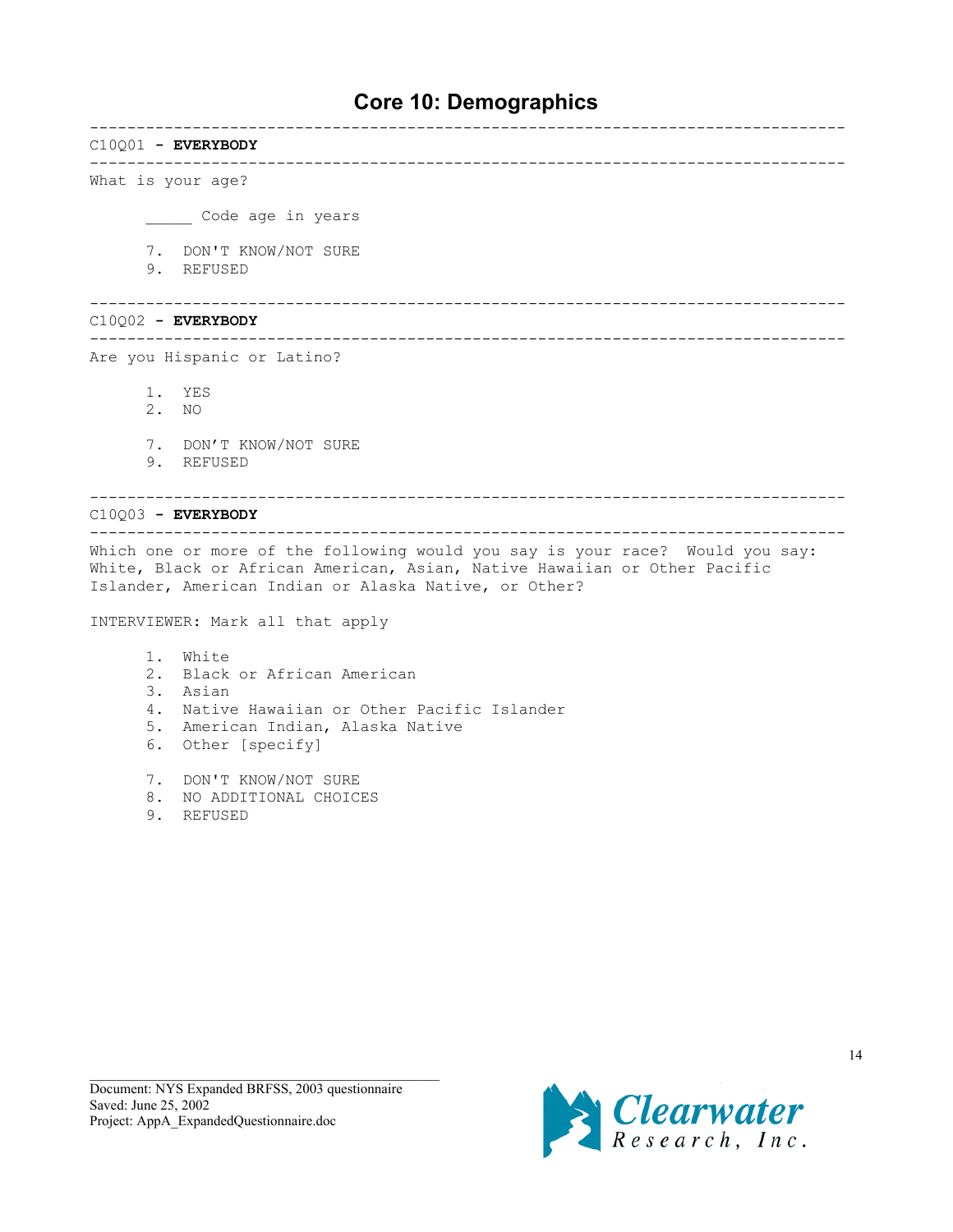--------------------------------------------------------------------------------- C10Q04 **– ONLY GET IF MORE THAN ONE RESPONSE GIVEN FOR C10Q03** --------------------------------------------------------------------------------- Which one of these groups would you say best represents your race? 1. White 2. Black or African American 3. Asian 4. Native Hawaiian or Other Pacific Islander 5. American Indian, Alaska Native 6. Other [specify] 7. DON'T KNOW/NOT SURE 9. REFUSED --------------------------------------------------------------------------------- C10Q05 **- EVERYBODY** --------------------------------------------------------------------------------- Are you: married, divorced, widowed, separated, never married, or a member of an unmarried couple? 1. Married 2. Divorced 3. Widowed 4. Separated 5. Never married 6. A member of an unmarried couple 9. REFUSED --------------------------------------------------------------------------------- C10Q06 **- EVERYBODY** --------------------------------------------------------------------------------- How many children less than 18 years of age live in your household?

\_\_ \_\_ Number of children

88. NONE 99. REFUSED

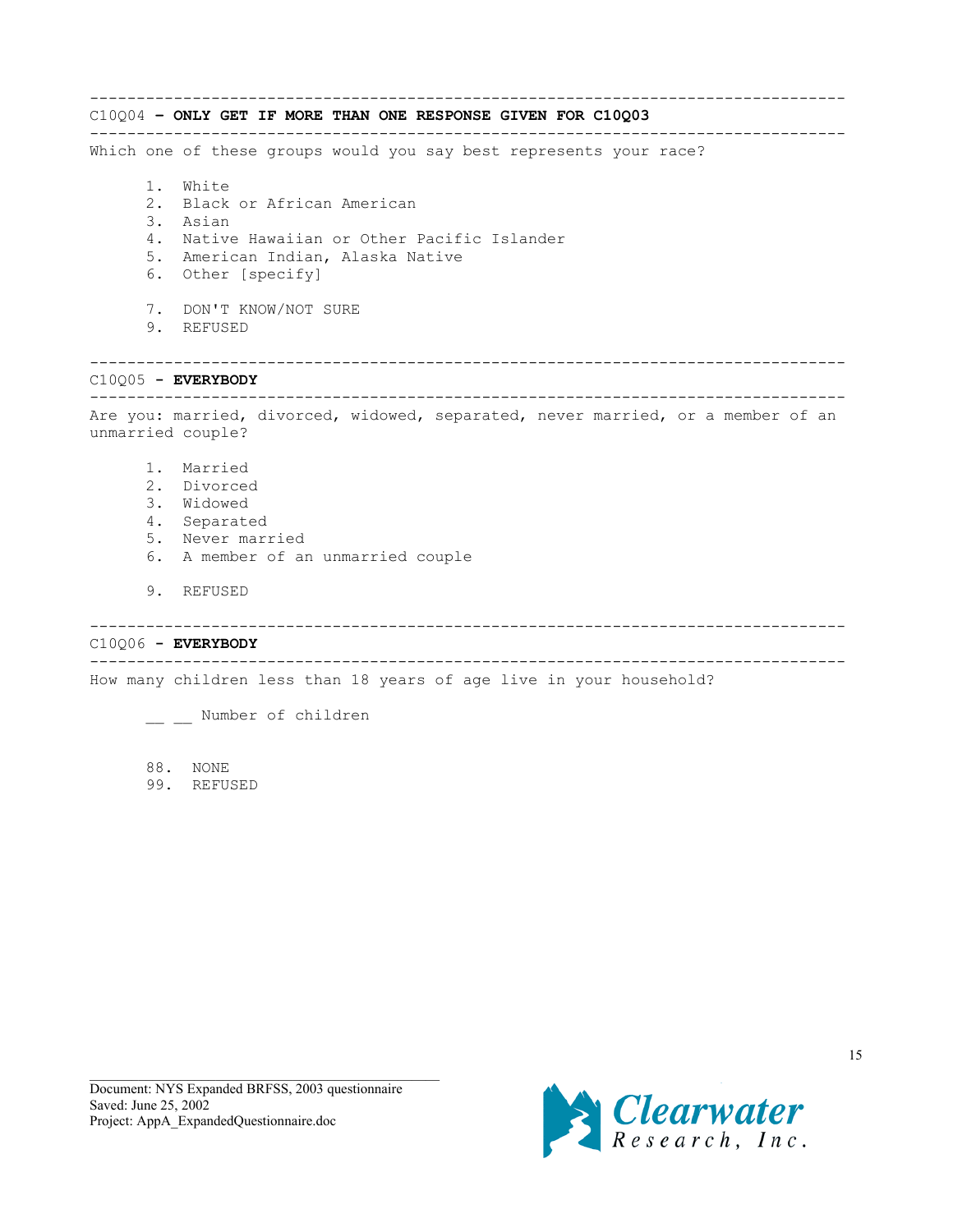--------------------------------------------------------------------------------- C10Q07 **- EVERYBODY** --------------------------------------------------------------------------------- What is the highest grade or year of school you completed? INTERVIEWER: READ ONLY IF NECESSARY 1. Never attended school or only attended kindergarten 2. Grades 1 through 8 (Elementary) 3. Grades 9 through 11 (Some high school) 4. Grade 12 or GED (High school graduate) 5. College 1 year to 3 years (Some college or technical school) 6. College 4 years or more (College graduate) 7. DON'T KNOW/NOT SURE 9. REFUSED --------------------------------------------------------------------------------- C10Q08 **- EVERYBODY** --------------------------------------------------------------------------------- Are you currently: employed for wages, self-employed, out of work for more than 1 year, out of work for less than 1 year, a homemaker, a student, retired, or unable to work? 1. Employed for wages 2. Self-employed 3. Out of work for more than 1 year 4. Out of work for less than 1 year 5. A homemaker 6. A student

- 7. Retired
- 8. Unable to work

9. Refused

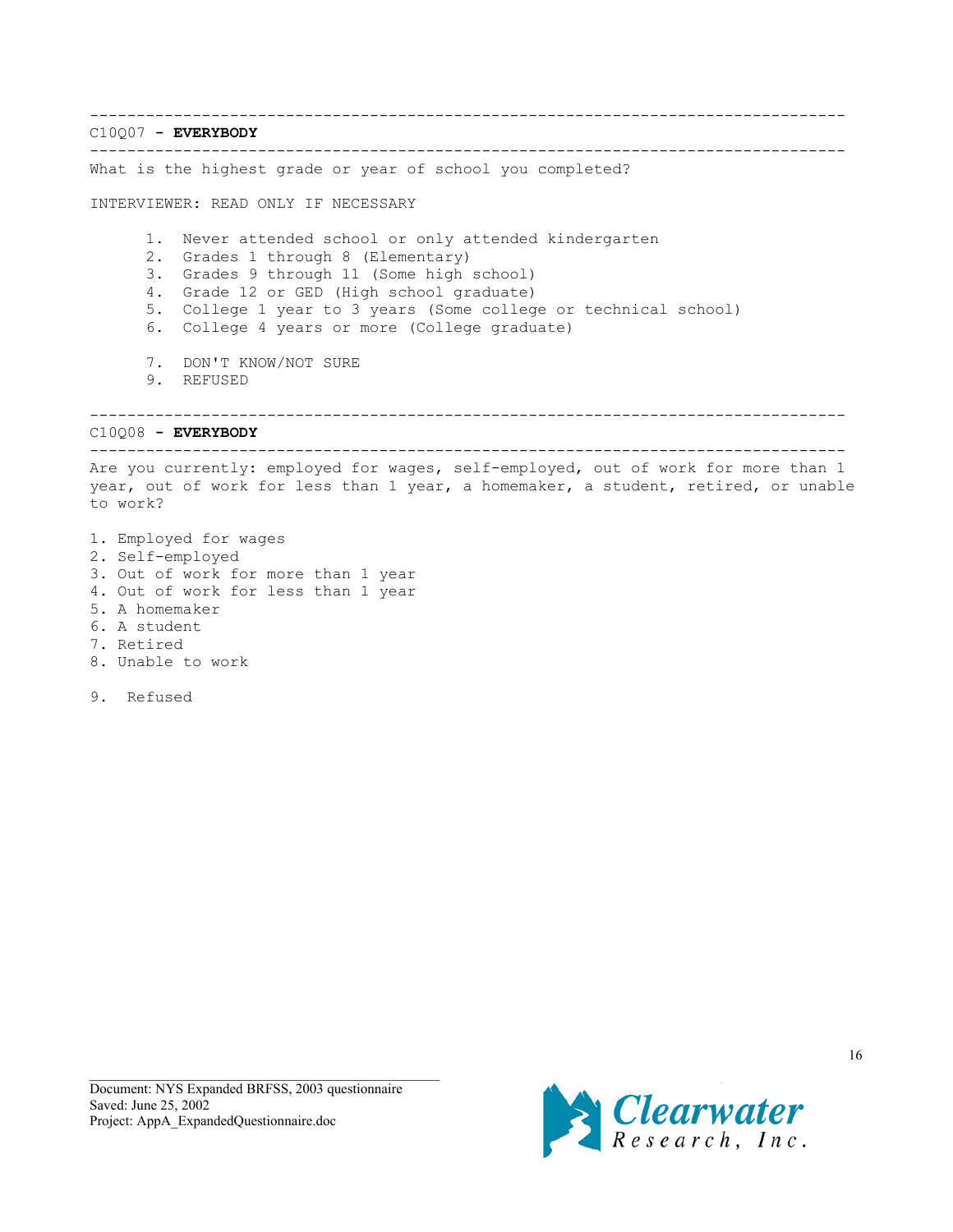-------------------------------------------------------------------------

C10Q09 **- EVERYBODY** --------------------------------------------------------------------------------- Is your annual household income from all sources: Read as Appropriate 04 Less than \$25,000 If "no," ask 05; if "yes," ask 03 (\$20,000 to less than \$25,000) 03 Less than \$20,000 If "no," code 04; if "yes," ask 02 (\$15,000 to less than \$20,000) 02 Less than \$15,000 If "no," code 03; if "yes," ask 01 (\$10,000 to less than \$15,000) 01 Less than \$10,000 If "no," code 02 05 Less than \$35,000 If "no," ask 06 (\$25,000 to less than \$35,000) 06 Less than \$50,000 If "no," ask 07 (\$35,000 to less than \$50,000) 07 Less than \$75,000 If "no," code 08 (\$50,000 to less than \$75,000) 08 \$75,000 or more 77 DON'T KNOW/NOT SURE 99 REFUSED --------------------------------------------------------------------------------- C10Q10 **- EVERYBODY** -------------------------------------------------------------------------------- About how much do you weigh without shoes? Round fractions up \_ \_ \_ Weight pounds 777. DON'T KNOW/NOT SURE 999. REFUSED --------------------------------------------------------------------------------- C10Q11 **- EVERYBODY** --------------------------------------------------------------------------------- About how tall are you without shoes? Round fractions down  $\frac{1}{2}$  \_ \_ Height ft/inches (Ex. 5 feet 9 inches = 509)

777. DON'T KNOW/NOT SURE 999. REFUSED

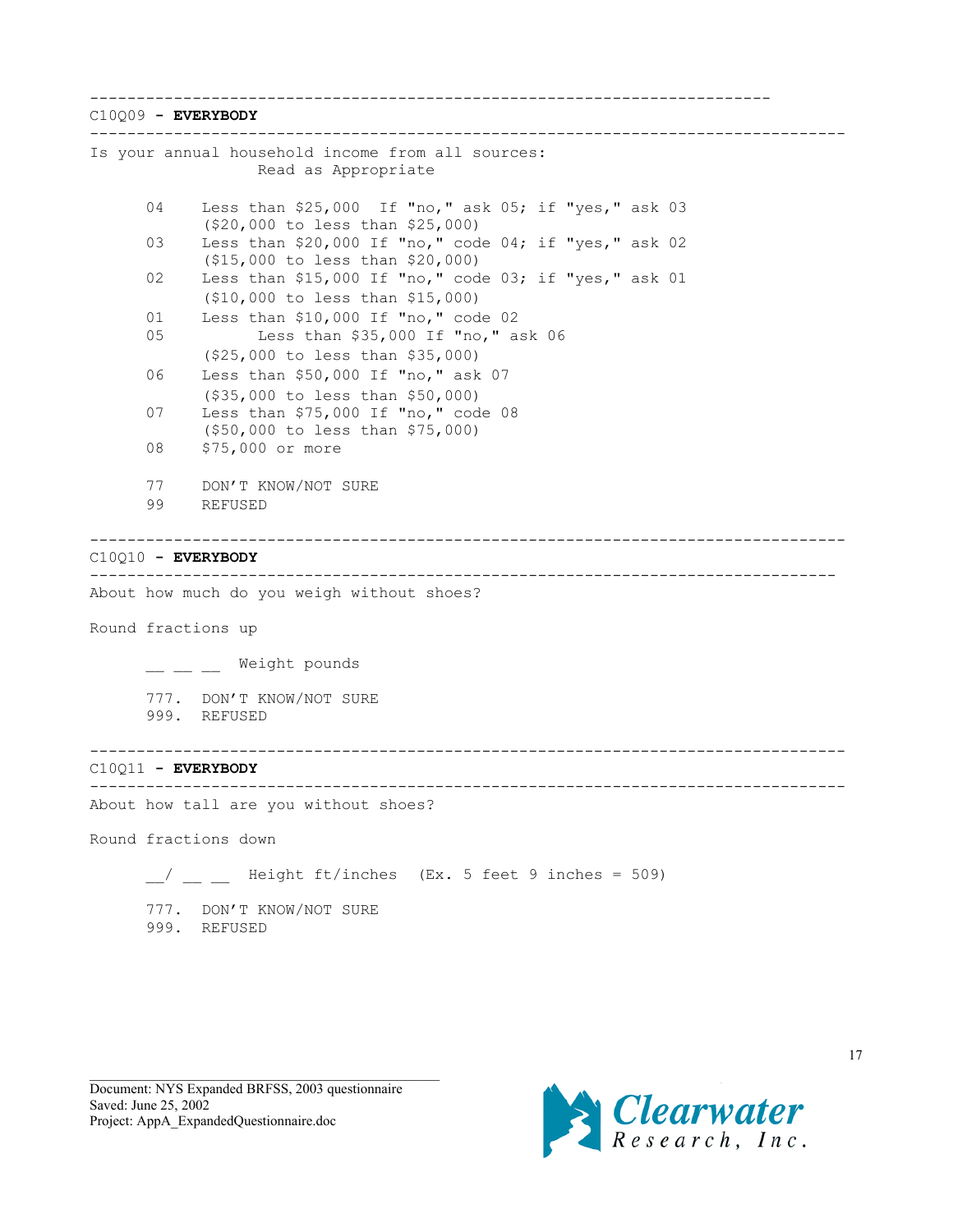--------------------------------------------------------------------------------- C10Q13 **- EVERYBODY** --------------------------------------------------------------------------------- Do you have more than one telephone number in your household? Do not include cell phones or numbers that are only used by a computer or fax machine. 1. YES 2. NO – **SKIP TO C10Q15** 7. DON'T KNOW/NOT SURE **– SKIP TO C10Q15** 9. REFUSED **– SKIP TO C10Q15** --------------------------------------------------------------------------------- C10Q14 **– ONLY GET IF C10Q13 = 1** --------------------------------------------------------------------------------- How many of these are residential numbers? 1. One 2. Two 3. Three 4. Four 5. Five 6. Six or more 7. DON'T KNOW/NOT SURE 8. NONE 9. REFUSED --------------------------------------------------------------------------------- C10Q15 **- EVERYBODY** --------------------------------------------------------------------------------- Indicate sex of respondent. Ask only if necessary. 1. Male 2. Female --------------------------------------------------------------------------------- C10Q16 --------------------------------------------------------------------------------- What is your zip code? Enter zip code

99999. DON'T KNOW/REFUSED

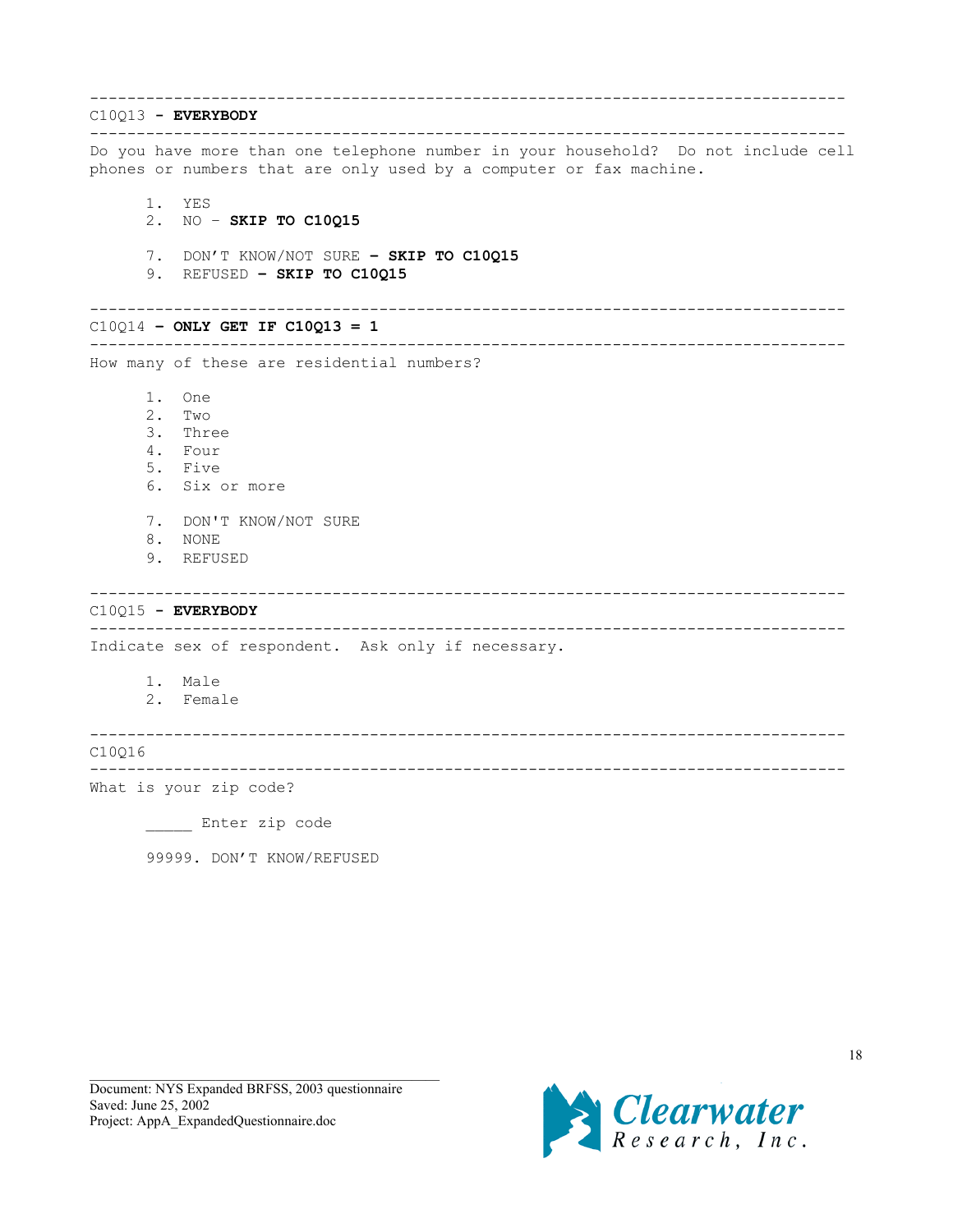# **Core 11: Mammography**

### <span id="page-18-0"></span>**ONLY GET THIS SECTION IF C10Q15 = 2**

--------------------------------------------------------------------------------- C11Q01 --------------------------------------------------------------------------------- A mammogram is an x-ray of each breast to look for breast cancer. Have you ever had a mammogram? 1. YES 2. NO – SKIP **TO C11Q04** 7. DON'T KNOW/NOT SURE **– SKIP TO C11Q04** 9. REFUSED **– SKIP TO C11Q04** --------------------------------------------------------------------------------- C11Q02 **– ONLY GET IF C11Q01 = 1** --------------------------------------------------------------------------------- How long has it been since you had your last mammogram? INTERVIEWER: READ ONLY IF NECESSARY 1. Within the past year (ANYTIME LESS THAN 12 MONTHS AGO) 2. Within the past 2 years (1 YEAR BUT LESS THAN 2 YEARS AGO) 3. Within the past 3 years (2 to 3 years ago) 4. Within the past 5 years (3 to 5 years ago) 5. 5 or more years ago 7. DON'T KNOW/NOT SURE 9. REFUSED --------------------------------------------------------------------------------- C11Q03 **– ONLY GET IF C11Q01 = 1** --------------------------------------------------------------------------------- Was your last mammogram done as part of a routine checkup, because of a breast

problem other than cancer, or because you've already had breast cancer?

- 1. Routine checkup
- 2. Breast problem other than cancer
- 2. Had breast cancer
- 7. DON'T KNOW/NOT SURE
- 9. REFUSED

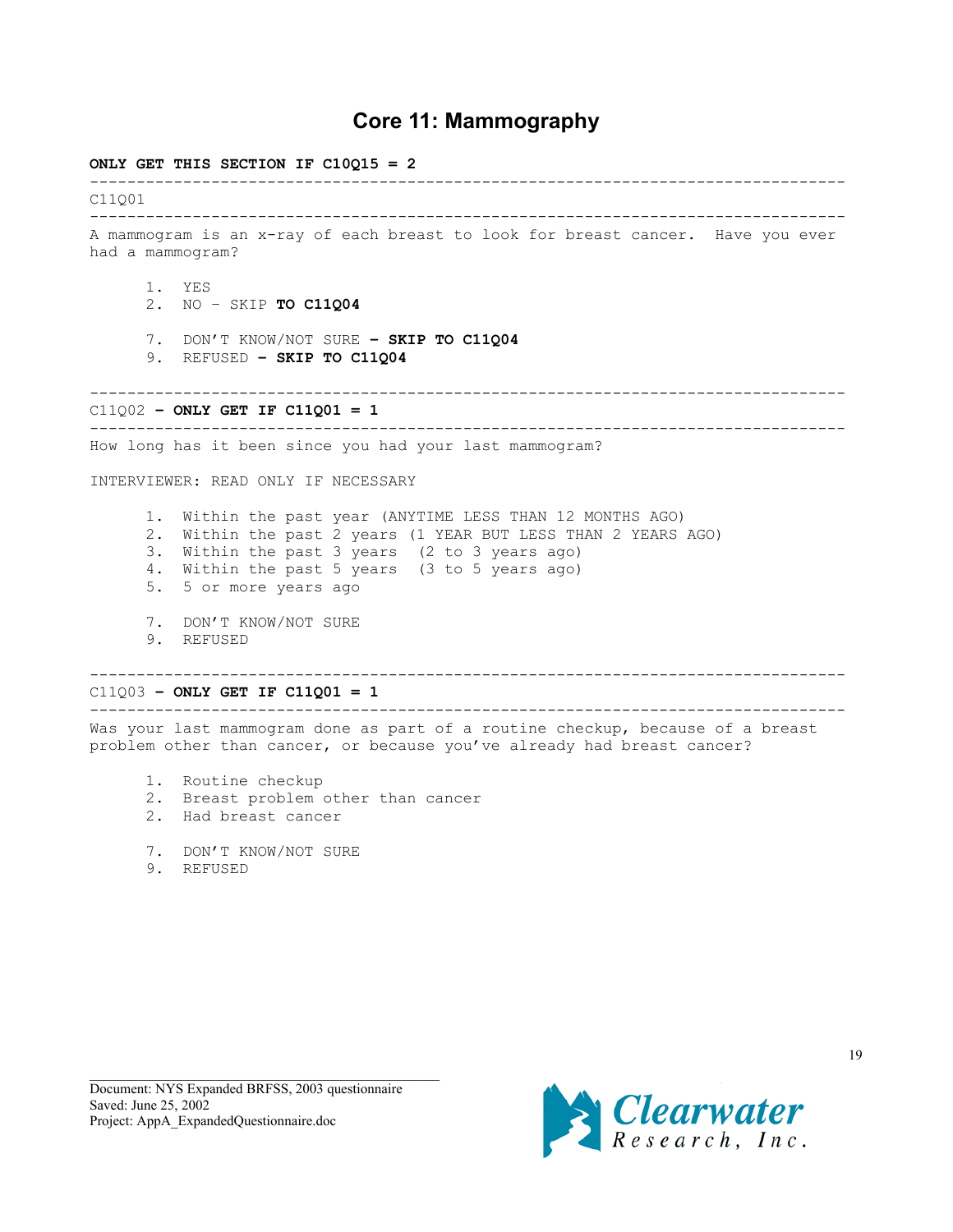## <span id="page-19-0"></span>C11Q04 **– ONLY GET IF C10Q01 < 45 AND C10Q15 = 2**

---------------------------------------------------------------------------------

---------------------------------------------------------------------------------

To your knowledge, are you now pregnant?

- 1. YES
- 2. NO
- 7. DON'T KNOW/NOT SURE
- 9. REFUSED

# **Core 12: Sexual Behavior**

#### C12Q01 – **ONLY GET IF C10Q01 < 65**

--------------------------------------------------------------------------------- During the past 12 months, with how many people have you had sexual intercourse? Interviewer note; do not read: By sex we mean oral, vaginal, or anal sex but not masturbation.

---------------------------------------------------------------------------------

\_\_\_\_ Record number [76 = 76 or more]

- 77. DON'T KNOW/NOT SURE
- 88. NONE  **SKIP TO C12Q03**
- 99. REFUSED

#### ---------------------------------------------------------------------------------

### C12Q02 – **ONLY GET IF C12Q01 <> 88**

---------------------------------------------------------------------------------

### Was a condom used the last time you had sexual intercourse?

- 1. YES
- 2. NO
- 7. DON'T KNOW/NOT SURE
- 9. REFUSED

#### C12Q03 **ONLY GET IF C10Q01 < 65**

--------------------------------------------------------------------------------- The next question is about sexually transmitted diseases other than HIV, such as

---------------------------------------------------------------------------------

syphilis, gonorrhea, chlamydia, or genital herpes.

In the past 12 months has a doctor, nurse or other health professional talked to you about preventing sexually transmitted diseases through condom use?

- 1. YES
- 2. NO
- 7. DON'T KNOW/NOT SURE
- 9. REFUSED

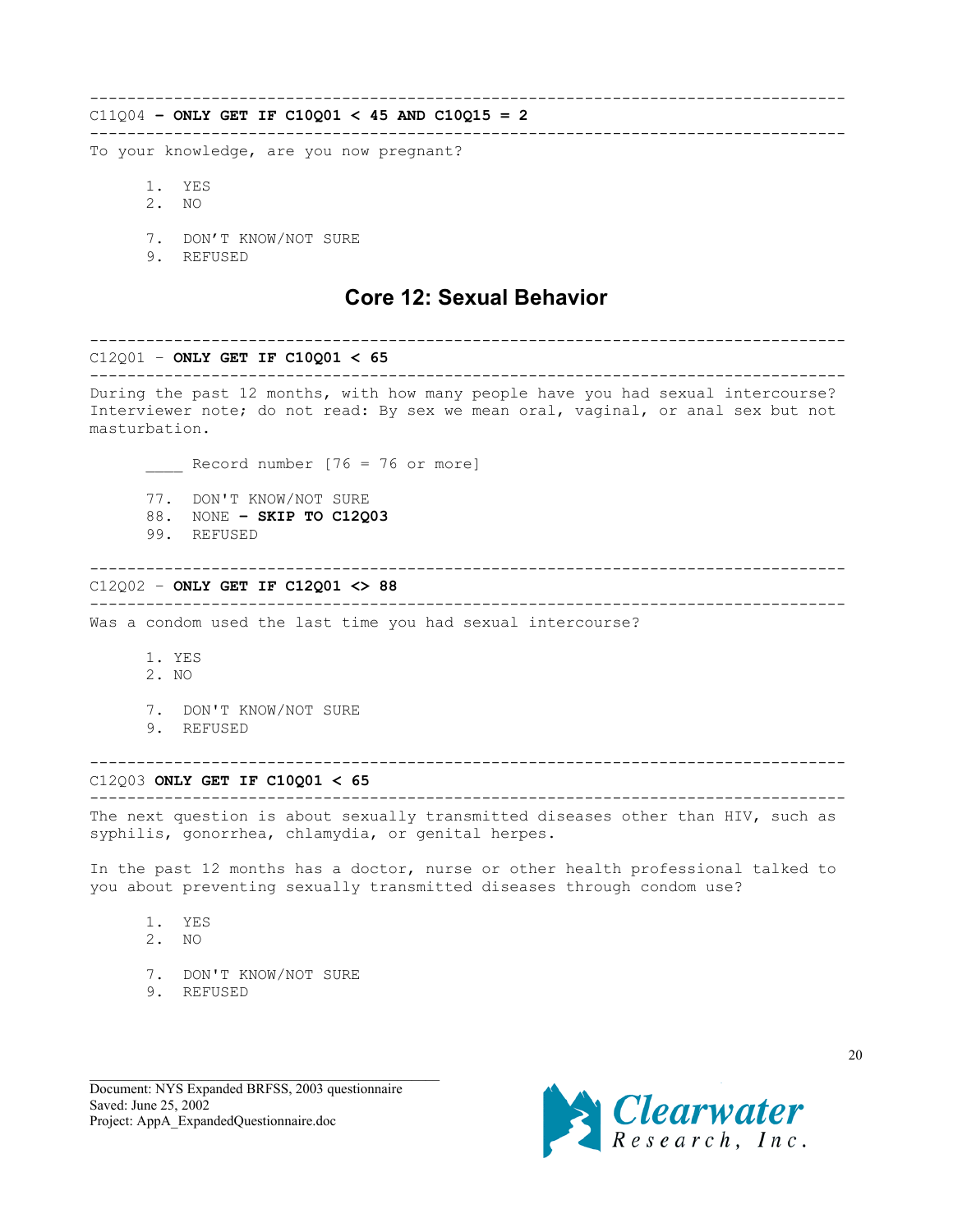## **Core 13: Family Planning**

<span id="page-20-0"></span>**ONLY GET THIS SECTION (IF C10Q15 = 2 AND C10Q01 < 45 AND C11Q04 <> 1) OR (IF**  $C10Q15 = 1$  AND  $C10Q01 < 60$ 

---------------------------------------------------------------------------------

 $C13Q01 -$ ---------------------------------------------------------------------------------

The next few questions ask about pregnancy and ways to prevent pregnancy.

Are you or your [**if C10Q15 = 2, insert husband/partner; if C10Q15 = 1, insert wife/partner] doing anything now to keep [if C10Q15 = 2, insert you; insert her if C10Q15 = 1**] from getting pregnant? Some things people do to keep from getting pregnant include not having sex at certain times, using birth control methods such as the pill, Norplant, shots or Depo-provera, condoms, diaphragm, foam, IUD, having their tubes tied, or having a vasectomy.

(If multiple partners, consider usual method.) **Interviewer note: If response = hysterectomy then code 2=No and skip to C13Q04**

1. Yes 2. No – **SKIP TO C13Q04** 3. No partner/not sexually active – **SKIP TO C14Q01** 4. Same sex partner – **SKIP TO C14Q01** 7. DON'T KNOW/NOT SURE – **SKIP TO C14Q01** 9. REFUSED - **SKIP TO C14Q01** --------------------------------------------------------------------------------- C13Q02 –**ONLY GET IF C13Q01 = 1**

--------------------------------------------------------------------------------- What are you or your [if C12015 = 2, insert husband/partner; if C12015 = 1, insert

wife/partner] doing now to **keep [if C10Q15 = 2, insert you; insert her if C10Q15 = 1**] from getting pregnant?

INTERVIEWER: RECORD RESPONDENT'S CONDITION IF BOTH HAVE HAD STERILIZATION PROCEDURES.

INTERVIEWER: READ ONLY IF NECESSARY

11. Tubes tied (sterilization) - **SKIP TO C14Q01** 12. Vasectomy (sterilization) - **SKIP TO C14Q01** 13. Pill 14. Condoms 15. Foam, jelly, cream 16. Diaphragm 17. Norplant 18. IUD /Miren 19. Shots (Depo-Provera/Lunelle) 20. Withdrawal 21. Not having sex at certain times (rhythm) 22. No partner/Not sexually active - **SKIP TO C14Q01** 23. Other method(s)such as patch or the Nuva Ring 77. DON'T KNOW/NOT SURE – **SKIP TO C14Q01**

99. REFUSED – **SKIP TO C14Q01**

Document: NYS Expanded BRFSS, 2003 questionnaire Saved: June 25, 2002 Project: AppA\_ExpandedQuestionnaire.doc



21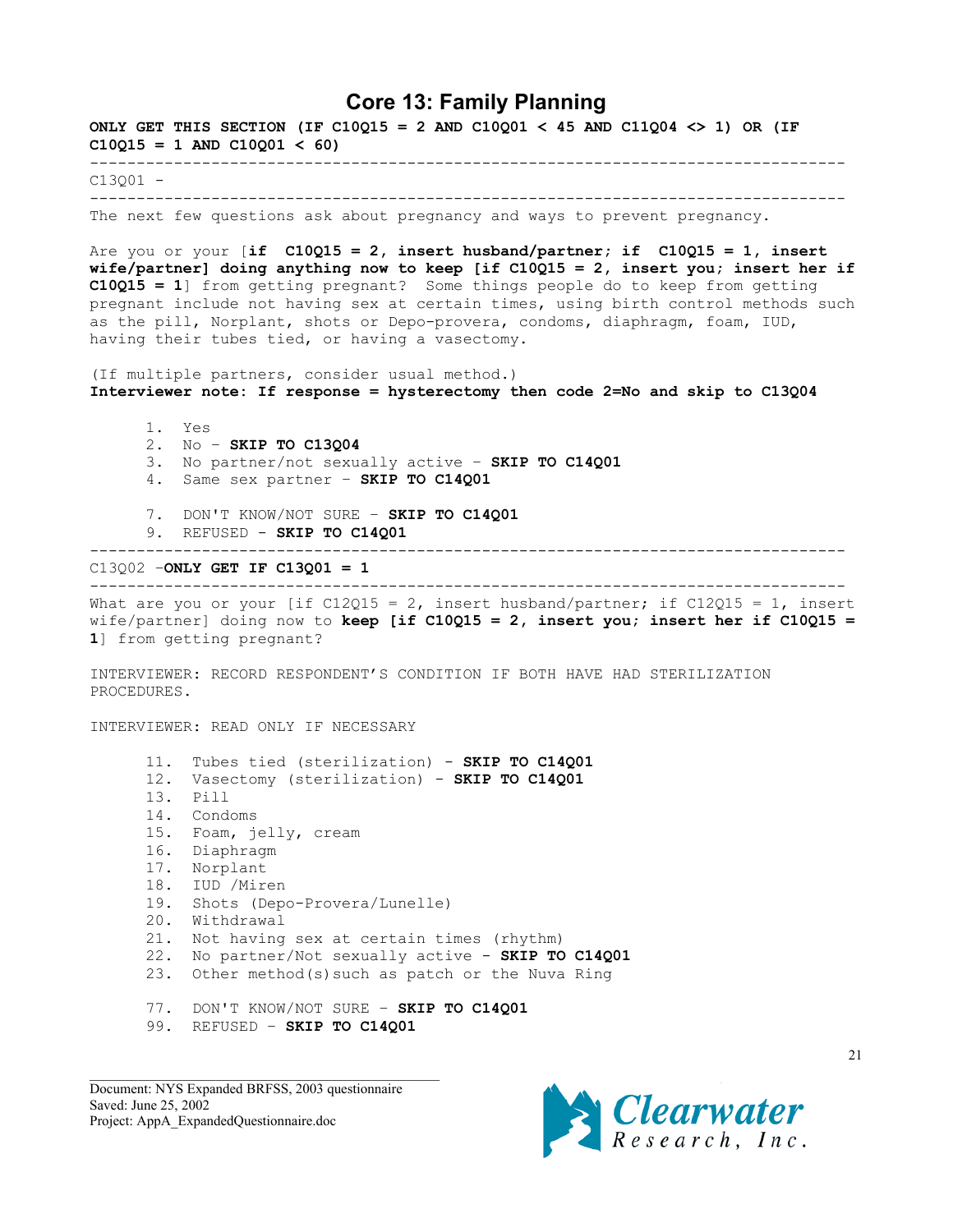---------------------------------------------------------------------------------

C13Q03 - **ONLY GET IF C13Q02 <> 11, 12, 22, 77, or 99** ---------------------------------------------------------------------------------

What other method are you also using to prevent pregnancy?

INTERVIEWER: READ ONLY IF NECESSARY

11. Tubes tied (sterilization) - **SKIP TO C14Q01** 12. Vasectomy (sterilization) - **SKIP TO C14Q01** 13. Pill - **SKIP TO C14Q01** 14. Condoms- **SKIP TO C14Q01** 15. Foam, jelly, cream- **SKIP TO C14Q01** 16. Diaphragm- **SKIP TO C14Q01** 17. Norplant- **SKIP TO C14Q01** 18. IUD / Mirena- **SKIP TO C14Q01** 19. Shots (Depo-Provera/Lunelle) - **SKIP TO C14Q01** 20. Withdrawal- **SKIP TO C14Q01** 21. Not having sex at certain times (rhythm) - **SKIP TO C14Q01** 22. No partner/Not sexually active - **SKIP TO C14Q01** 23. Other method(s) such as patch or the Nuva Ring- **SKIP TO C14Q01** 87. No other method(s) - **SKIP TO C14Q01** 77. DON'T KNOW/NOT SURE – **SKIP TO C14Q01** 99. REFUSED – **SKIP TO C14Q01** --------------------------------------------------------------------------------- C13Q04 - **ONLY GET IF C13Q01 = 2** ---------------------------------------------------------------------------------

[**IF C10Q15 = 2**] What is your main reason for not doing anything to keep you from getting pregnant? [**IF C10Q15 = 1**] What is your main reason for not doing anything to keep your partner from getting pregnant?

INTERVIEWER: READ ONLY IF NECESSARY

11. Not sexually active/no partner 12. Didn't think was going to have sex/no regular partner 13. You want a pregnancy 14. You or your partner don't want to use birth control 15. You or your partner don't like birth control/fear side effects 16. You can't pay for birth control 17. Lapse in use of a method 18. Don't think you or your partner can get pregnant 19. You or your partner had tubes tied (sterilization) 20. You or your partner had a vasectomy (sterilization) 21. You or your partner had a hysterectomy 22. You or your partner are too old 23. You or your partner are currently breast-feeding 24. You or your partner just had a baby/postpartum 25. Other reason 26. Don't care if get pregnant 27. Same Sex Partner 28. Partner is pregnant now 77. DON'T KNOW/NOT SURE 99. REFUSED

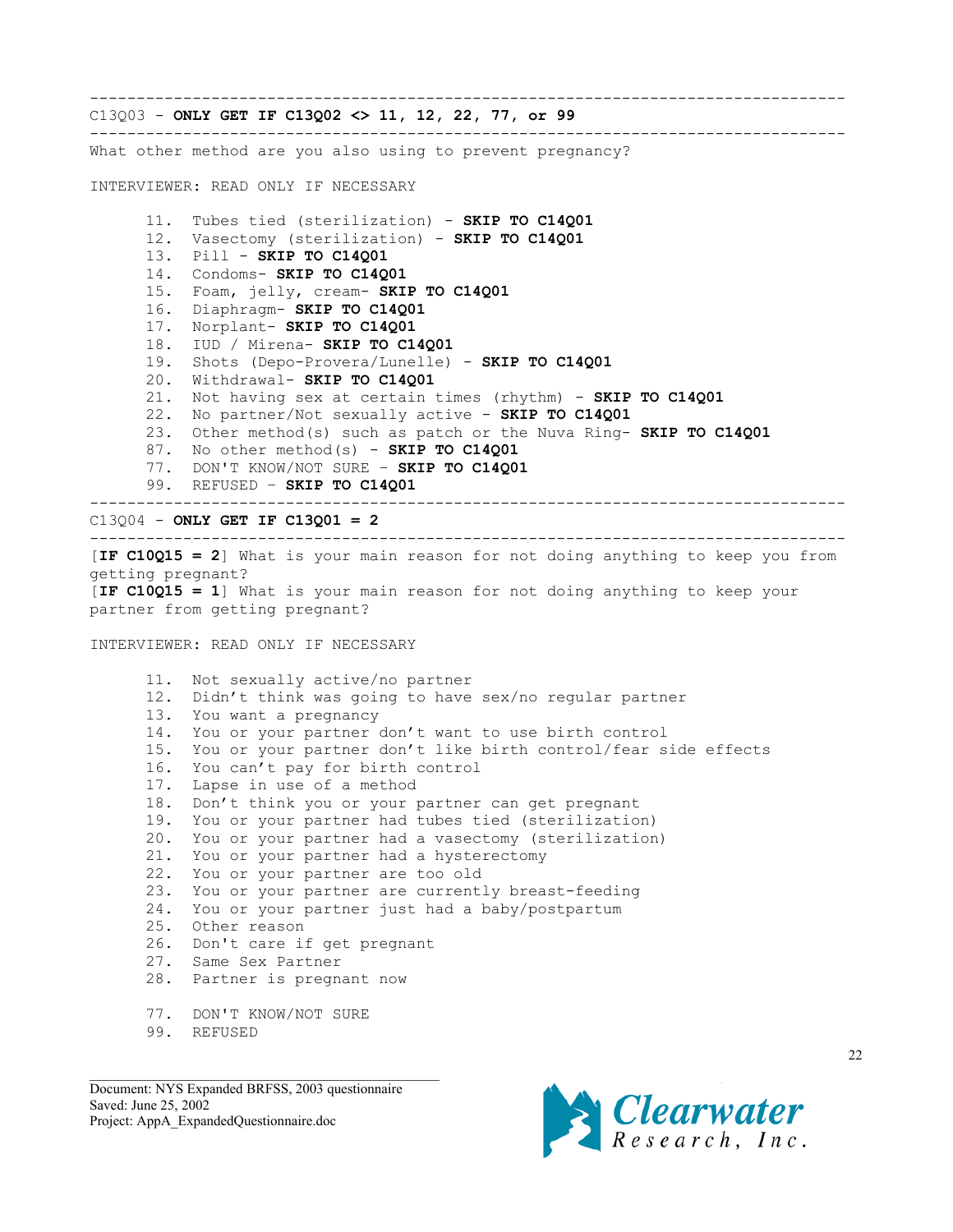# **Core 14: Cardiovascular Disease**

--------------------------------------------------------------------------------- C14Q01a **– EVERYBODY** --------------------------------------------------------------------------------- Has a doctor, nurse or other health professional ever told you that you had any of the following? A heart attack, also called a myocardial infarction 1. Yes 2. No 7. DON'T KNOW/NOT SURE 9. REFUSED --------------------------------------------------------------------------------- C14Q01b **– EVERYBODY** --------------------------------------------------------------------------------- Angina or coronary heart disease 1. Yes 2. No 7. DON'T KNOW/NOT SURE 9. REFUSED --------------------------------------------------------------------------------- C14Q01c **– EVERYBODY** --------------------------------------------------------------------------------- A stroke 1. Yes 2. No 7. DON'T KNOW/NOT SURE 9. REFUSED --------------------------------------------------------------------------------- C14Q02 **– ONLY GET IF C14Q01a = 1** --------------------------------------------------------------------------------- At what age did you have your first heart attack? \_ \_\_\_\_ Code age in years 777. DON'T KNOW/NOT SURE 999. REFUSED

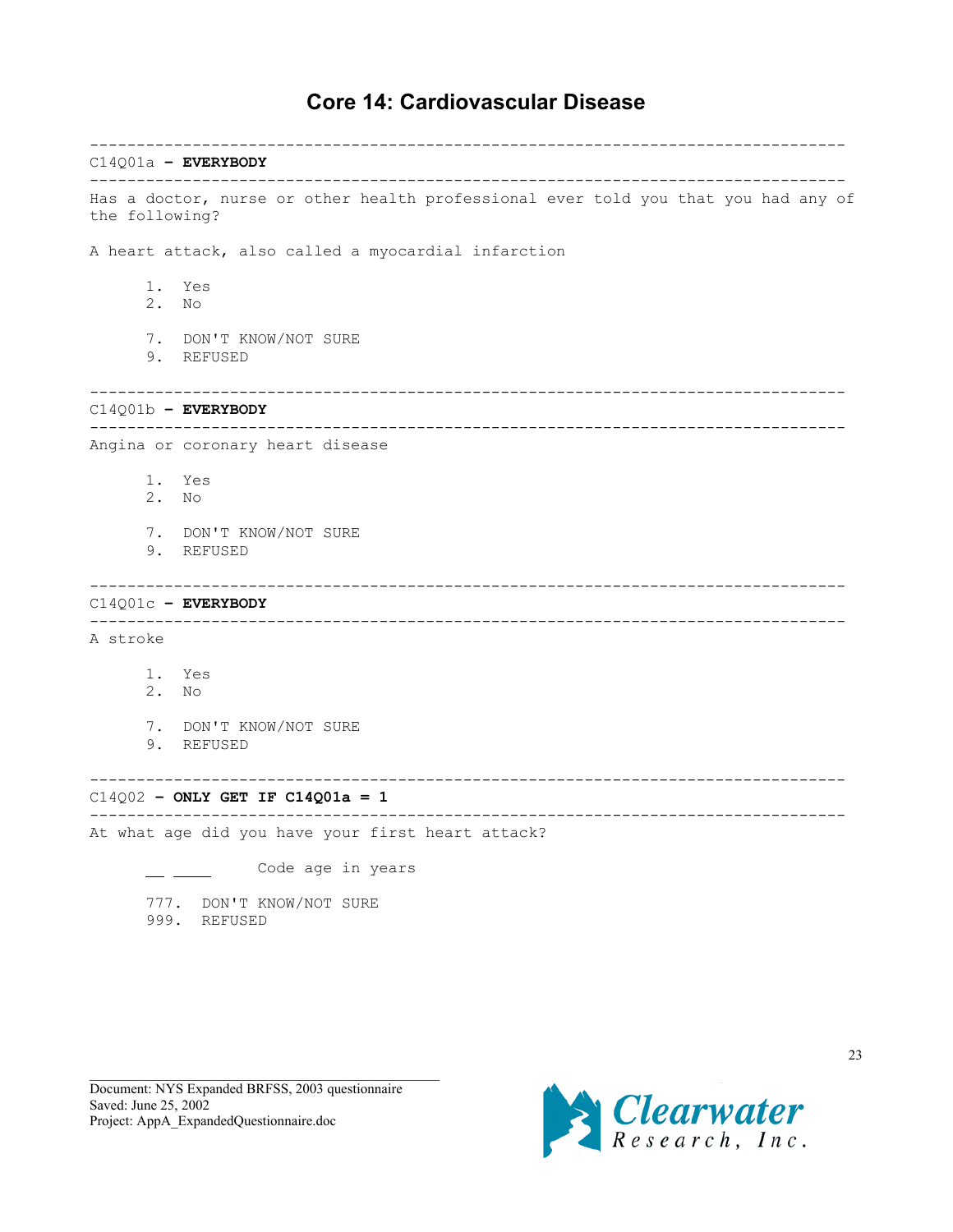#### <span id="page-23-0"></span>--------------------------------------------------------------------------------- C14Q03 **– ONLY GET IF C14Q01c = 1**

---------------------------------------------------------------------------------

At what age did you have your first stroke?

Code age in years

- 77. DON'T KNOW/NOT SURE
- 99. REFUSED

## **Core 15: Prostate Cancer Screening**

**ONLY GET IF C10Q15 = 1 AND C10Q01 > 39 (MALES 40 AND OLDER)** --------------------------------------------------------------------------------- C15Q01 **–** --------------------------------------------------------------------------------- A Prostate-Specific Antigen test, also called a PSA test, is a blood test used to check men for prostate cancer. Have you ever had a PSA test? 1. YES 2. NO – **SKIP TO C15Q03** 7. DON'T KNOW/NOT SURE **– SKIP TO C15Q03** 9. REFUSED **– SKIP TO C15Q03** --------------------------------------------------------------------------------- C15Q02 **– ONLY GET IF C15Q01 = 1** --------------------------------------------------------------------------------- How long has it been since you had your last PSA test? INTERVIEWER: READ ONLY IF NECESSARY 1. Within the past year (ANYTIME LESS THAN 12 MONTHS AGO) 2. Within the past 2 years (1 YEAR BUT LESS THAN 2 YEARS AGO) 3. Within the past 3 years (2 YEARS BUT LESS THAN 3 YEARS AGO) 4. Within the past 5 years (3 YEARS BUT LESS THAN 5 YEARS AGO) 5. 5 or more years ago 7. DON'T KNOW 9. REFUSED --------------------------------------------------------------------------------- C15Q03 **– EVERYBODY** --------------------------------------------------------------------------------- A digital rectal exam is an exam in which a doctor, nurse, or other health professional places a gloved finger into the rectum to feel the size, shape, and hardness of the prostate gland. Have you ever had a digital rectal exam? 1. YES 2. NO – **SKIP TO C15Q05** 7. DON'T KNOW/NOT SURE **– SKIP TO C15Q05** 9. REFUSED **– SKIP TO C15Q05**

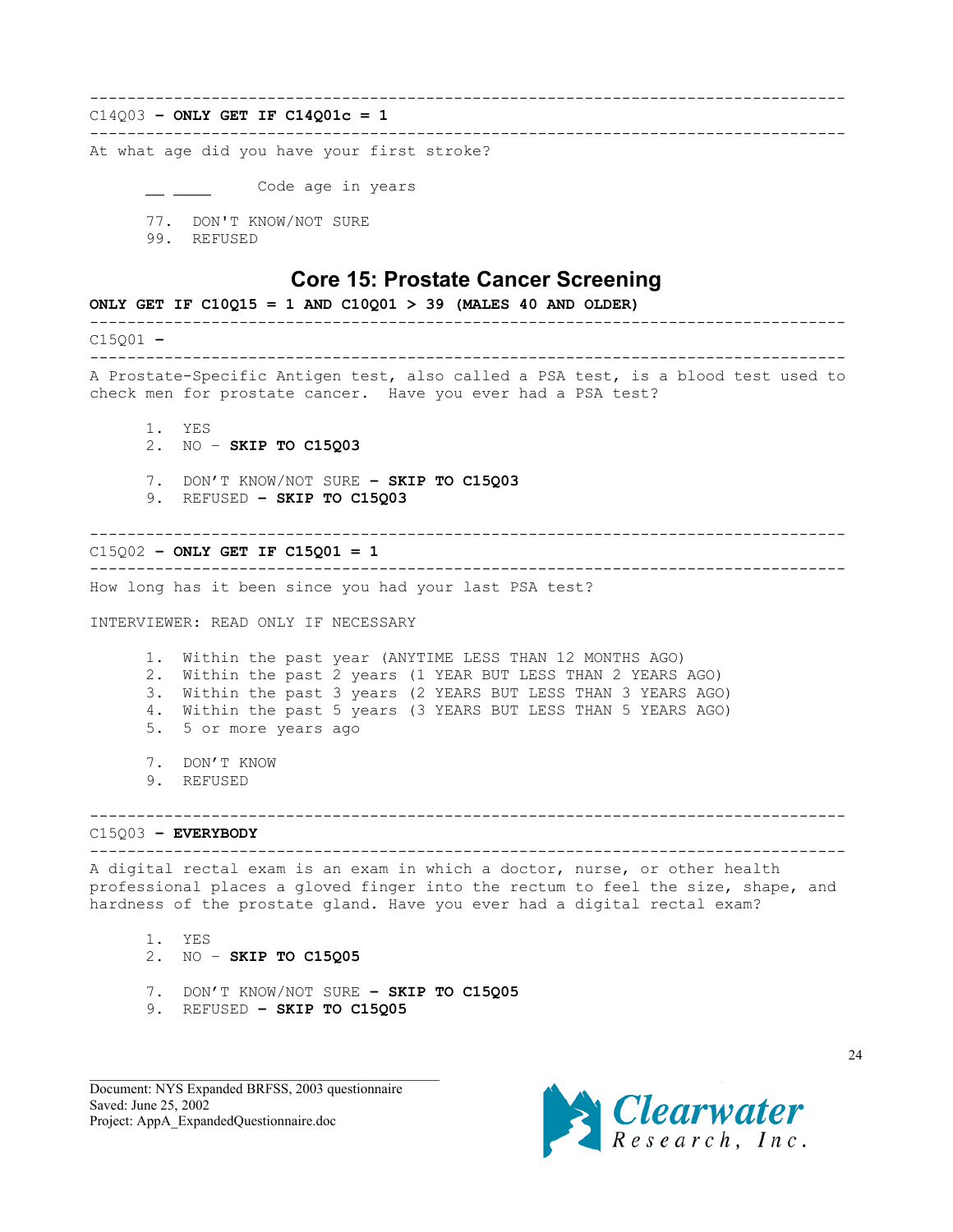<span id="page-24-0"></span>--------------------------------------------------------------------------------- C15Q04 **– ONLY GET IF C15Q03 = 1** --------------------------------------------------------------------------------- How long has it been since your last digital rectal exam? INTERVIEWER: READ ONLY IF NECESSARY 1. Within the past year (ANYTIME LESS THAN 12 MONTHS AGO) 2. Within the past 2 years (1 YEAR BUT LESS THAN 2 YEARS AGO) 3. Within the past 3 years (2 YEARS BUT LESS THAN 3 YEARS AGO) 4. Within the past 5 years (3 YEARS BUT LESS THAN 5 YEARS AGO) 5. 5 or more years ago 7. DON'T KNOW/NOT SURE 9. REFUSED --------------------------------------------------------------------------------- C15Q05 **– EVERYBODY** --------------------------------------------------------------------------------- Have you ever been told by a doctor, nurse, or other health professional that you had prostate cancer?

- 1. YES
- 2. NO
- 7. DON'T KNOW/NOT SURE
- 9. REFUSED

# **Core 16: Colorectal Cancer Screening**

---------------------------------------------------------------------------------

## C16Q01 **– ONLY GET IF C10Q01 > 49 (50 YEARS OLD OR OLDER)**

---------------------------------------------------------------------------------

A blood stool test is a test that may use a special kit at home to determine whether the stool contains blood. Have you ever had this test using a home kit?

- 1. YES
- 2. NO **SKIP TO C16Q03**
- 7. DON'T KNOW/NOT SURE **SKIP TO C16Q03**
- 9. REFUSED **SKIP TO C16Q03**

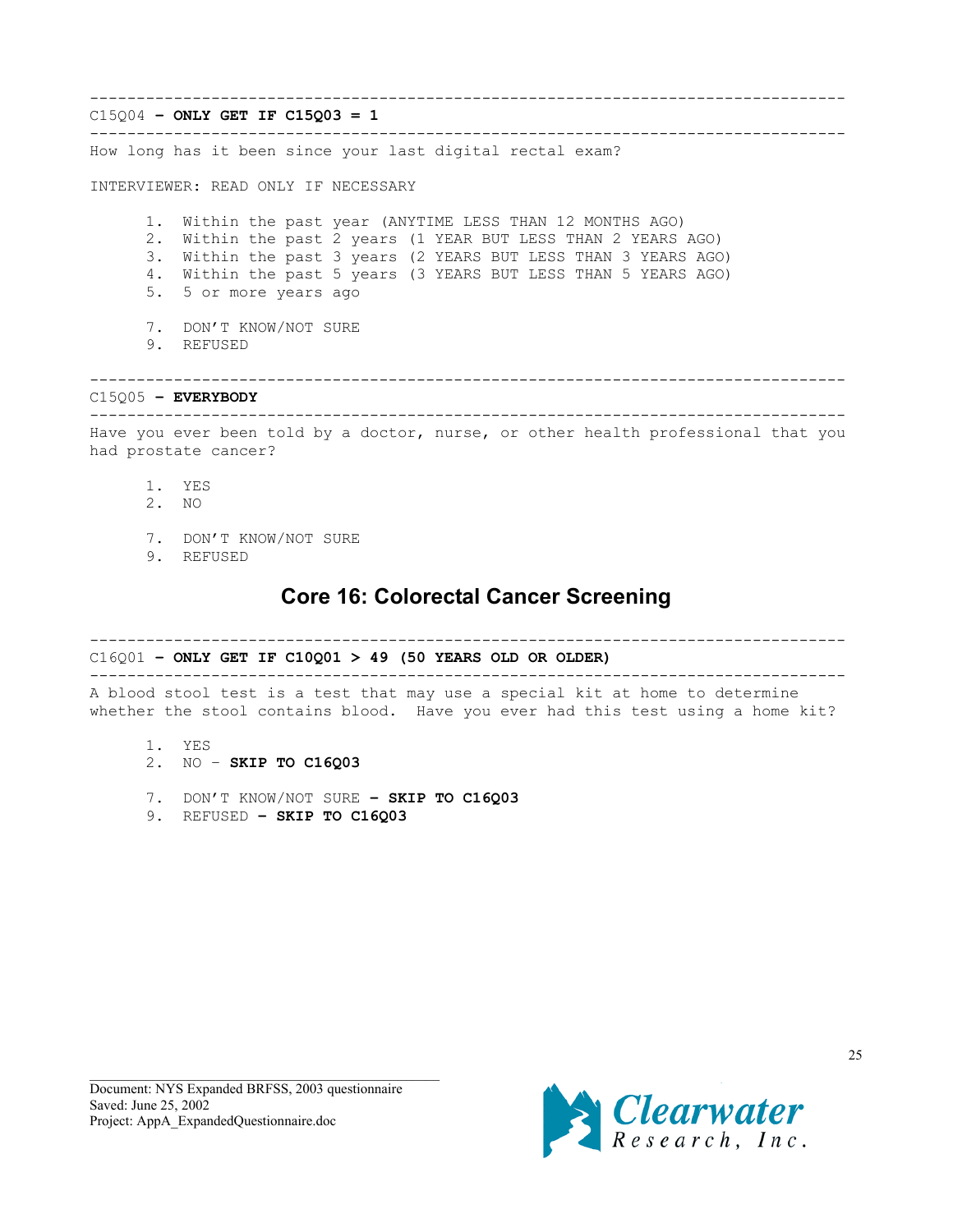#### ---------------------------------------------------------------------------------

### C16Q02 **– ONLY GET IF C16Q01 = 1**

--------------------------------------------------------------------------------- How long has it been since you had your last blood stool test using a home kit?

Read only if necessary

1. Within the past year (ANYTIME LESS THAN 12 MONTHS AGO)

- 2. Within the past 2 years (1 YEAR BUT LESS THAN 2 YEARS AGO)
- 3. Within the past 5 years (2 YEARS BUT LESS THAN 5 YEARS AGO)
- 4. 5 or more years ago
- 7. DON'T KNOW/NOT SURE
- 9. REFUSED

---------------------------------------------------------------------------------

## C16Q03 **– EVERYBODY**

--------------------------------------------------------------------------------- Sigmoidoscopy [sig-moyd-OSS-cah-pee] or colonoscopy [coh-lon-OSS-cah-pee] are exams in which a tube is inserted in the rectum to view the bowel for signs of cancer or other health problems. Have you ever had either of these exams?

- 1. YES
- 2. NO **SKIP TO M01Q01**
- 7. DON'T KNOW/NOT SURE **SKIP TO M01Q01**
- 9. REFUSED **SKIP TO M01Q01**

### ---------------------------------------------------------------------------------

C16Q04 **– ONLY GET IF C16Q03 = 1**

--------------------------------------------------------------------------------- How long has it been since you had your last Sigmoidoscopy [sig-moyd-OSS-cah-pee]

or colonoscopy [coh-lon-OSS-cah-pee]?

Read only if necessary

1. Within the past year (ANYTIME LESS THAN 12 MONTHS AGO) 2. Within the past 2 years (1 YEAR BUT LESS THAN 2 YEARS AGO) 3. Within the past 5 years (2 YEARS BUT LESS THAN 5 YEARS AGO) 4. Within the past 10 years (5 YEARS BUT LESS THAN 10 YEARS AGO) 5. 10 or more years ago

- 7. DON'T KNOW/NOT SURE
- 9. REFUSED

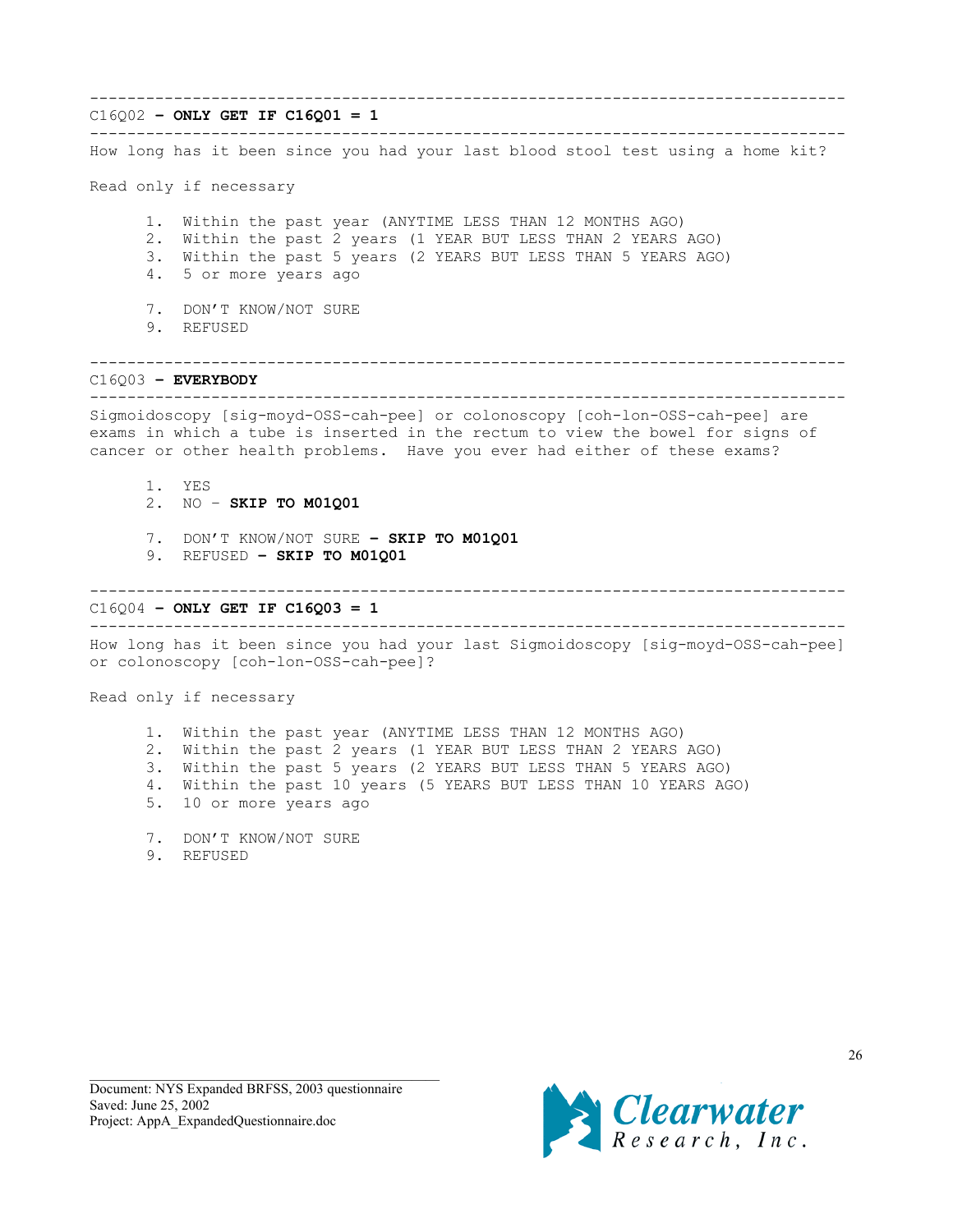# **Module 1: Adult Asthma History**

<span id="page-26-0"></span>**ONLY GET THIS SECTION IF C05Q01 = 1 AND LOCALITY = 6, 27, 34, 35, 36, 37, OR 38.** --------------------------------------------------------------------------------- M01Q01 --------------------------------------------------------------------------------- Previously you said you were told by a doctor, nurse, or other health professional that you had asthma. How old were you when you were first told by a doctor, nurse or other Health professional that you had asthma? \_\_\_AGE IN YEARS 11 OR OLDER 97. AGE 10 OR YOUNGER 98. DON'T KNOW / NOT SURE 99. REFUSED --------------------------------------------------------------------------------- M01Q02 **– ONLY GET IF C05Q02 = 1** --------------------------------------------------------------------------------- During the past 12 months, have you had an episode of asthma or an asthma attack? 1. Yes 2. No 7. DON'T KNOW / NOT SURE 9. REFUSED --------------------------------------------------------------------------------- M01Q03 - **ONLY GET IF M01Q02 = 1** --------------------------------------------------------------------------------- During the past 12 months, how many times did you visit an emergency room or urgent care center because of your asthma? \_\_\_\_ ENTER NUMBER OF VISITS 88. NONE 98. DON'T KNOW / NOT SURE 99. REFUSED --------------------------------------------------------------------------------- M01Q04 – **ONLY GET IF M01Q02 = 1** --------------------------------------------------------------------------------- During the past 12 months, how many times did you see a doctor, nurse, or other health professional for urgent treatment of worsening asthma symptoms? ENTER NUMBER OF VISITS 88. NONE 98. DON'T KNOW / NOT SURE

99. REFUSED

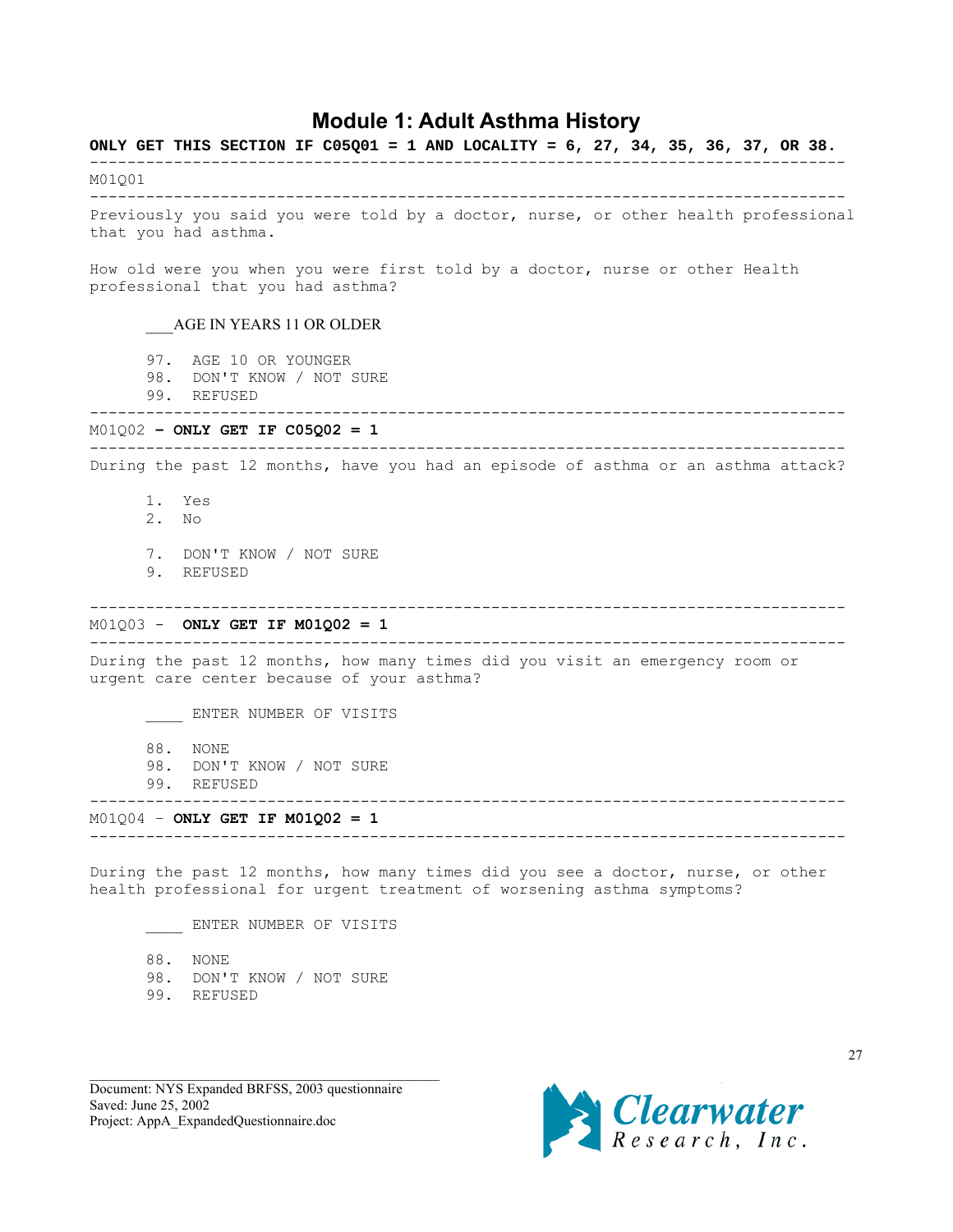M01Q05 - **ONLY GET IF M01Q02 = 1**

---------------------------------------------------------------------------------

---------------------------------------------------------------------------------

During the past 12 months, how many times did you see a doctor, nurse, or other health professional for a routine checkup for your asthma?

\_\_\_\_ ENTER NUMBER OF VISITS

88. NONE

98. DON'T KNOW / NOT SURE

99. REFUSED

---------------------------------------------------------------------------------

M01Q06 - **ONLY GET IF M01Q02 = 1** ---------------------------------------------------------------------------------

During the past 12 months, how many days were you unable to work or carry out your usual activities because of your asthma?

\_\_\_\_ ENTER NUMBER OF DAYS

888. NONE 777. DON'T KNOW / NOT SURE 999. REFUSED

---------------------------------------------------------------------------------

M01Q07 - **ONLY GET IF M01Q02 = 1**

--------------------------------------------------------------------------------- Symptoms of asthma include cough, wheezing, shortness of breath, chest tightness and phlegm production when you don't have a cold or respiratory infection.

During the past 30 days, how often did you have any symptoms of asthma?

Would you say Not at any time; Less than once a week; Once or twice a week; More than 2 times a week, but not every day; Every day, but not all the time; or Every day, all the time?

1. Less than once a week 2. Once or twice a week 3. More than 2 times a week, but not every day 4. Every day, but not all the time 5. Every day, all the time

7. DON'T KNOW / NOT SURE

8. Not at any time – **SKIP TO M01Q09**

9. REFUSED

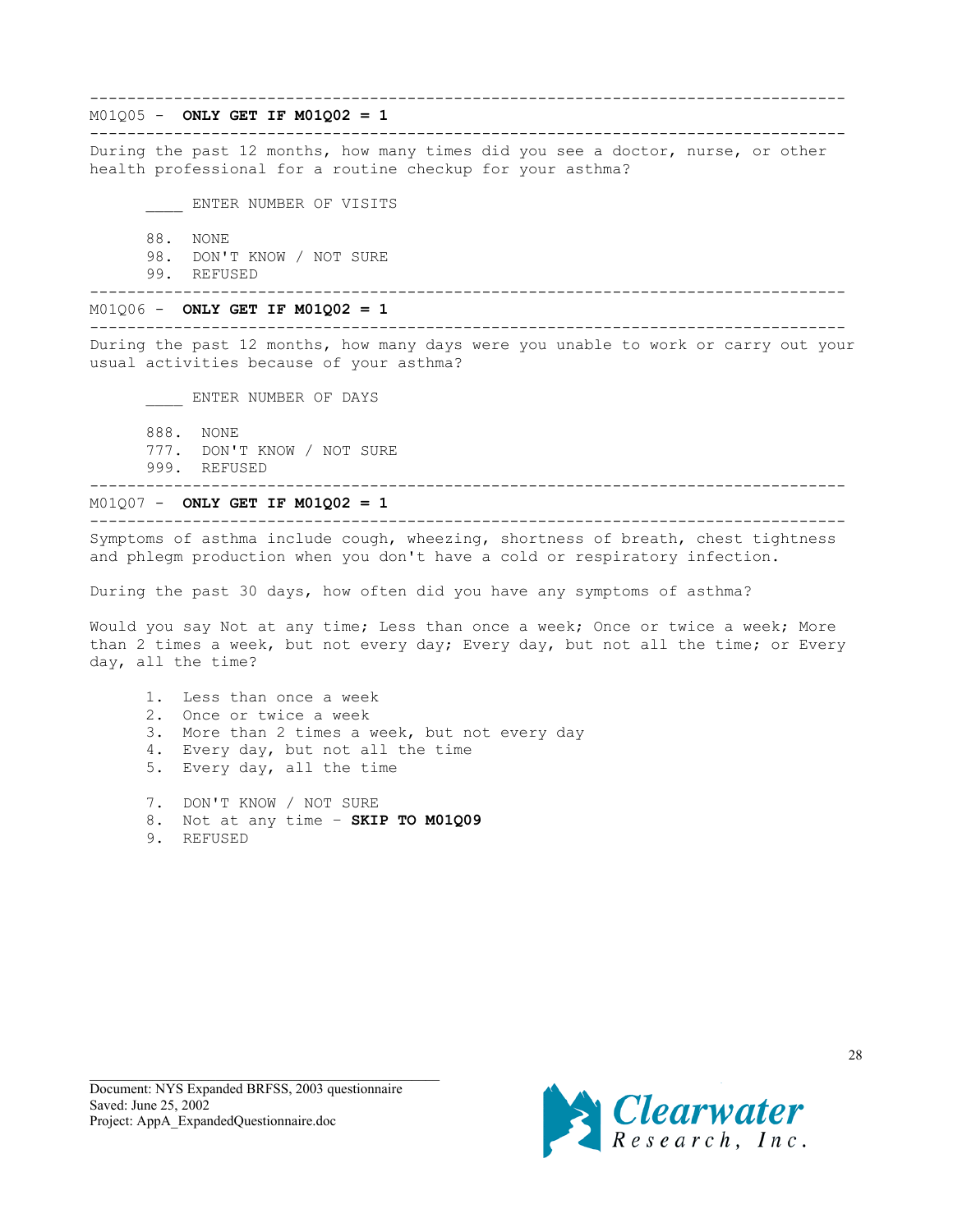<span id="page-28-0"></span>--------------------------------------------------------------------------------- M01Q08 - **ONLY GET IF M01Q07 <> 8** --------------------------------------------------------------------------------- During the past 30 days, how many days did symptoms of asthma make it difficult for you to stay asleep? Would you say None, One or two, Three to four, Five, Six to ten, or More than ten? 1. One or two 2. Three to four 3. Five 4. Six to ten 5. More than ten 7. DON'T KNOW / NOT SURE 8. None 9. REFUSED --------------------------------------------------------------------------------- M01Q09 - **ONLY GET IF M01Q02 = 1** --------------------------------------------------------------------------------- During the past 30 days how often did you take asthma medication that was prescribed or given to you by doctor? This includes using an inhaler. Would you say Didn't take any; Less than once a week; Once or twice a week; More than 2 times a week, but not every day; Once every day; or 2 or more times every day? 1. Less than once a week 2. Once or twice a week

3. More than 2 times a week, but not every day

4. Once every day

5. 2 or more times every day

7. DON'T KNOW / NOT SURE

- 8. Didn't take any
- 9. REFUSED

# **Module 2: Childhood Asthma**

**ONLY GET THIS SECTION IF C10Q06 <> 88 AND LOCALITY = 1, 2, 3, 6, 7, 19, 27, 31, or 32.** --------------------------------------------------------------------------------- M02Q01 --------------------------------------------------------------------------------- Earlier you said there (fill in number of children from C10Q06)living in your household. How many of these children have ever been diagnosed with asthma?

\_\_\_\_ Enter Number of children

88. None

77. DON'T KNOW / NOT SURE

99. REFUSED

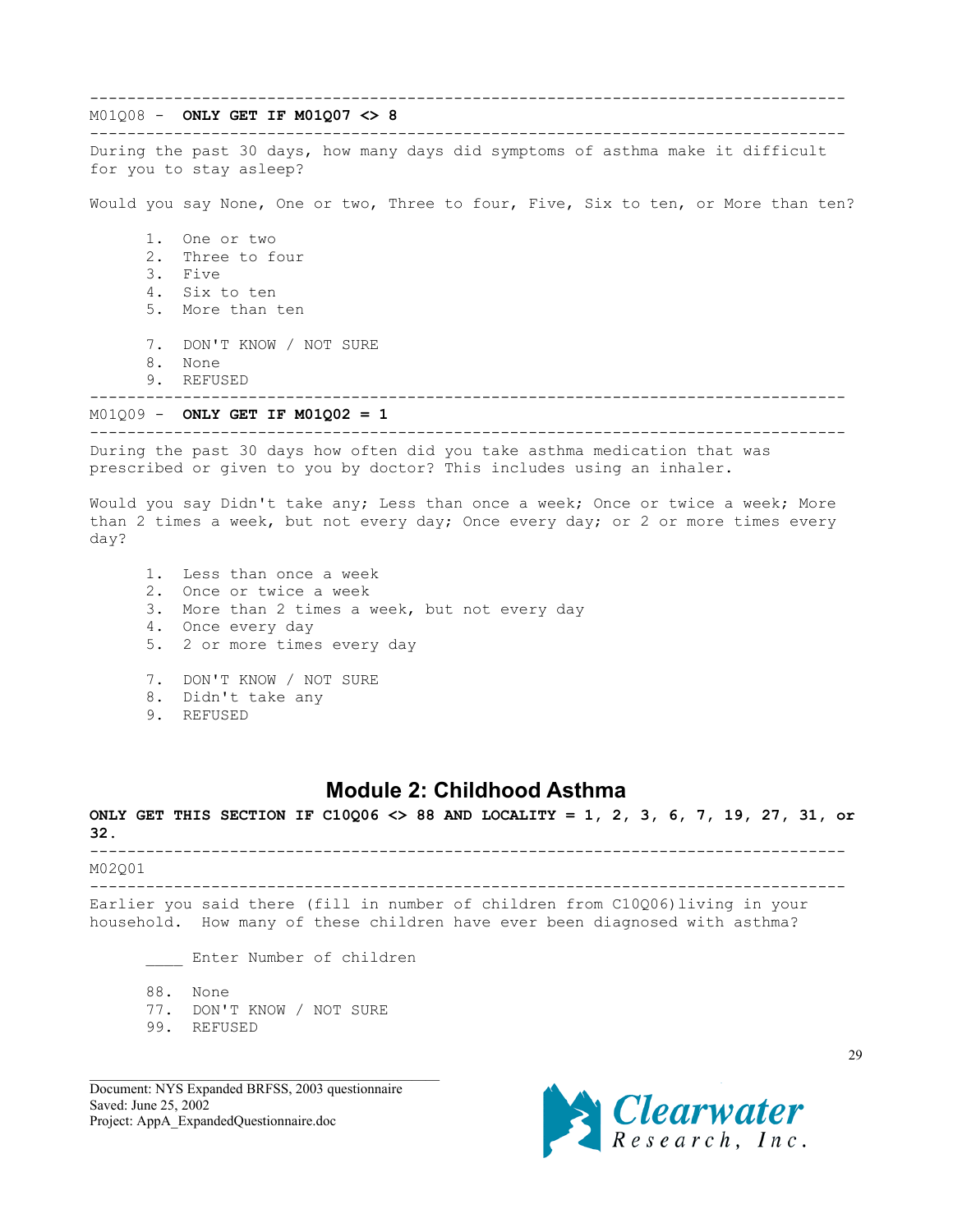<span id="page-29-0"></span>--------------------------------------------------------------------------------- M02Q02 – **ONLY GET IF M02Q01 <> 88** --------------------------------------------------------------------------------- How many of these children still have asthma? \_\_\_\_ ENTER NUMBER OF CHILDREN 88. NONE

- 77. DON'T KNOW / NOT SURE
- 99. REFUSED

## **Module 3: Cardiovascular Disease**

**ONLY GET THIS SECTION IF LOCALITY = 25 or 32.** --------------------------------------------------------------------------------- M03Q01a --------------------------------------------------------------------------------- To lower your risk of developing heart disease or stroke, are you.... Eating fewer high fat or high cholesterol foods? 1. Yes 2. No 7. DON'T KNOW/NOT SURE 8. REFUSED --------------------------------------------------------------------------------- M03Q01b --------------------------------------------------------------------------------- Eating more fruits and vegetables? 1. Yes 2. No 7. DON'T KNOW/NOT SURE 9. REFUSED --------------------------------------------------------------------------------- M03Q01c --------------------------------------------------------------------------------- More physically active? 1. Yes 2. No 7. DON'T KNOW/NOT SURE 9. REFUSED

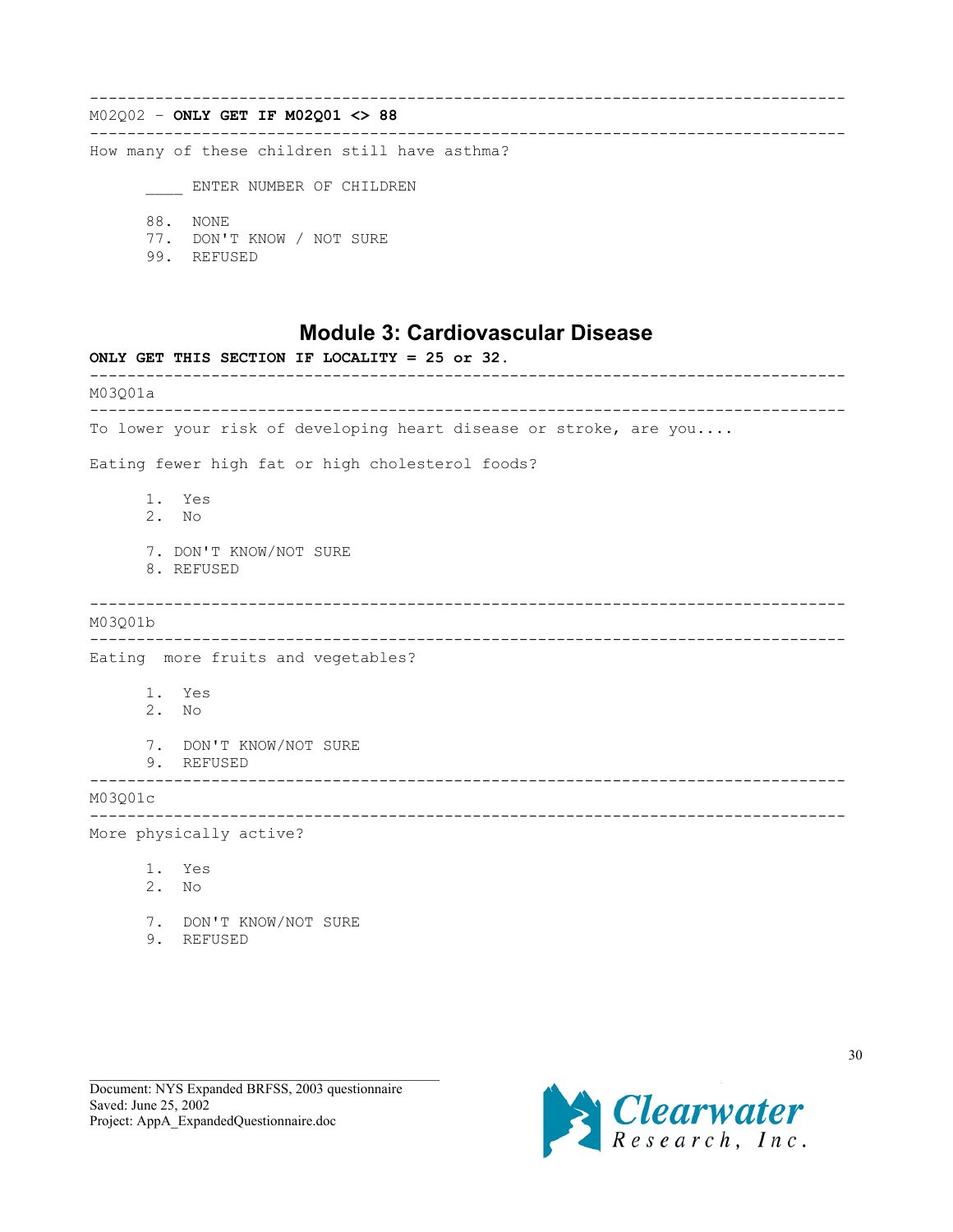--------------------------------------------------------------------------------- M03Q02a --------------------------------------------------------------------------------- Within the past 12 months, has a doctor, nurse, or other health professional told you to... Eat fewer high fat or high cholesterol foods? 1. Yes 2. No 7. DON'T KNOW/NOT SURE 9. REFUSED --------------------------------------------------------------------------------- M03Q02b --------------------------------------------------------------------------------- Eat more fruits and vegetables? 1. Yes 2. No 7. DON'T KNOW/NOT SURE 9. REFUSED --------------------------------------------------------------------------------- M03Q02c --------------------------------------------------------------------------------- Be more physically active? 1. Yes 2. No 7. DON'T KNOW/NOT SURE 9. REFUSED --------------------------------------------------------------------------------- M03Q03 – **ONLY GET IF C14Q01a = 1 or C14Q01c = 1** --------------------------------------------------------------------------------- After you left the hospital following your [fill in (heart attack) if **M11Q03a = 1 OR M11Q03a AND M11Q03c = 1**; fill in (stroke) if **M11Q03c = 1 AND M11Q03a = 2**], did you go to any kind of outpatient rehabilitation? This is sometimes called "rehab." 1. Yes 2. No

7. DON'T KNOW / NOT SURE

9. REFUSED

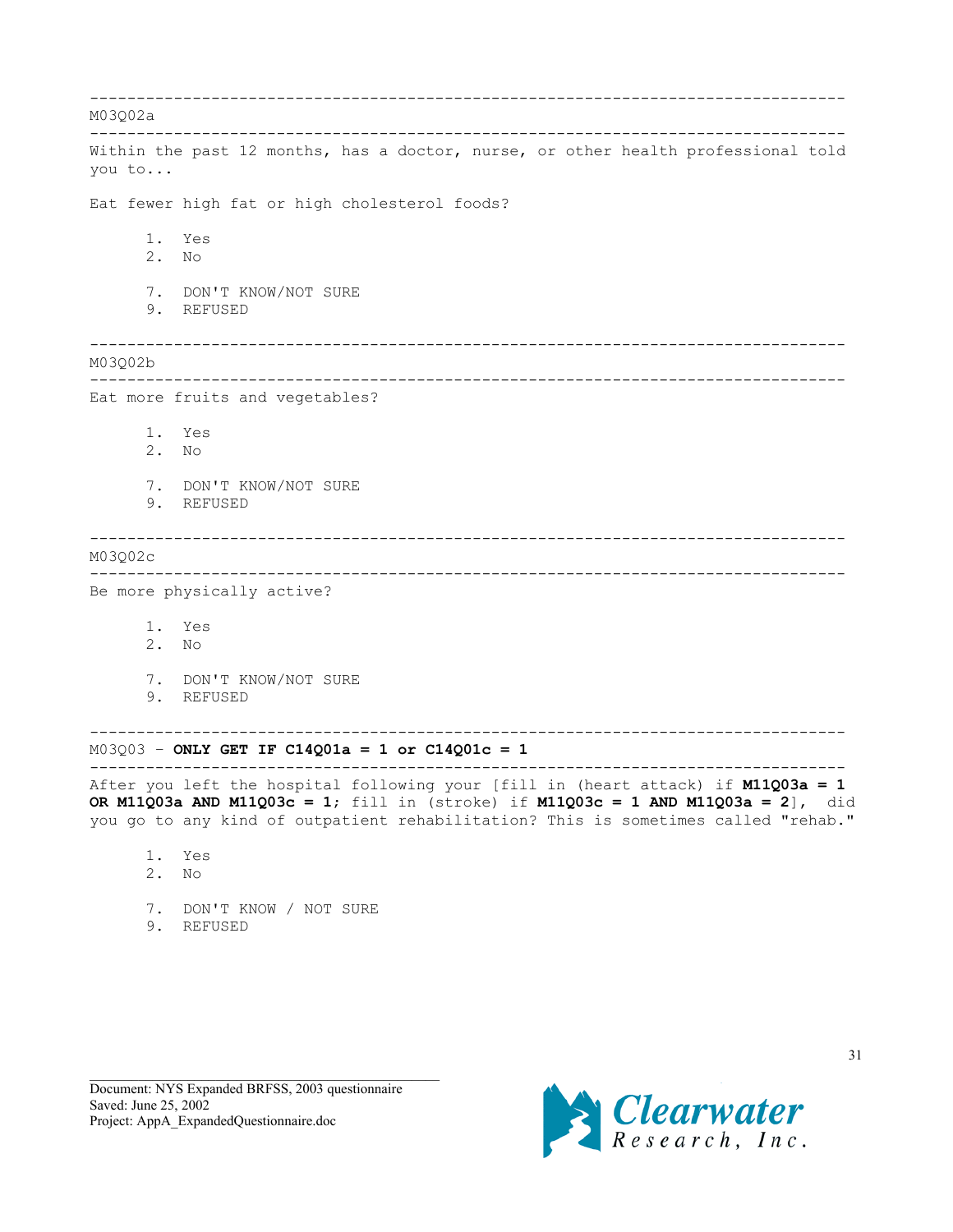--------------------------------------------------------------------------------- M03Q04 – **ONLY GET IF C10Q01 > 35 OR C10Q01 = 7 OR 9.**

---------------------------------------------------------------------------------

Do you take aspirin daily or every other day?

1. Yes – **SKIP TO M03Q06**

- 2. No
- 7. DON'T KNOW/NOT SURE
- 9. REFUSED

--------------------------------------------------------------------------------- M03Q05 **– ONLY GET IF M03Q04 <> 1**

### ---------------------------------------------------------------------------------

Do you have a health problem or condition that makes taking aspirin unsafe for you?

INTERVIEWER: IF "YES," ASK "IS THIS A STOMACH CONDITION? CODE UPSET STOMACHS AS STOMACH PROBLEMS.

- 1. Yes, not stomach related **SKIP TO M04Q01**
- 2. Yes, stomach problems **SKIP TO M04Q01**
- 3. No **SKIP TO M04Q01**
- 7. DON'T KNOW/NOT SURE **SKIP TO M04Q01**
- 9. REFUSED **SKIP TO M04Q01**

---------------------------------------------------------------------------------

M03Q06a **– ONLY GET IF M03Q04 = 1** ---------------------------------------------------------------------------------

Why do you take aspirin...

To relieve pain?

- 1. Yes
- 2. No
- 7. DON'T KNOW/NOT SURE
- 9. REFUSED

M03Q06b **– ONLY GET IF M03Q04 = 1**

---------------------------------------------------------------------------------

---------------------------------------------------------------------------------

To reduce the chance of a heart attack?

- 1. Yes
- 2. No
- 7. DON'T KNOW/NOT SURE
- 9. REFUSED

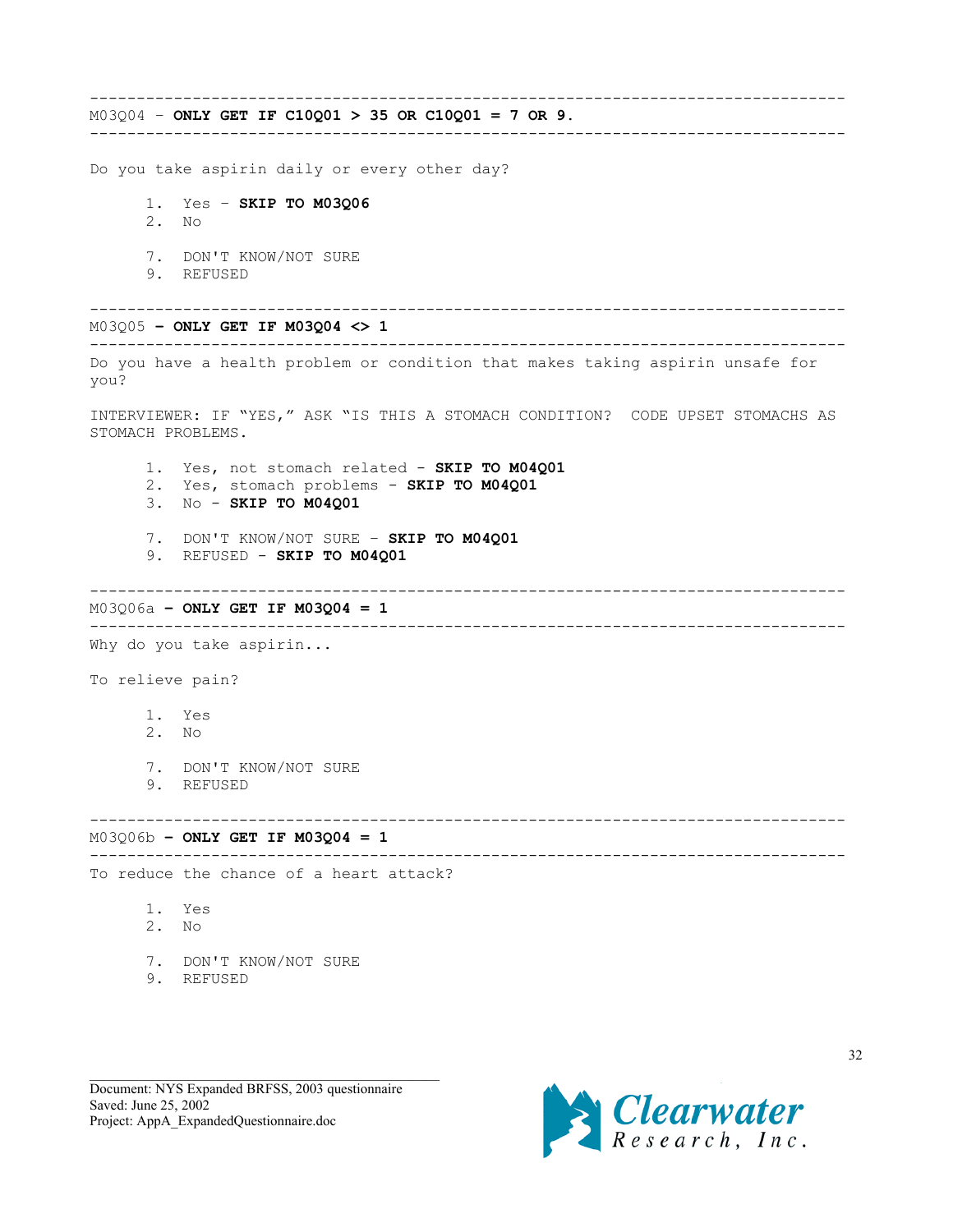<span id="page-32-0"></span>--------------------------------------------------------------------------------- M03Q06c **– ONLY GET IF M03Q04 = 1** --------------------------------------------------------------------------------- To reduce the chance of a stroke?

- 1. Yes 2. No
- 7. DON'T KNOW/NOT SURE
- 9. REFUSED

## **Module 4: Cholesterol Awareness**

**ONLY GET IF LOCALITY = 1, 3, 4, 5, 6, 8, 9, 10, 11, 12, 14, 15, 16, 17, 18, 20, 21, 22, 23, 24, 26, 27, 28, 29, 32, OR 33.** --------------------------------------------------------------------------------- M04Q01 –-------------------------------------------------------------------------------- Blood cholesterol is a fatty substance found in the blood. Have you ever had your blood cholesterol checked? 1. Yes 2. No – **SKIP TO M05Q01** 7. DON'T KNOW/NOT SURE - **SKIP TO M05Q01 9.** REFUSED - **SKIP TO M05Q01** --------------------------------------------------------------------------------- M04Q02 – **ONLY GET IF M04Q01 = 1** –-------------------------------------------------------------------------------- About how long has it been since you last had your blood cholesterol checked? 1. Within the past year (anytime less than 12 months ago) 2. Within the past 2 years (1 year but less than 2 years ago)

3. Within the past 5 years (2 years but less than 5 years ago) 4. 5 or more years ago

- 7. DON'T KNOW / NOT SURE
- 9. REFUSED

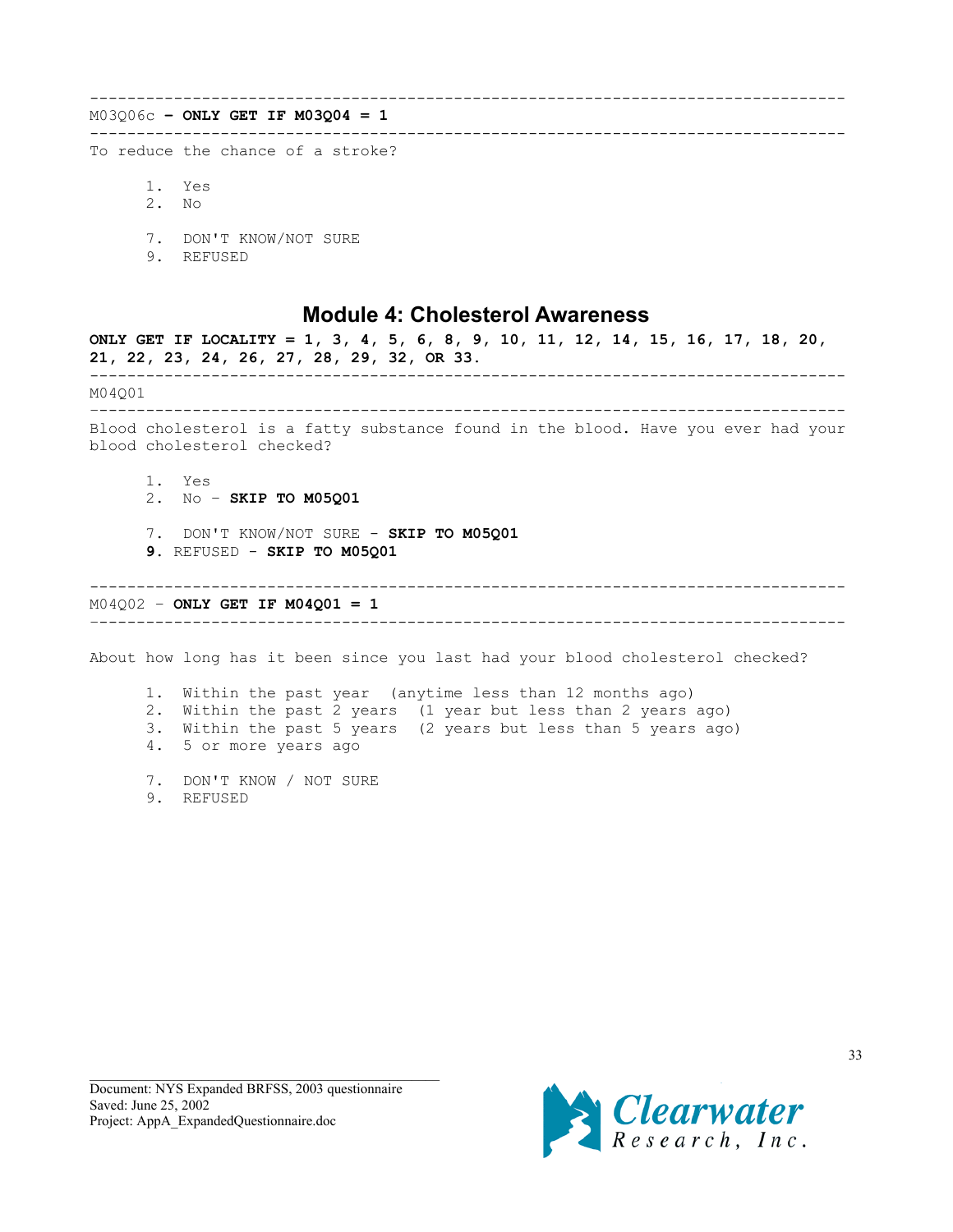## **Module 5: Diabetes**

<span id="page-33-0"></span>**ONLY GET IF C04Q01 = 1 AND LOCALITY = 6, 13, 19, 27, 29, 32, 34, 35, 36, 37, or 38.** --------------------------------------------------------------------------------- M05Q01 --------------------------------------------------------------------------------- About how often do you check your blood for glucose or sugar? Include times when checked by a family member or friend, but do not include times when checked by a health professional. 101-109 = time per day 301-399 = times per month 201-263 = times per week 401-499 = times per year \_\_\_\_ Enter times per day, week, month or year 777. DON'T KNOW/NOT SURE 888. NEVER 999. REFUSED --------------------------------------------------------------------------------- M05Q02 --------------------------------------------------------------------------------- About how often do you check your feet for any sores or irritations? Include times when checked by a family member or friend, but do not include times when checked by a health professional.  $101-109$  = time per day  $301-399$  = times per month  $201-263$  = times per week  $401-499$  = times per year \_\_\_ Enter times per day, week, month or year 555. NO FEET 777. DON'T KNOW/NOT SURE 888. NEVER 999. REFUSED --------------------------------------------------------------------------------- M05Q03 --------------------------------------------------------------------------------- About how many times in the past 12 months has a health professional checked your feet for any sores or irritations? ENTER NUMBER OF TIMES 88. NONE 77. DON'T KNOW / NOT SURE 99. REFUSED

Document: NYS Expanded BRFSS, 2003 questionnaire Saved: June 25, 2002 Project: AppA\_ExpandedQuestionnaire.doc



34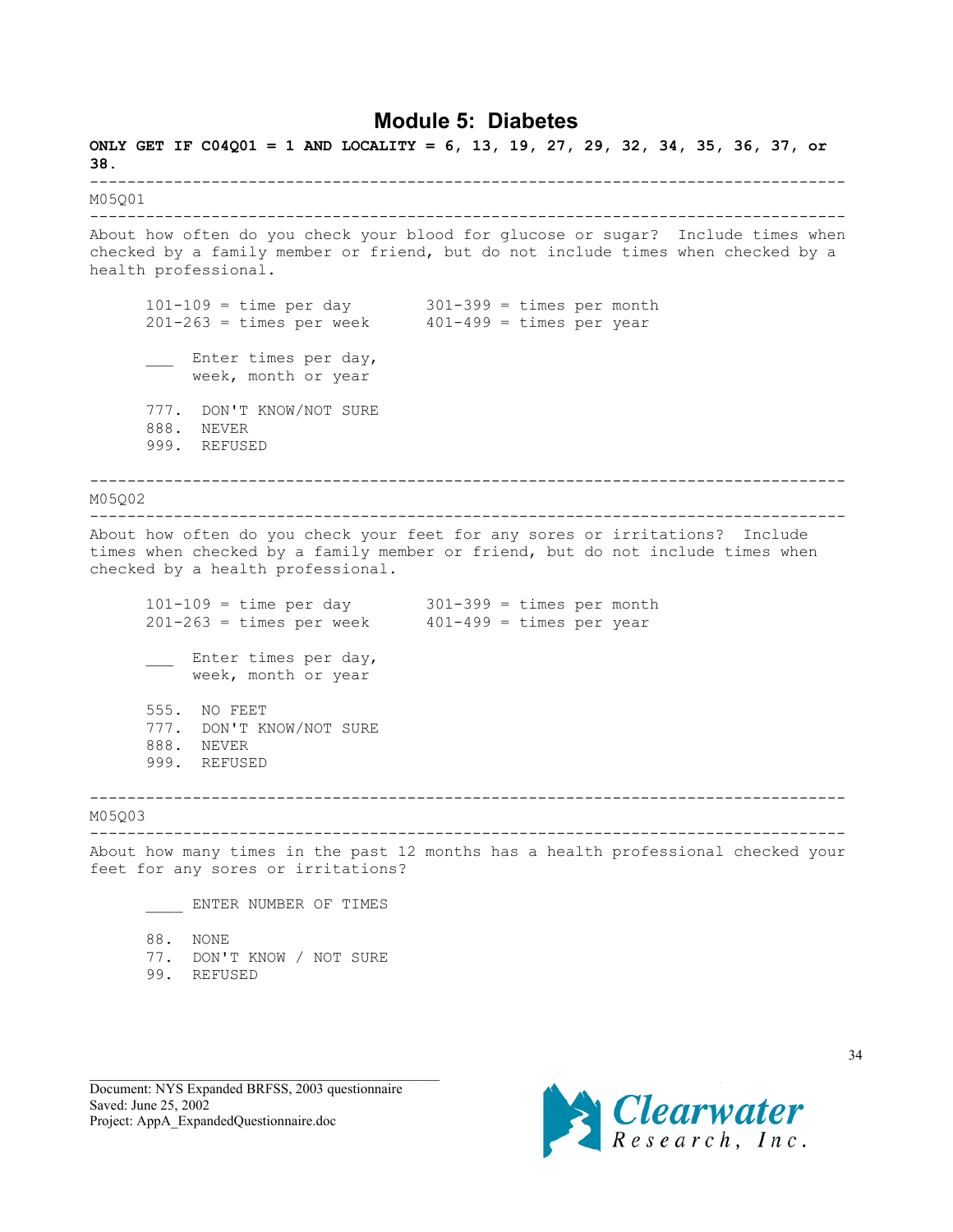<span id="page-34-0"></span>--------------------------------------------------------------------------------- M05Q04 --------------------------------------------------------------------------------- When was the last time you had an eye exam in which the pupils were dilated? This would have made you temporarily sensitive to bright light. Read only if necessary 1. Within the past month (ANYTIME LESS THAN 1 MONTH AGO) 2. Within the past year (1 MONTH BUT LESS THAN 1 YEAR AGO) 3. Within the past 2 years (1 YEAR BUT LESS THAN 2 YEARS AGO) 4. 2 or more years ago

8. NEVER

7. DON'T KNOW/NOT SURE

9. REFUSED

# **Module 6: Disability**

**ONLY GET IF LOCALITY = 3, 4, 5, 8, 9, 10, 11, 12, 14, 15, 16, 17, 18, 19, 20, 21, 22, 23, 24, 26, 28, 31, 32, 33, 34, 35, 36, 37, 38.** ---------------------------------------------------------------------------------

M06Q01

--------------------------------------------------------------------------------- Are you limited in any way in any activities because of physical, mental, or emotional problems?

- 1. Yes
- 2. No
- 7. DON'T KNOW/NOT SURE
- 9. REFUSED

---------------------------------------------------------------------------------

M06002 ---------------------------------------------------------------------------------

Do you now have any health problem that requires you to use special equipment, such as a cane, a wheel chair, a special bed, or a special telephone?

Include occasional use or use in certain circumstances.

1. Yes

- 2. No
- 7. DON'T KNOW/NOT SURE
- 9. REFUSED

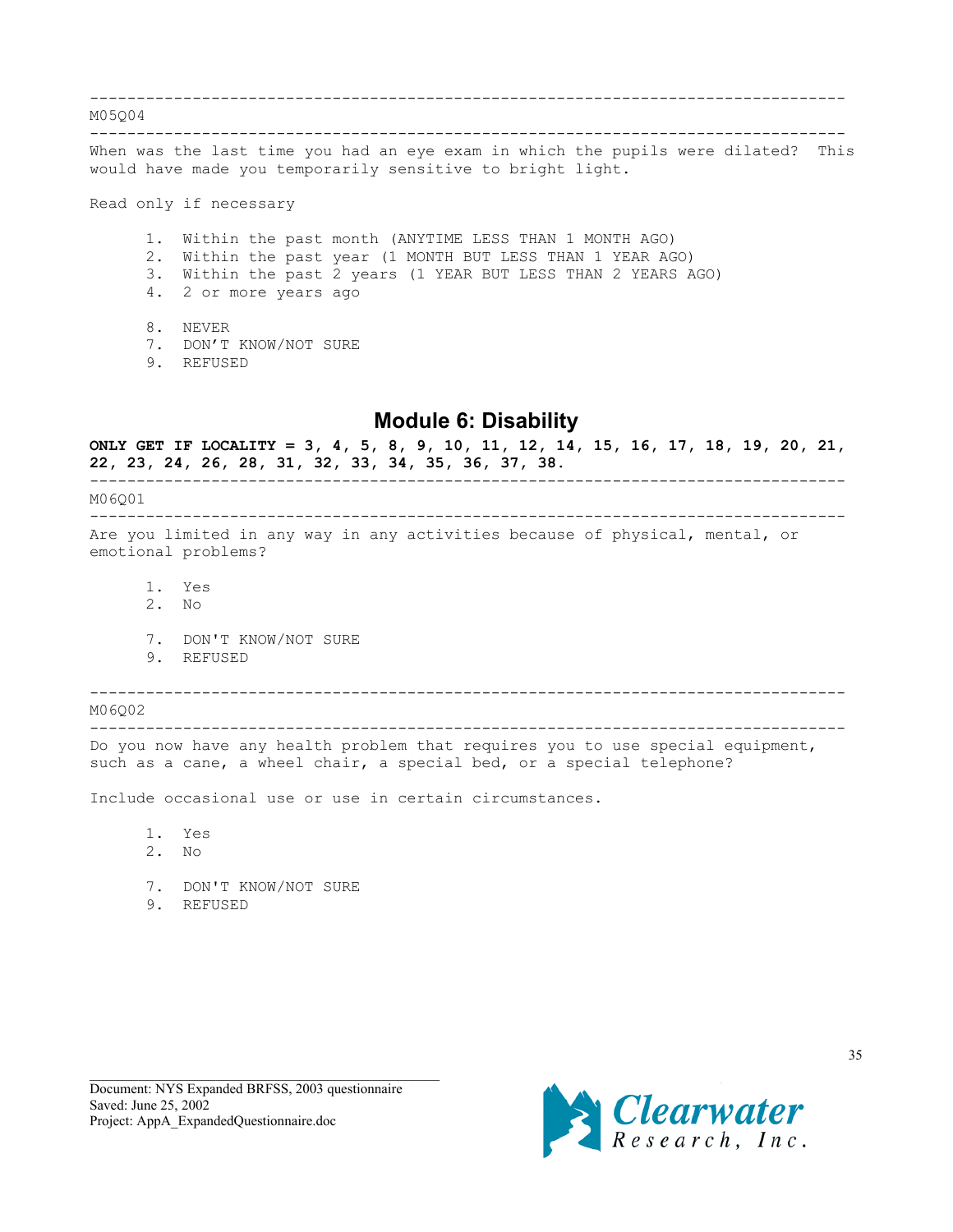# **Module 7: Quality of Life**

<span id="page-35-0"></span>**ONLY GET IF LOCALITY = 19, 34, 35, 36, 37, OR 38.**

---------------------------------------------------------------------------------

---------------------------------------------------------------------------------

## M07Q01 – **ONLY GET IF M06Q01 = 1 OR M06Q02 = 1**

What is your major impairment or health problem?

- Reason code

INTERVIEWER: READ ONLY IF NECESSARY

- 11. Arthritis/rheumatism
- 12. Back or neck problem
- 13. Fractures, bone/joint injury
- 14. Walking problem
- 15. Lung/breathing problem
- 16. Hearing problem
- 17. Eye/vision problem
- 18. Heart problem
- 19. Stroke problem
- 20. Hypertension/high blood pressure<br>21. Diabetes
- Diabetes
- 22. Cancer
- 23. Depression/anxiety/emotional problem
- 24. Other impairment/problem
- 7 7 DON'T KNOW/NOT SURE
- 9 9 REFUSED

## M07Q02 – **ONLY GET IF M06Q01 = 1 OR M06Q02 = 1**

---------------------------------------------------------------------------------

For how long have your activities been limited because of your major impairment or health problem?

---------------------------------------------------------------------------------

- 1 \_\_\_\_\_ \_\_\_\_ Days 2 \_\_\_\_\_ \_\_\_\_ Weeks 3 Months
- 4 Years
- 7 7 7 DON'T KNOW/NOT SURE 9 9 9 REFUSED

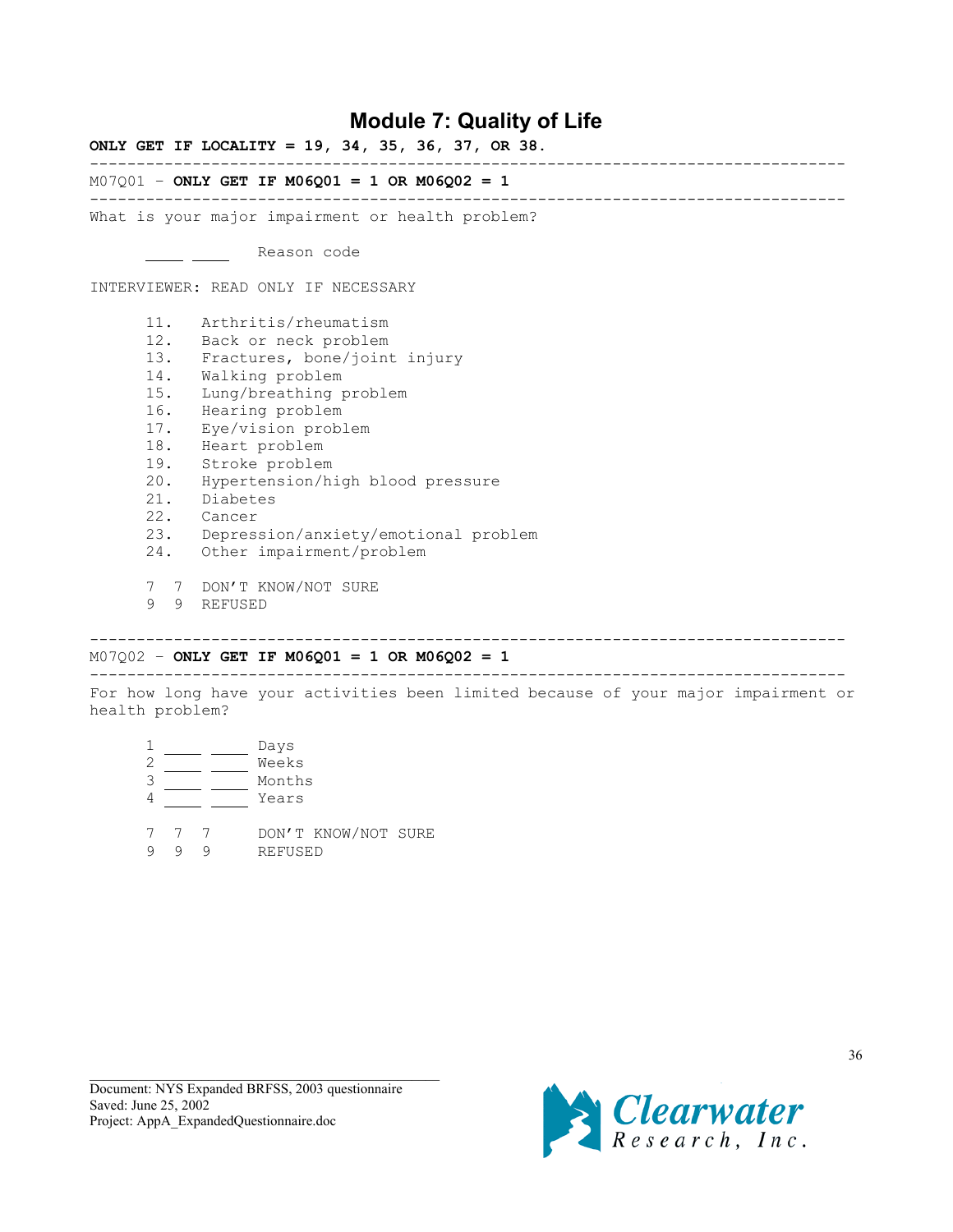# --------------------------------------------------------------------------------- M07Q03 – **ONLY GET IF M06Q01 = 1 OR M06Q02 = 1** --------------------------------------------------------------------------------- Because of any impairment or health problem, do you need the help of other persons with your PERSONAL CARE needs, such as eating, bathing, dressing, or getting around the house? 1. Yes 2. No 7. DON'T KNOW/NOT SURE 9. REFUSED --------------------------------------------------------------------------------- M07Q04 – **ONLY GET IF M06Q01 = 1 OR M06Q02 = 1** --------------------------------------------------------------------------------- Because of any impairment or health problem, do you need the help of other persons in handling your ROUTINE needs, such as everyday household chores, doing necessary business, shopping, or getting around for other purposes? 1. Yes 2. No 7. DON'T KNOW/NOT SURE 9. REFUSED --------------------------------------------------------------------------------- M07Q05 --------------------------------------------------------------------------------- During the past 30 days, for about how many days did pain make it hard for you to do your usual activities, such as self-care, work, or recreation? Number of days 7 7 DON'T KNOW/NOT SURE 8 8 NONE 9 9 REFUSED --------------------------------------------------------------------------------- M07Q06 --------------------------------------------------------------------------------- During the past 30 days, for about how many days have you felt sad, blue, or depressed? Number of days 7 7 DON'T KNOW/NOT SURE 8 8 NONE 9 9 REFUSED

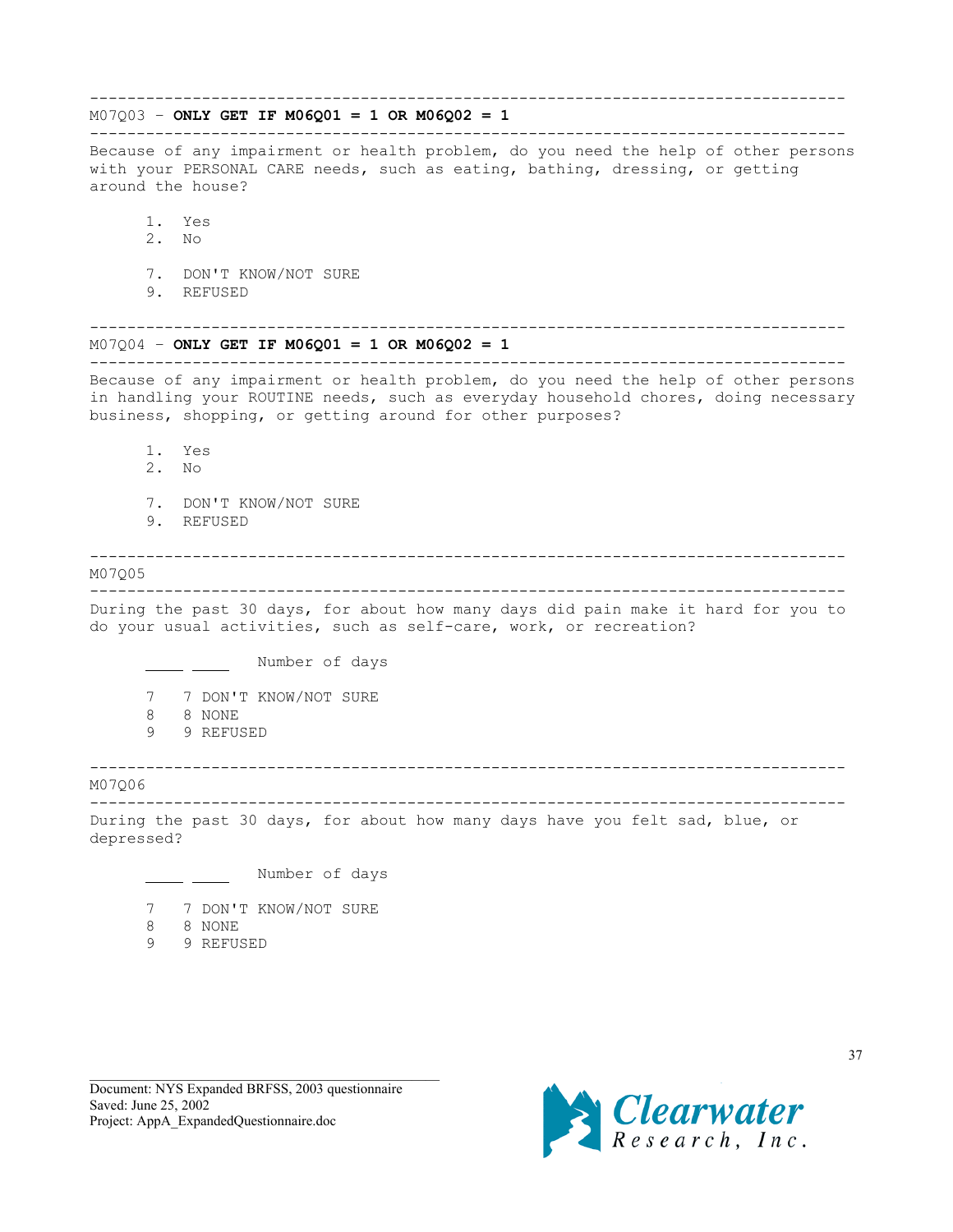<span id="page-37-0"></span>--------------------------------------------------------------------------------- M07Q07 --------------------------------------------------------------------------------- During the past 30 days, for about how many days have you felt worried, tense, or anxious? - Number of days 7 7 DON'T KNOW/NOT SURE 8 8 NONE 9 9 REFUSED --------------------------------------------------------------------------------- M07Q08 --------------------------------------------------------------------------------- During the past 30 days, for about how many days have you felt you did not get enough rest or sleep? \_\_\_\_\_ \_\_\_\_\_ Number of days 7 7 DON'T KNOW/NOT SURE 8 8 NONE 9 9 REFUSED --------------------------------------------------------------------------------- M07Q09 --------------------------------------------------------------------------------- During the past 30 days, for about how many days have you felt very healthy and full of energy? Number of days 7 7 DON'T KNOW/NOT SURE 8 8 NONE 9 9 REFUSED **Module 8: Firearms ONLY GET IF LOCALITY = 2, 3, 29, 30, 34, 35, 36, 37, or 38.** The next three questions are about firearms. We are asking these in a health survey because of our interest in firearm-related injuries. Please include weapons such as pistols, shotguns, and rifles; but not BB guns, starter pistols, or guns that cannot fire. Include those kept in a garage, outdoor storage area, or motor vehicle. ---------------------------------------------------------------------------------

M08Q01

--------------------------------------------------------------------------------- Are any firearms now kept in or around your home?

- 1. YES 2. NO **- SKIP TO M09Q01**
- 7. DON'T KNOW/NOT SURE  **SKIP TO M09Q01**
- 9. REFUSED  **SKIP TO M09Q01**

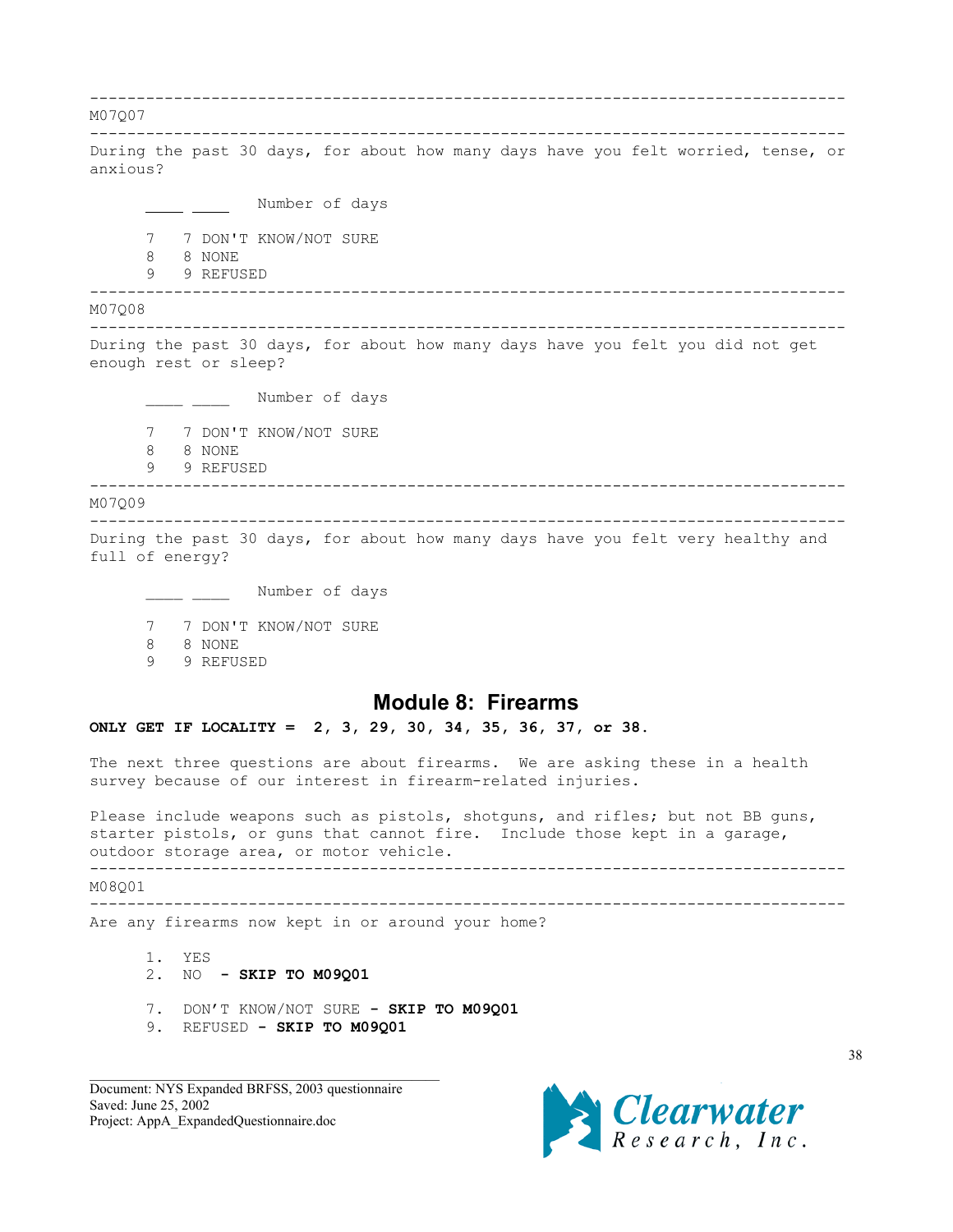### <span id="page-38-0"></span>M08Q02 **– ONLY GET IF M08Q01 = 1**

### ---------------------------------------------------------------------------------

Are any of these firearms now loaded?

- 1. YES
- 2. NO  **SKIP TO M09Q01**
- 7. DON'T KNOW/NOT SURE  **SKIP TO M09Q01**
- 9. REFUSED  **SKIP TO M09Q01**

---------------------------------------------------------------------------------

---------------------------------------------------------------------------------

#### M08Q03 **– ONLY GET IF M08Q02 = 1** ---------------------------------------------------------------------------------

Are any of these loaded firearms also unlocked? By unlocked we mean you do not need a key or combination to get the gun or to fire it. We don't count a safety as a lock.

- 1. YES
- 2. NO
- 7. DON'T KNOW/NOT SURE
- 9. REFUSED

## **Module 9: Fruits and Vegetables**

### **ONLY GET IF LOCALITY = 1, 3, 4, 5, 6, 8, 9, 10, 11, 12, 13, 14, 15, 16, 17, 18, 20, 21, 22, 23, 24, 25, 26, 27, 28, 29, 30, 31, 32, or 33.**

These next questions are about the foods you usually eat or drink. Please tell me how often you eat or drink each one, for example, twice a week, three times a month, and so forth. Remember, I am only interested in the foods you eat. Include all foods you eat, both at home and away from home.

---------------------------------------------------------------------------------

M09Q01

---------------------------------------------------------------------------------

How often do you drink fruit juices such as orange, grapefruit, or tomato?

 $1.$   $\qquad \qquad$  Per day 2. \_\_\_ \_\_ Per week  $\frac{3}{4}$   $\frac{2}{1}$  Per month  $4.$   $\frac{ }{}$  Per year 5 5 5 NEVER 7 7 7 DON'T KNOW/NOT SURE 9 9 9 REFUSED

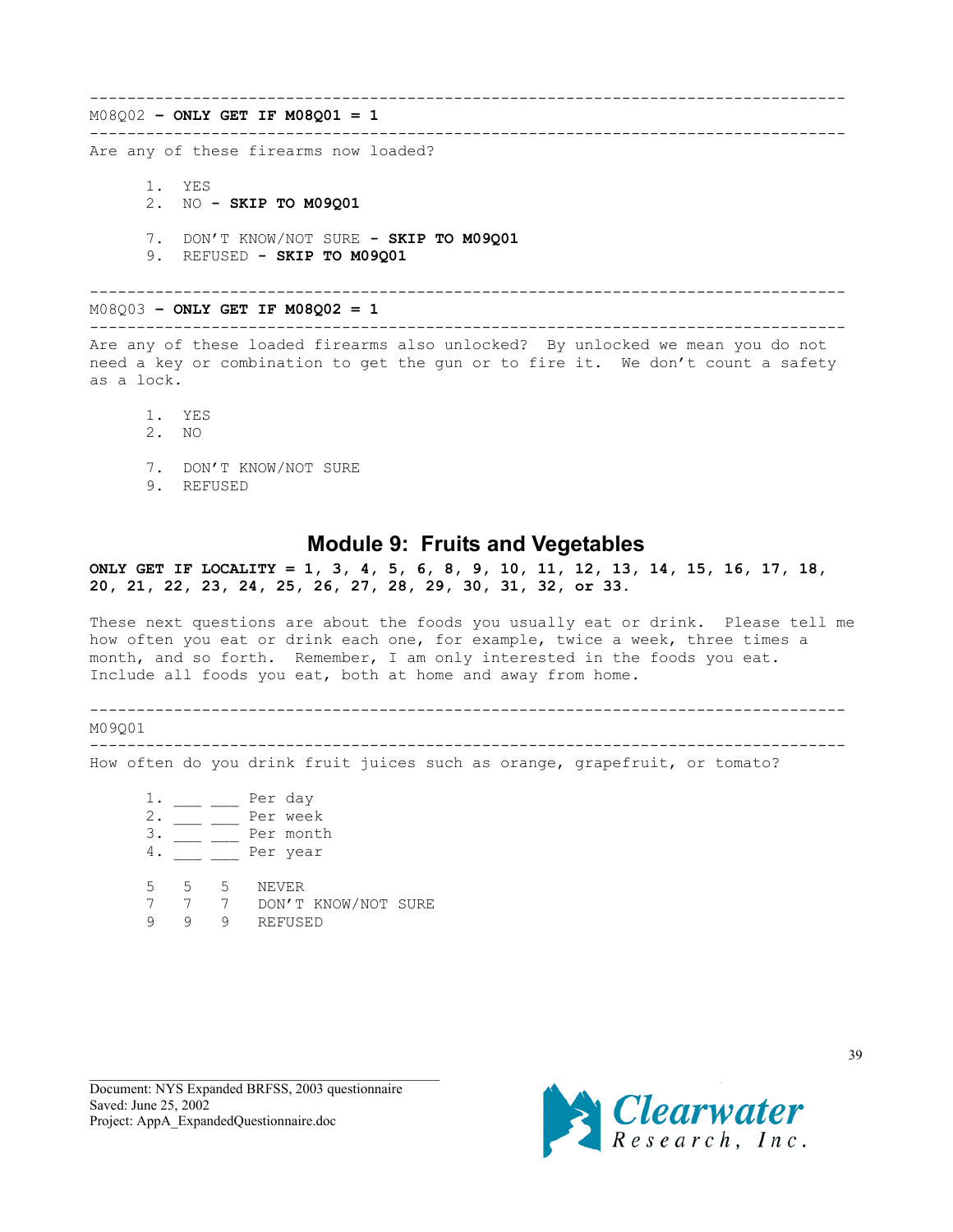--------------------------------------------------------------------------------- M09Q02 - **EVERYBODY** --------------------------------------------------------------------------------- Not counting juice, how often do you eat fruit?  $1.$  \_\_\_ \_\_ Per day 2. \_\_\_ \_\_ Per week  $3.$   $\frac{1}{\sqrt{2}}$  Per month 4. Per year 5 5 5 NEVER 7 7 7 DON'T KNOW/NOT SURE 9 9 9 REFUSED --------------------------------------------------------------------------------- M09Q03 - **EVERYBODY** --------------------------------------------------------------------------------- How often do you eat green salad?  $1.$   $\_\_\_\_\_\_\_\_\_\_\$  Per day  $2. \frac{\ }{\ }$  Per week  $3.$   $\frac{1}{2}$   $\frac{1}{2}$  Per month 4. \_\_ \_ \_ Per year 5 5 5 NEVER 7 7 7 DON'T KNOW/NOT SURE 9 9 9 REFUSED --------------------------------------------------------------------------------- M09Q04 - **EVERYBODY** --------------------------------------------------------------------------------- How often do you eat potatoes not including french fries, fried potatoes, or potato chips?  $1.$   $\_\_$   $\_\_$  Per day  $2.$   $\frac{\ }{\ }$  Per week 3. \_\_\_ \_\_ Per month 4. Per year 5 5 5 NEVER 7 7 7 DON'T KNOW/NOT SURE 9 9 9 REFUSED --------------------------------------------------------------------------------- M09Q05 - **EVERYBODY** --------------------------------------------------------------------------------- How often do you eat carrots?  $\frac{1}{2}$ . \_\_\_ \_\_ Per day 2. Per week 3. \_\_\_ \_\_ Per month 4. \_\_\_ \_\_ Per year 5 5 5 NEVER 7 7 7 DON'T KNOW/NOT SURE 9 9 9 REFUSED

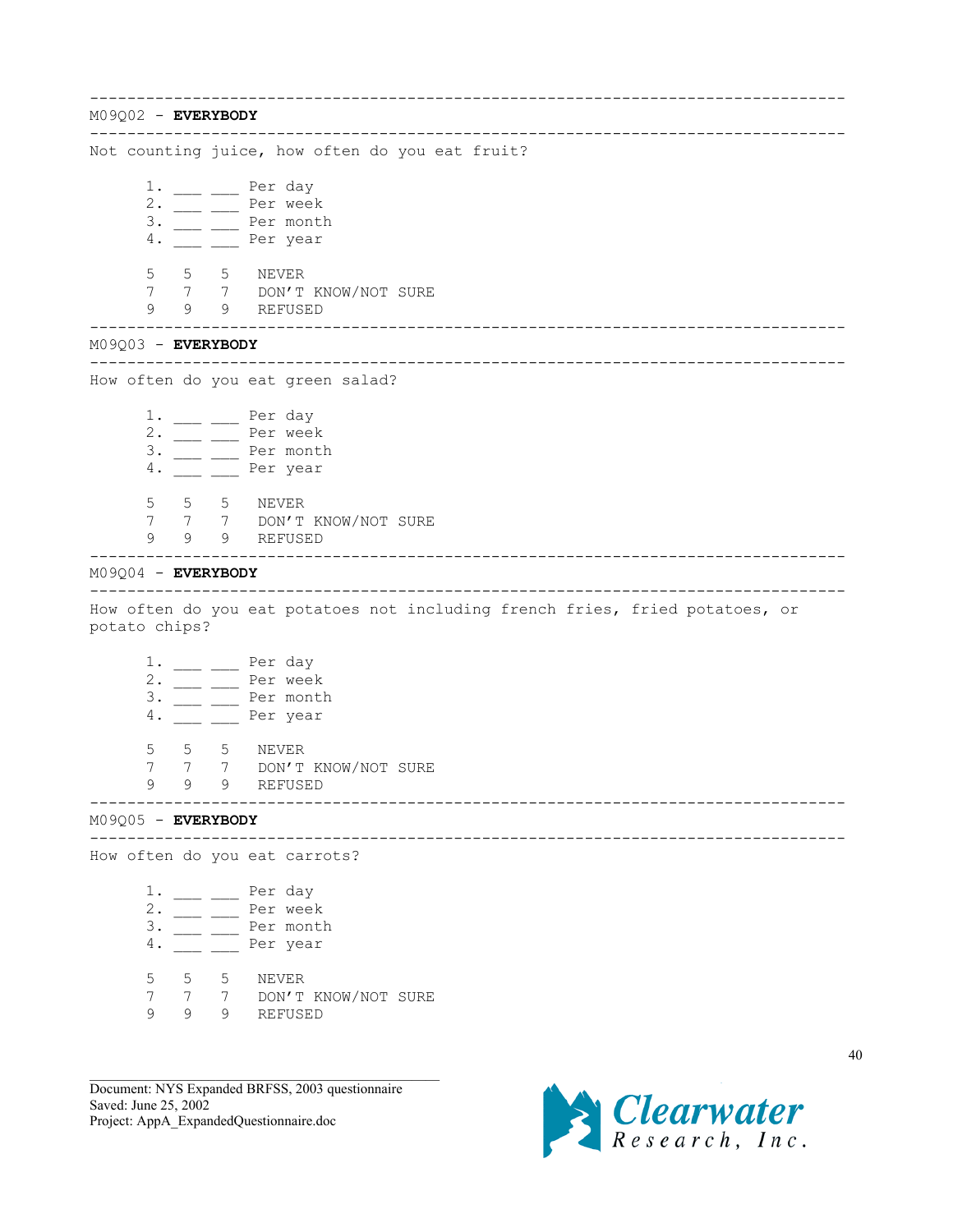## <span id="page-40-0"></span>M09Q06 - **EVERYBODY**

--------------------------------------------------------------------------------- Not counting carrots, potatoes, or salad, how many servings of vegetables do you usually eat?

---------------------------------------------------------------------------------

Example: A serving of vegetables at both lunch and dinner would be two servings.

 $1.$   $\frac{1}{1}$   $\frac{1}{1}$   $\frac{1}{1}$   $\frac{1}{1}$   $\frac{1}{1}$   $\frac{1}{1}$   $\frac{1}{1}$   $\frac{1}{1}$   $\frac{1}{1}$   $\frac{1}{1}$   $\frac{1}{1}$   $\frac{1}{1}$   $\frac{1}{1}$   $\frac{1}{1}$   $\frac{1}{1}$   $\frac{1}{1}$   $\frac{1}{1}$   $\frac{1}{1}$   $\frac{1}{1}$   $\frac{1}{1}$   $\frac{1}{1}$   $\frac{1}{$ 2. \_\_\_ \_\_ Per week  $3. \underline{\hspace{1cm}}$  Per month 4. \_\_\_ \_\_ Per year

5 5 5 NEVER

7 7 7 DON'T KNOW/NOT SURE

9 9 9 REFUSED

# **Module 10: Health Care Coverage**

**ONLY GET IF C02Q01 = 2 AND LOCALITY = 1, 3, 6, 7, 19, 27, 29, 30, 31, 32, 34, 35, 36, 37, or 38.** --------------------------------------------------------------------------------- M10Q01

---------------------------------------------------------------------------------

Previously you said that you did not have any kind of health care coverage.

What is the main reason you are without health care coverage?

Lackson code

INTERVIEWER: READ ONLY IF NECESSARY

01. Lost job or changed employers 02. Spouse or parent lost job or changed employers [includes any person who had been providing insurance prior to job loss or change] 03. Became divorced or separated 04. Spouse or parent died 05. Became ineligible because of age or because left school 06. Employer doesn't offer or stopped offering coverage 07. Cut back to part time or became temporary employee 08. Benefits from employer or former employer ran out 09. Couldn't afford to pay the premiums 10. Insurance company refused coverage 11. Lost Medicaid or Medical Assistance eligibility 8 7 Other

- 7 7 DON'T KNOW/NOT SURE
- 9 9 REFUSED

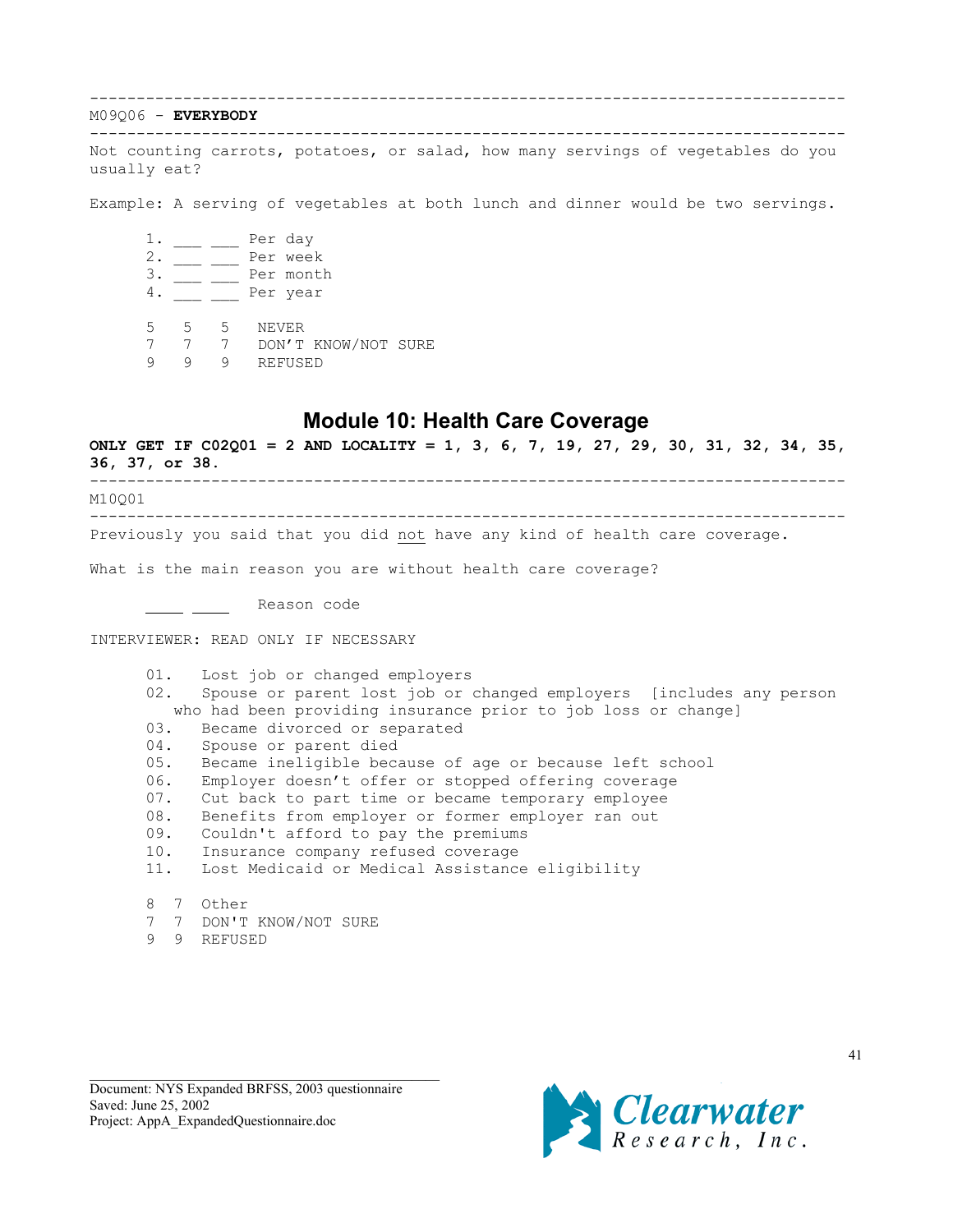<span id="page-41-0"></span>--------------------------------------------------------------------------------- M10002 ---------------------------------------------------------------------------------

About how long has it been since you had health care coverage?

INTERVIEWER: READ ONLY IF NECESSARY

1. Within the past 6 months (anytime less than 6 months ago) 2. Within the past year (6 months but less than 12 months ago) 3. Within the past 2 years (1 year but less than 2 years ago) 4. Within the past 5 years (2 years but less than 5 years ago) 5. 5 or more years ago

- 7. DON'T KNOW/NOT SURE
- 8. NONE
- 9. REFUSED

# **Module 11: HIV/AIDS**

### **ONLY GET SECTION IF C10Q01 < 65 and LOCALITY = 2 or 7.**

The next few questions are about the national health problem of HIV, the virus that causes AIDS. Please remember that your answers are strictly confidential and that you don't have to answer every question if you don't want to.

I'm going to read two statements about HIV, the virus that causes AIDS. After I read each one, please tell me whether you think it is true or false, or if you don't know.

--------------------------------------------------------------------------------- M11Q01

---------------------------------------------------------------------------------

A pregnant woman with HIV can get treatment to help reduce the chances that she will pass the virus on to her baby.

- 1. TRUE 2. FALSE
- 
- 7. DON'T KNOW/NOT SURE
- 9. REFUSED

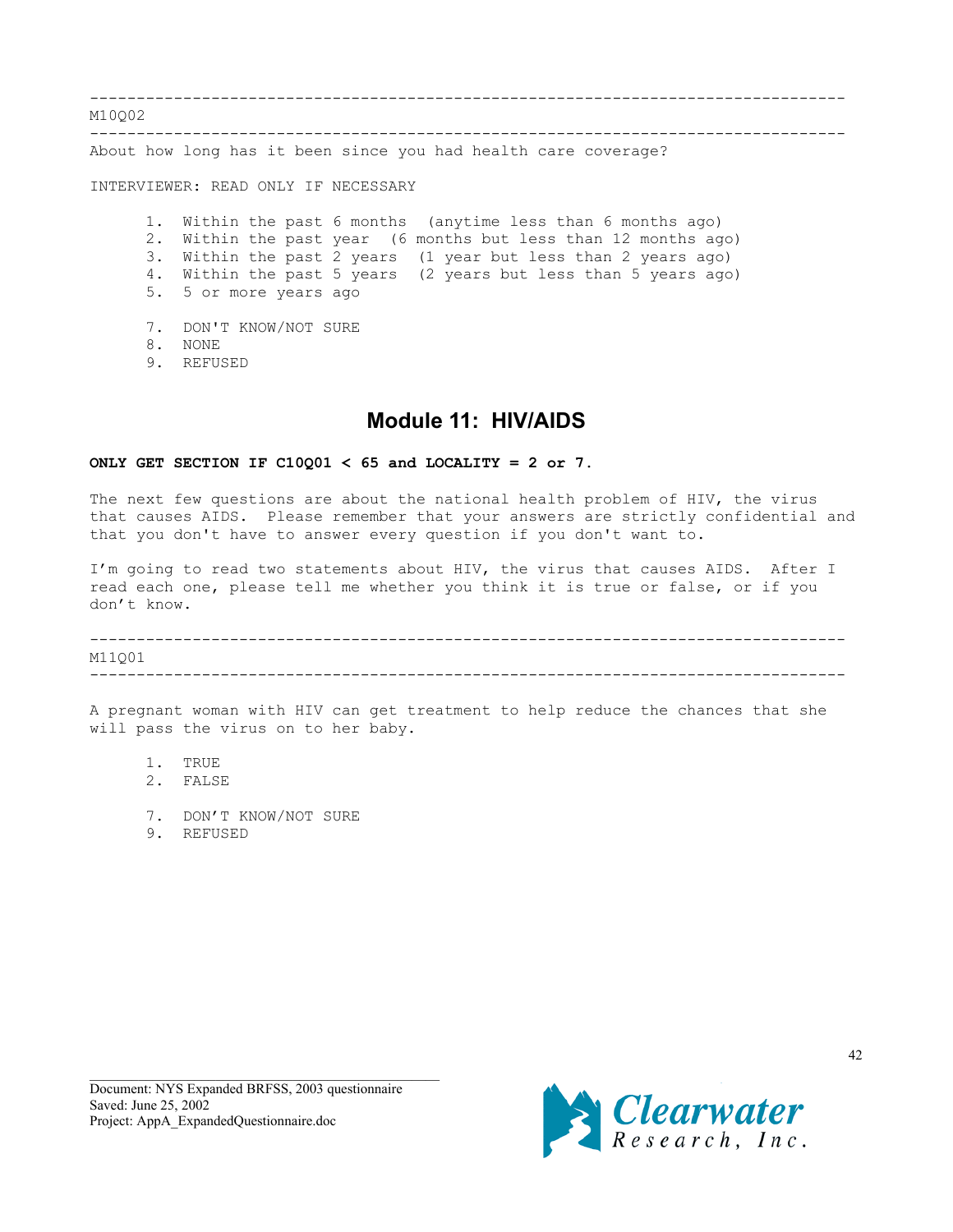--------------------------------------------------------------------------------- M11Q02 --------------------------------------------------------------------------------- There are medical treatments available that are intended to help a person who is infected with HIV to live longer. 1. TRUE 2. FALSE 7. DON'T KNOW/NOT SURE 9. REFUSED --------------------------------------------------------------------------------- M11Q03 --------------------------------------------------------------------------------- How important do you think it is for people to know their HIV status by getting tested? Would you say very important, somewhat important, or not at all important? 1. Very important 2. Somewhat important 3. Not at all important 7. DON'T KNOW/NOT SURE 9. REFUSED --------------------------------------------------------------------------------- M11Q04 ---------------------------------------------------------------------------------

As far as you know, have you ever been tested for HIV? Do not count tests you may have had as part of a blood donation.

Include saliva tests

- 1. YES
- 2. NO **SKIP TO M11Q08**
- 7. DON'T KNOW/NOT SURE **SKIP TO M11Q08**
- 9. REFUSED **SKIP TO M11Q08**

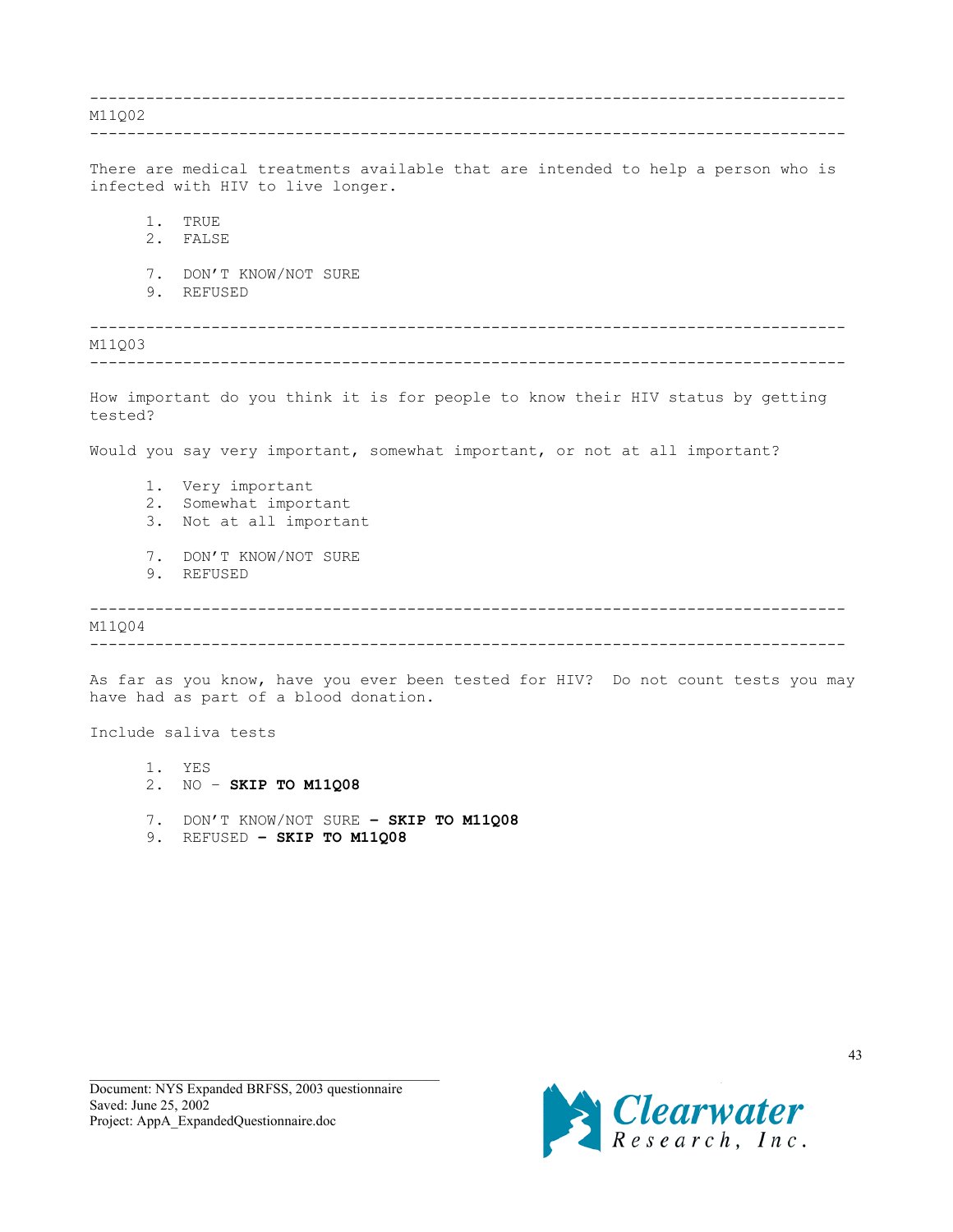--------------------------------------------------------------------------------- M11Q05 **– ONLY GET IF M11Q04 = 1** --------------------------------------------------------------------------------- Not including blood donations, in what month and year was your last HIV test? INTERVIEWER: If month is unknown enter '77' for the month and then the given year – Ex. 7700 INTERVIEWER: If HIV test occurred before January 1985 please enter "7777". PRESS "1" to enter the appropriate value. Include saliva tests \_\_ \_\_/\_\_ \_\_ Code month and year 777777. DON'T KNOW/NOT SURE 999999. REFUSED --------------------------------------------------------------------------------- M11Q06 **– ONLY GET IF M11Q04 = 1** --------------------------------------------------------------------------------- I am going to read you a list of reasons why some people have been tested for HIV. Not including blood donations, which of these would you say was the MAIN reason for your last HIV test? INTERVIEWER: PLEASE READ \_\_\_ Reason code 01. It was required 02. Someone suggested you should be tested 03. You thought you may have gotten HIV through sex or drug use 04. You just wanted to find out whether you had HIV 05. You were worried that you could give HIV to someone 06. IF FEMALE: You were pregnant 07. It was done as part of a routine medical check-up 08. You were tested for some other reason

- 77. DON'T KNOW/NOT SURE
- 99. REFUSED

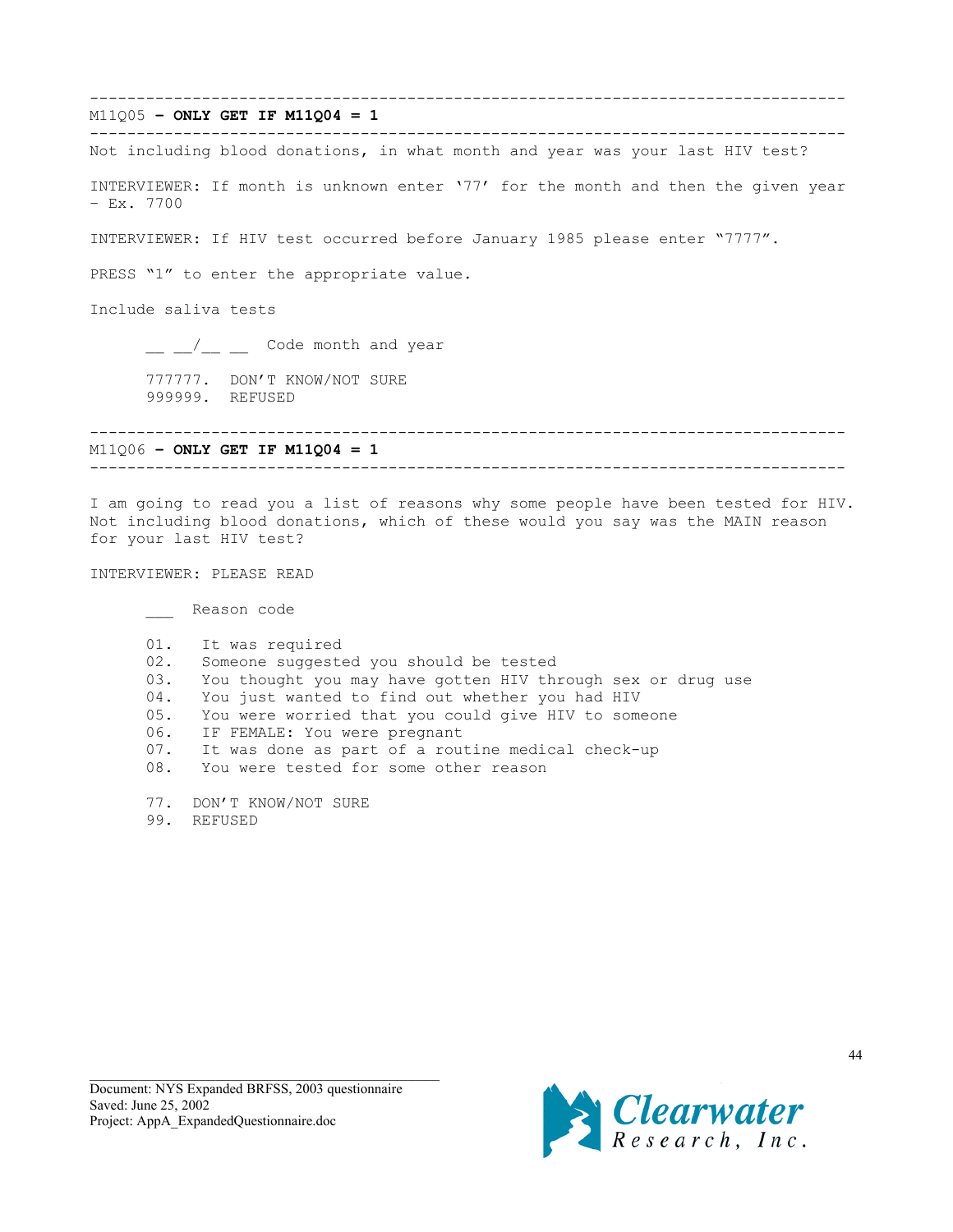--------------------------------------------------------------------------------- M11Q07 **– ONLY GET IF M11Q04 = 1** --------------------------------------------------------------------------------- Where did you have the HIV test in **[fill in date from M11Q05]**? INTERVIEWER: PLEASE READ \_\_\_ Facility code 1. Private doctor or HMO 2. Counseling and testing site 3. Hospital 4. Clinic 5. In a jail or prison (or other correctional facility) 6. Home 7. Somewhere else 77. DON'T KNOW/NOT SURE 99. REFUSED --------------------------------------------------------------------------------- M11Q08 --------------------------------------------------------------------------------- I'm going to read you a list. When I'm done, please tell me if any of the situations apply to you. You don't need to tell me which one. You have used intravenous drugs in a the past year You have been treated for a sexually transmitted or venereal disease in the past year You have given or received money or drugs in exchange for sex in the past year You had anal sex without a condom in the past year Do any of these situations apply to you? 1. YES 2. NO 7. DON'T KNOW/NOT SURE 9. REFUSED

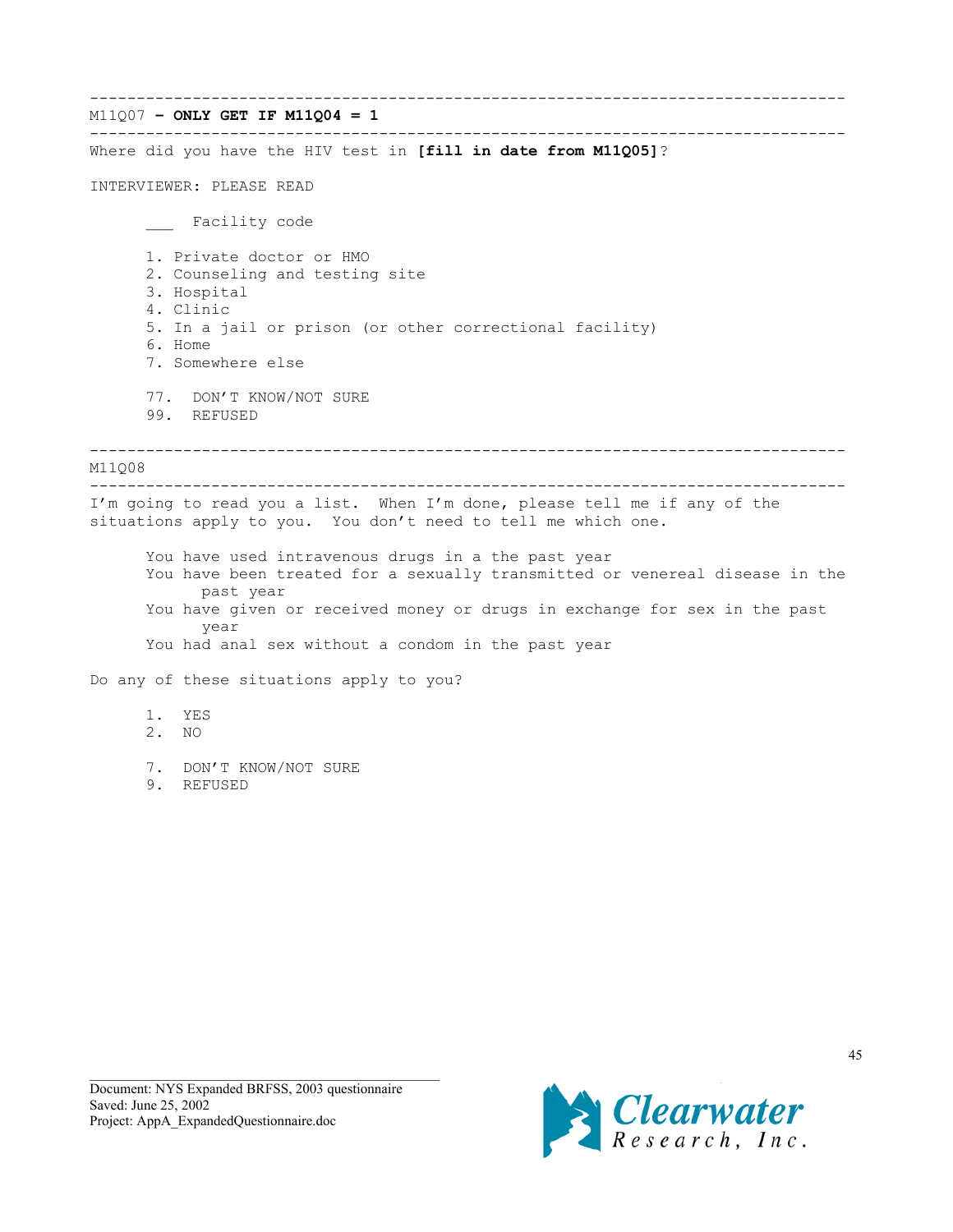## **Module 12: Hypertension Awareness**

<span id="page-45-0"></span>**ONLY GET IF LOCALITY = 1, 2, 4, 5, 6, 8, 9, 10, 11, 12, 14, 15, 16, 17, 18, 20, 21, 22, 23, 24, 26, 27, 28, 30, 32, or 33.** --------------------------------------------------------------------------------- M12Q01 --------------------------------------------------------------------------------- Have you ever been told by a doctor, nurse or other health professional that you have high blood pressure? If "Yes" and female, ask "Was this only when you were pregnant?" 1. Yes 2. Yes, but female told only during pregnancy – **SKIP TO M13Q01** 3. No – **SKIP TO M13Q01** 7. DON'T KNOW/NOT SURE – **SKIP TO M13Q01** 9. REFUSED – **SKIP TO M13Q01** --------------------------------------------------------------------------------- M12Q02 **– ONLY GET IF M12Q01 = 1** --------------------------------------------------------------------------------- Are you currently taking medicine for your high blood pressure? 1. Yes 2. No 7. DON'T KNOW/NOT SURE

9. REFUSED

# **Module 13: Injury Control - Falls**

**ONLY GET IF C10Q01 > 44 and LOCALITY = 1, 3, 4, 5, 6, 8, 9, 10, 11, 12, 14, 15, 16, 17, 18, 19, 20, 21, 22, 23, 24, 26, 28, 30, 33, 34, 35, 36, 37, or 38.** --------------------------------------------------------------------------------- M13Q01 ---------------------------------------------------------------------------------

The next question asks about a recent fall. I am going to read the question and a short list of possible answers. After I'm done reading the list, please tell me which answer best applies to you. In the past 3 months, have you had a fall? Would you say: No, I haven't fallen. Yes, I fell and was injured. By injured, we mean the fall caused you to limit your regular activities for at least a day or to go see a doctor. Or, Yes, I fell and was NOT injured.

- 1. No, I haven't fallen 2. Yes, I fell and was injured 3. Yes, I fell and was NOT injured
- 7. DON'T KNOW / NOT SURE
- 9. REFUSED

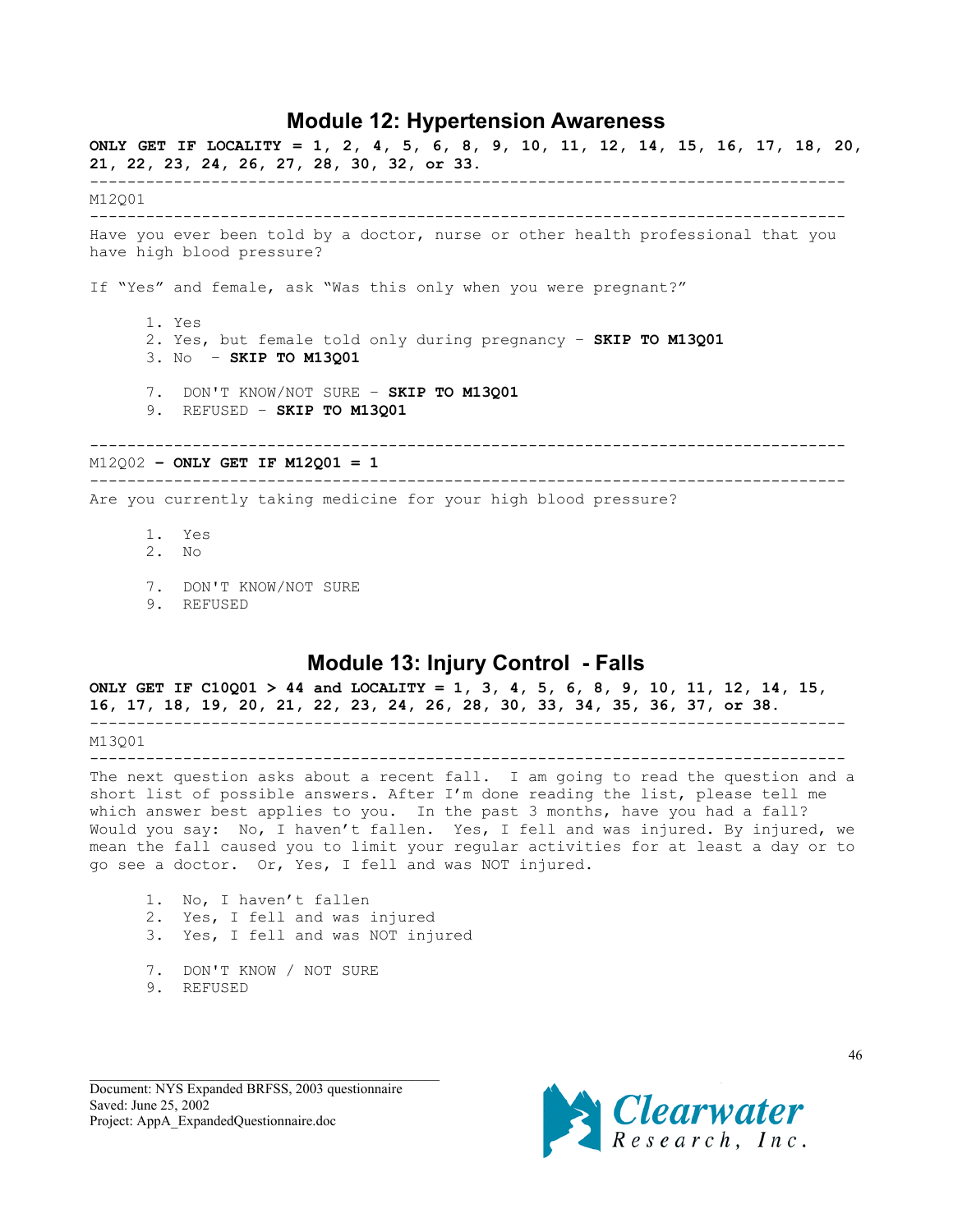## **Module 14: Immunization**

<span id="page-46-0"></span>**ONLY GET IF LOCALITY = 1, 2, 3, 4, 5, 6, 7, 8, 9, 10, 11, 12, 14, 15, 16, 17, 18, 19, 20, 21, 22, 23, 24, 25, 26, 27, 28, 32 or 33.** --------------------------------------------------------------------------------- M14Q01 --------------------------------------------------------------------------------- During the past 12 months, have you had a flu shot? 1. YES 2. NO 7. DON'T KNOW/NOT SURE 9. REFUSED --------------------------------------------------------------------------------- M14Q02 --------------------------------------------------------------------------------- Have you ever had a pneumonia shot? This shot is usually given only once or twice in a person's lifetime and is different from the flu shot. It is also called the pneumococcal [new-mo-COCK-uhl] vaccine. 1. YES

- 2. NO
- 
- 7. DON'T KNOW/NOT SURE
- 9. REFUSED

# **Module 15: Oral Health**

**ONLY GET IF LOCALITY = 4, 5, 8, 9, 10, 11, 12, 13, 14, 15, 16, 17, 18, 19, 20, 21, 22, 23, 24, 26, 27, 28, 29, 30 or 33.**

--------------------------------------------------------------------------------- M15Q01

--------------------------------------------------------------------------------- How long has it been since you last visited a dentist or a dental clinic for any

reason?

Include visits to dental specialists, such as orthodontists.

INTERVIEWER: READ ONLY IF NECESSARY

1. Within the past year (anytime less than 12 months ago) 2. Within the past 2 years (1 year but less than 2 years ago) 3. Within the past 5 years (2 years but less than 5 years ago) 4. 5 or more years ago

- 7. DON'T KNOW/NOT SURE
- 8. NEVER
- 9. REFUSED

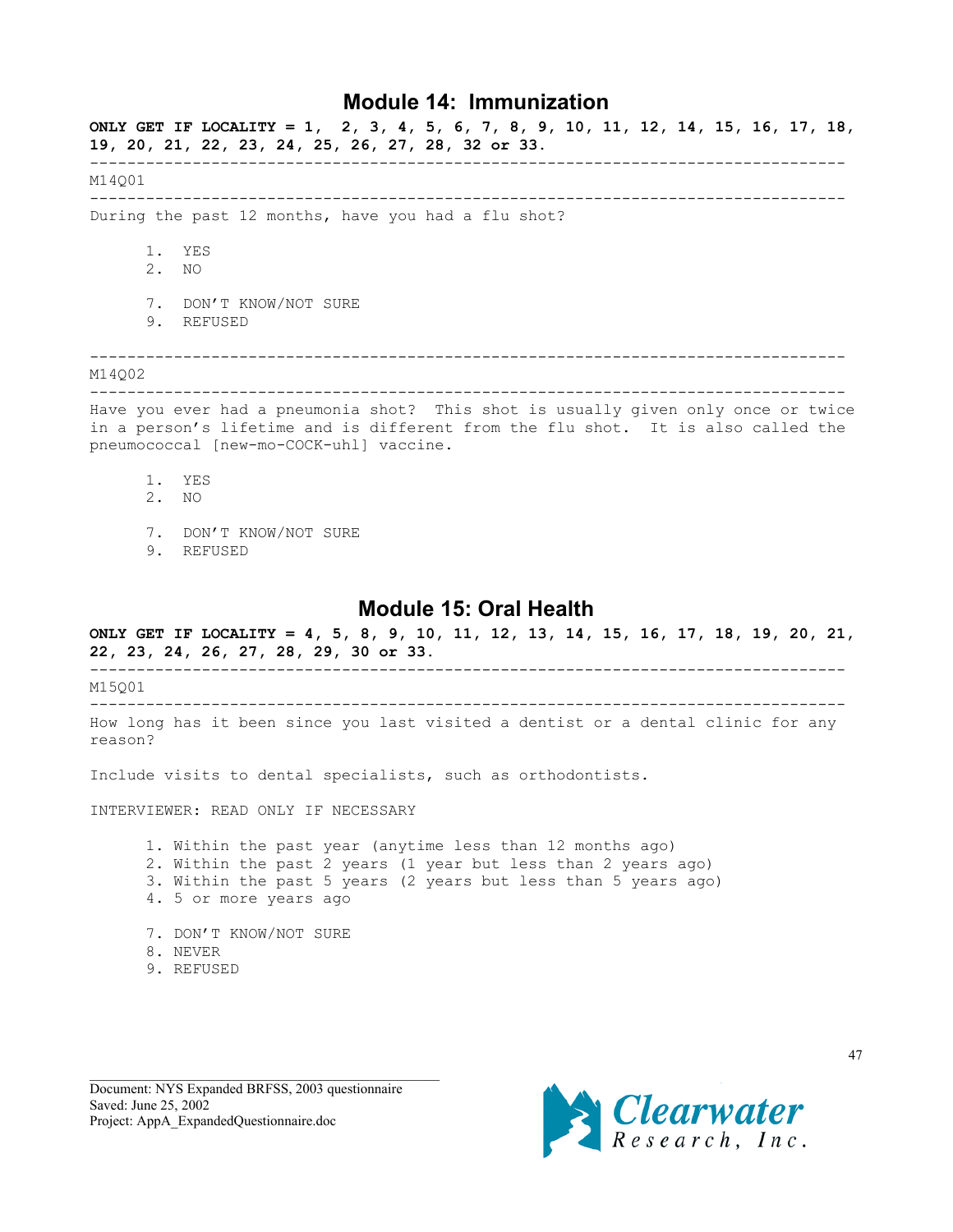<span id="page-47-0"></span>--------------------------------------------------------------------------------- M15Q02 --------------------------------------------------------------------------------- How many of your permanent teeth have been removed because of tooth decay or gum disease? Do not include teeth lost for other reasons, such as injury or orthodontics. Include teeth lost due to "infection" 1. 1 to 5 2. 6 or more but not all 3. All – **SKIP TO M16Q01** 7. DON'T KNOW/NOT SURE 8. NEVER 9. REFUSED --------------------------------------------------------------------------------- M15Q03 **– ONLY GET IF M15Q01 <> 8 AND M15Q02 <> 3** --------------------------------------------------------------------------------- How long has it been since you had your teeth cleaned by a dentist or dental hygienist? INTERVIEWER: Read only if necessary 1. Within the past year (anytime less than 12 months ago) 2. Within the past 2 years (1 year but less than 2 years ago) 3. Within the past 5 years (2 years but less than 5 years ago) 4. 5 or more years ago 7. DON'T KNOW/NOT SURE 8. NEVER 9. REFUSED **Module 16: Physical Activity ONLY GET IF LOCALITY = 7, 13, 25 or 31.** --------------------------------------------------------------------------------- M16Q01 – **ONLY GET IF C10Q08 < 3** --------------------------------------------------------------------------------- When you are at work, which of the following best describes what you do? INTERVIEWER: IF RESPONDENT HAS MULTIPLE JOBS, INCLUDE ALL JOBS

Would you say . . .

- 1. Mostly siting or standing
- 2. Mostly walking
- 3. Mostly heavy labor or physically demanding work
- 7. DON'T KNOW/NOT SURE
- 9. REFUSED

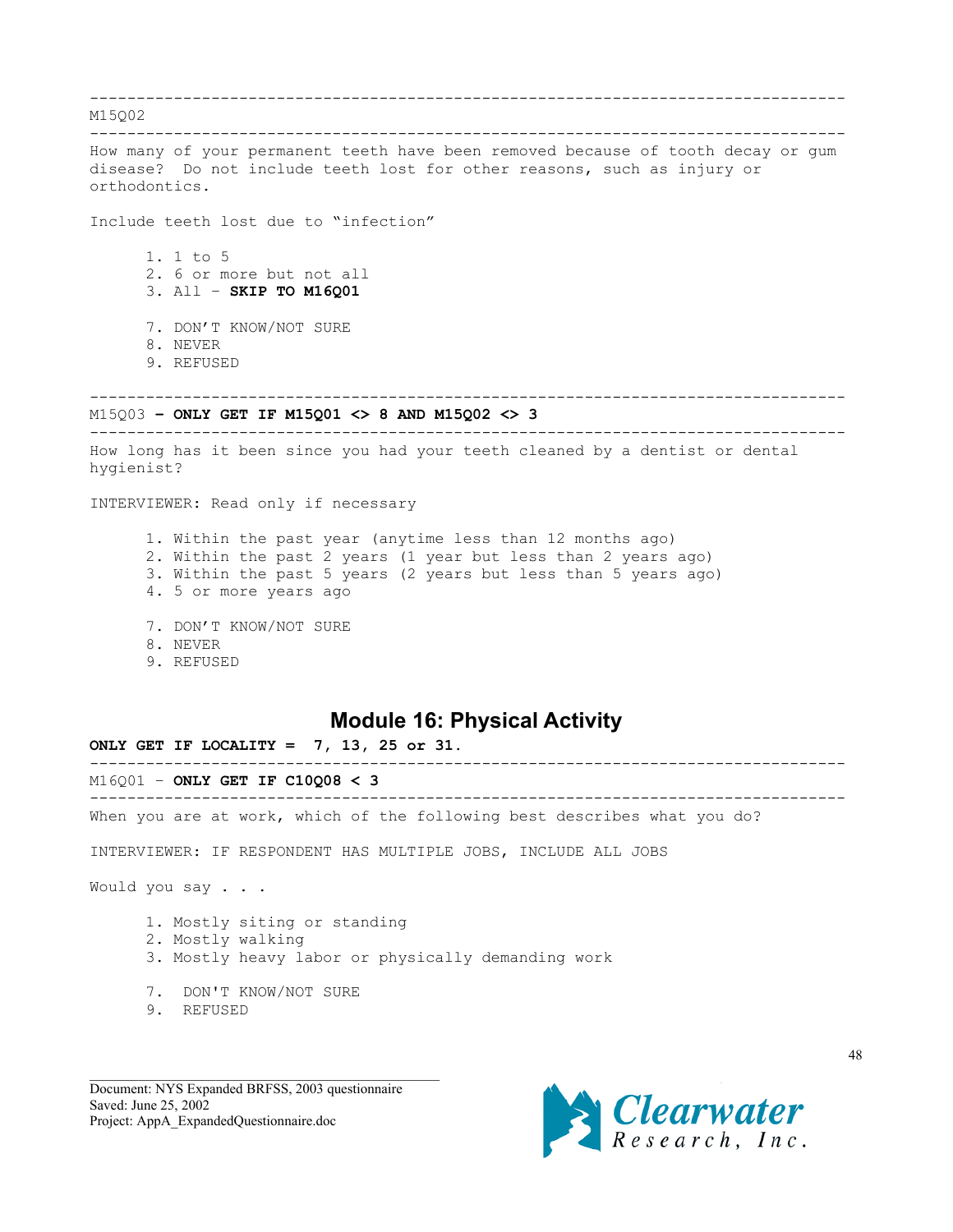--------------------------------------------------------------------------------- M16002

---------------------------------------------------------------------------------

We are interested in two types of physical activity: vigorous and moderate. Vigorous activities cause large increases in breathing or heart rate while moderate activities cause small increases in breathing or heart rate.

Now, thinking about the moderate physical activities you do [**fill in (when you are not working) if C12Q08 < 3**] in a usual week, do you do moderate activities for at least 10 minutes at a time, such as brisk walking, bicycling, vacuuming, gardening, or anything else that causes small increases in breathing or heart rate?

- 1. Yes
- 2. No **SKIP TO M16Q05**
- 7. DON'T KNOW/NOT SURE **SKIP TO M16Q05**
- 9. REFUSED **SKIP TO M16Q05**

--------------------------------------------------------------------------------- M16Q03 – **ONLY GET IF M16Q02 = 1** ---------------------------------------------------------------------------------

How many days per week do you do these moderate activities for at least 10 minutes at a time?

\_ \_\_\_\_ Days per week

- 7 7 DON'T KNOW/NOT SURE
- 8 8 Do not do any moderate physical activity for at least 10 minutes at a time – **SKIP TO M16Q05**
- 9 9 REFUSED

--------------------------------------------------------------------------------- M16Q04 – **ONLY GET IF M16Q03 <> 88** ---------------------------------------------------------------------------------

On days when you do moderate activities for at least 10 minutes at a time, how much total time per day do you spend doing these activities?

: Hours and minutes per day

7 7 7 DON'T KNOW/NOT SURE

9 9 9 REFUSED

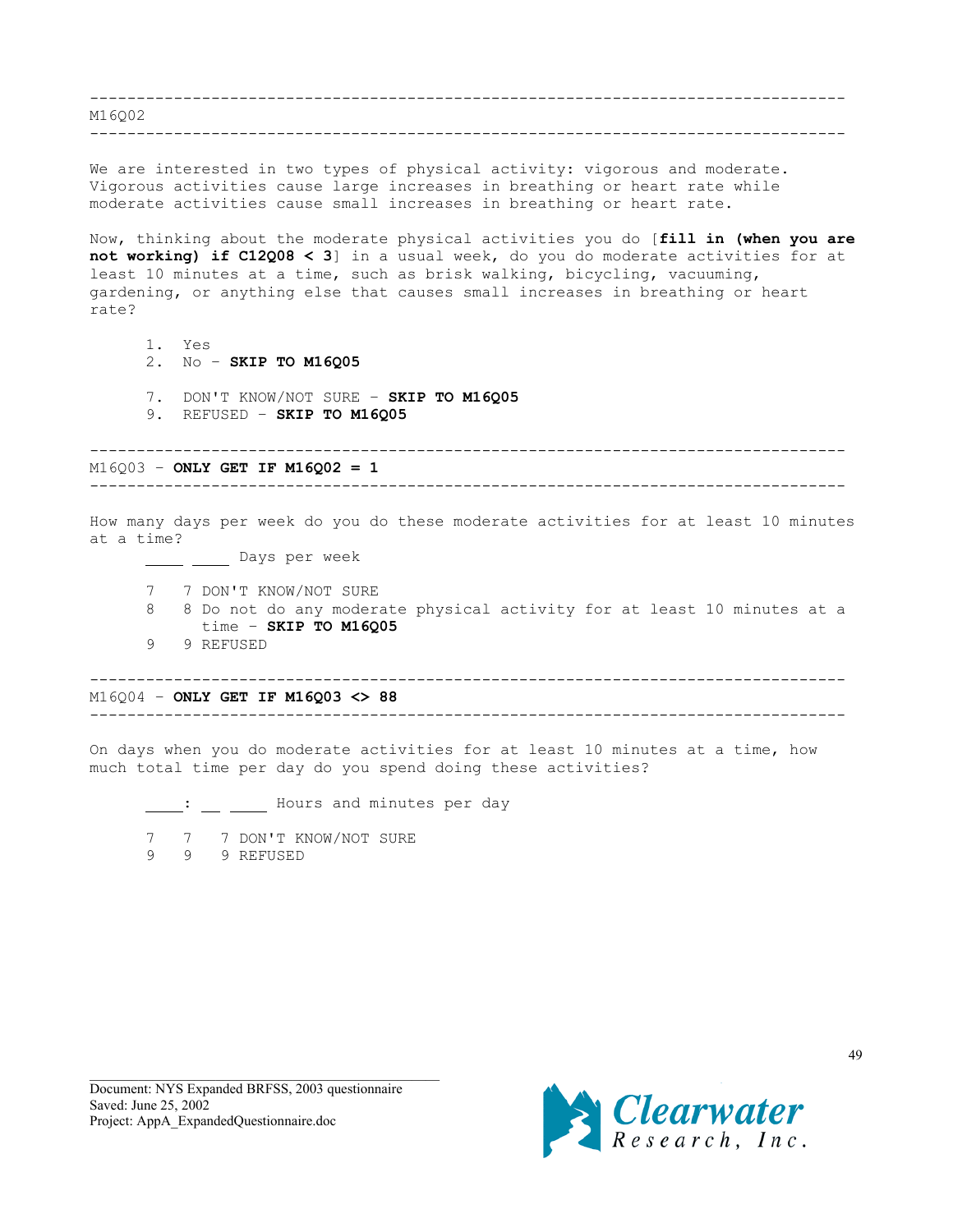--------------------------------------------------------------------------------- M16Q05 – **EVERYBODY**

---------------------------------------------------------------------------------

Now thinking about the vigorous physical activities you do [**fill in (when you are not working) if C12Q08 < 3**] in a usual week, do you do vigorous activities for at least 10 minutes at a time, such as running, aerobics, heavy yard work, or anything else that causes large increases in breathing or heart rate?

- 1. Yes
- 2. No **SKIP TO M17Q01**
- 7. DON'T KNOW/NOT SURE **SKIP TO M17Q01**
- 9. REFUSED **SKIP TO M17Q01**

--------------------------------------------------------------------------------- M16Q06 – **ONLY GET IF M16Q05 = 1**

---------------------------------------------------------------------------------

How many days per week do you do these vigorous activities for at least 10 minutes at a time?

Lays per week

- 7 7 DON'T KNOW/NOT SURE
- 8 8 Do not do any vigorous physical activity for at least 10 minutes at a time – **SKIP TO M17Q01**
- 9 9 REFUSED

---------------------------------------------------------------------------------

M16Q07 – **ONLY GET IF M16Q06 <> 88** ---------------------------------------------------------------------------------

On days when you do vigorous activities for at least 10 minutes at a time, how much total time per day do you spend doing these activities?

: Hours and minutes per day

7 7 7 Don't know/Not sure 9 9 9 Refused

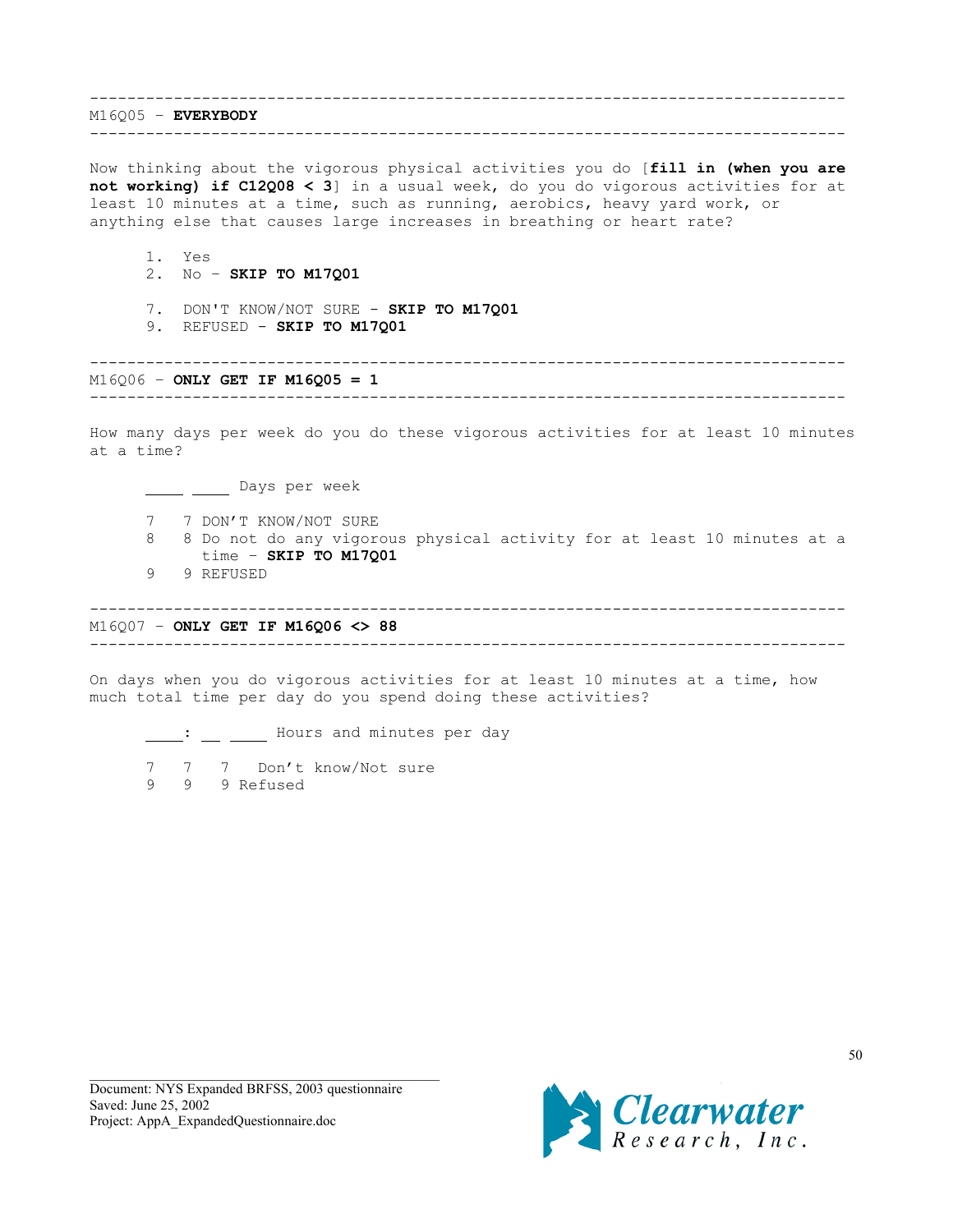# **Module 17: Skin Cancer**

<span id="page-50-0"></span>**ONLY GET IF LOCALITY = 19 or 27.** --------------------------------------------------------------------------------- M17Q01 --------------------------------------------------------------------------------- The next question is about sunburns, including any time that even a small part of your skin was red for more than 12 hours. Have you had a sunburn within the past 12 months? 1. Yes 2. No – **SKIP TO M18Q01** 7. DON'T KNOW/NOT SURE – **SKIP TO M18Q01** 9. REFUSED – **SKIP TO M18Q01** --------------------------------------------------------------------------------- M17Q02 – **ONLY GET IF M17Q01 = 1** --------------------------------------------------------------------------------- Including times when even a small part of your skin was red for more than 12 hours, how many sunburns have you had within the past 12 months? 1. One 2. Two 3. Three 4. Four 5. Five 6. Six or more 7. DON'T KNOW/NOT SURE 9. REFUSED **Module 18: Social Context ONLY GET IF LOCALITY = 1, 2, 19 or 29.** --------------------------------------------------------------------------------- M18Q01 –-------------------------------------------------------------------------------- These questions are about your daily life. How safe from crime do you consider your neighborhood to be? Would you say . . . 1. Extremely safe

- 2. Quite safe
- 3. Slightly safe
- 4. Not at all safe
- 7. DON'T KNOW/NOT SURE
- 9. REFUSED

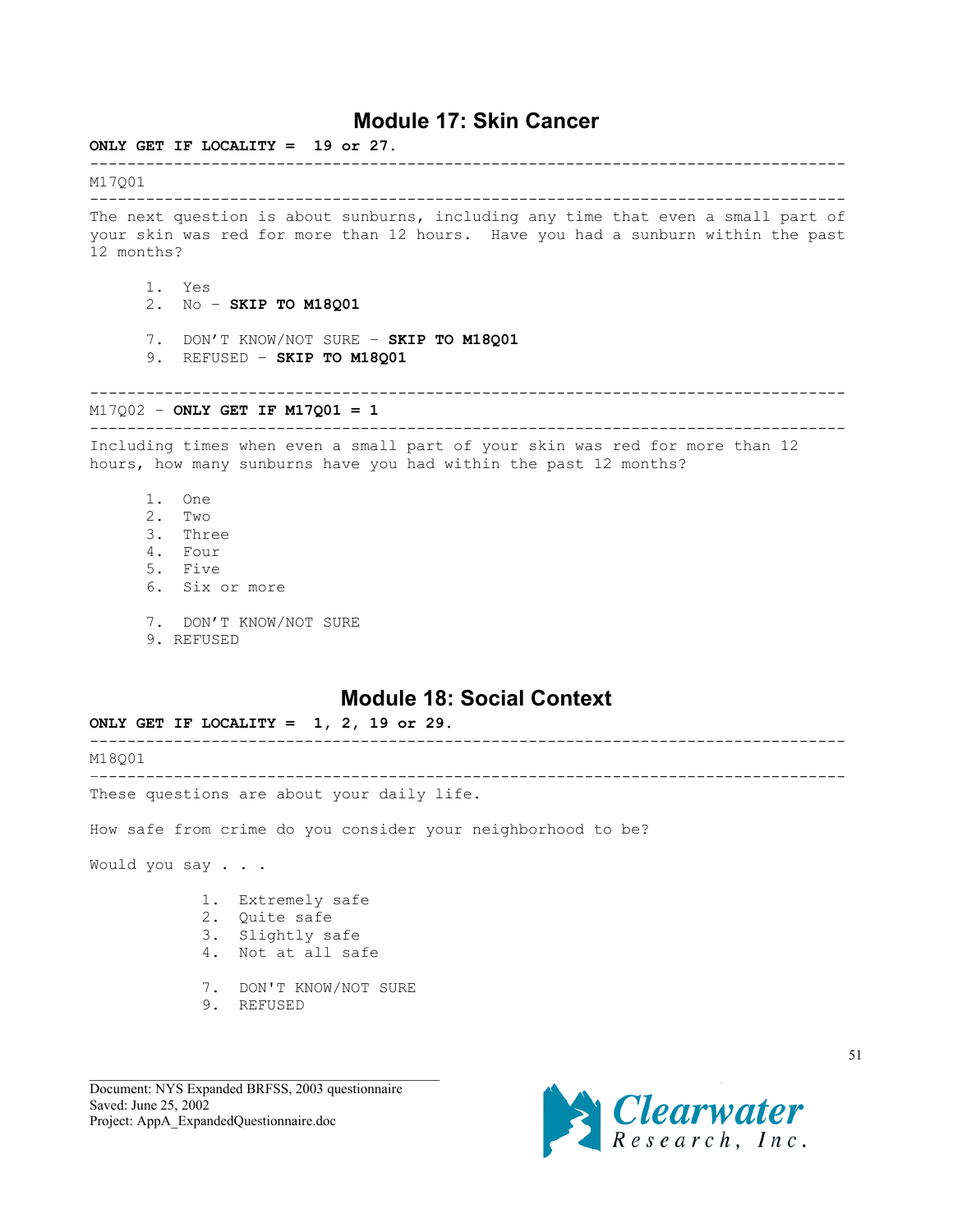--------------------------------------------------------------------------------- M18002 –-------------------------------------------------------------------------------- Do you own or rent your home? 1. Own 2. Rent 7. DON'T KNOW/NOT SURE 9. REFUSED --------------------------------------------------------------------------------- M18Q03 –-------------------------------------------------------------------------------- How long have you lived at your current address? INTERVIEWER: READ ONLY IF NECESSARY 1. Less than six months (1 to 6 months) 2. Less than one year (6 to 12 months) 3. Less than two years (1 to 2 years) 4. 2 or more years 7. DON'T KNOW/NOT SURE 9. REFUSED --------------------------------------------------------------------------------- M18Q04 –-------------------------------------------------------------------------------- How many close friends or relatives would help you with your emotional problems or feelings if you needed it? 1. Three or more 2. Two 3. One 4. None 7. DON'T KNOW/NOT SURE 9. REFUSED --------------------------------------------------------------------------------- M18Q05 –-------------------------------------------------------------------------------- In the past 30 days, have you been concerned about having enough food for you or your family? 1. Yes 2. No 7. DON'T KNOW/NOT SURE

9. REFUSED

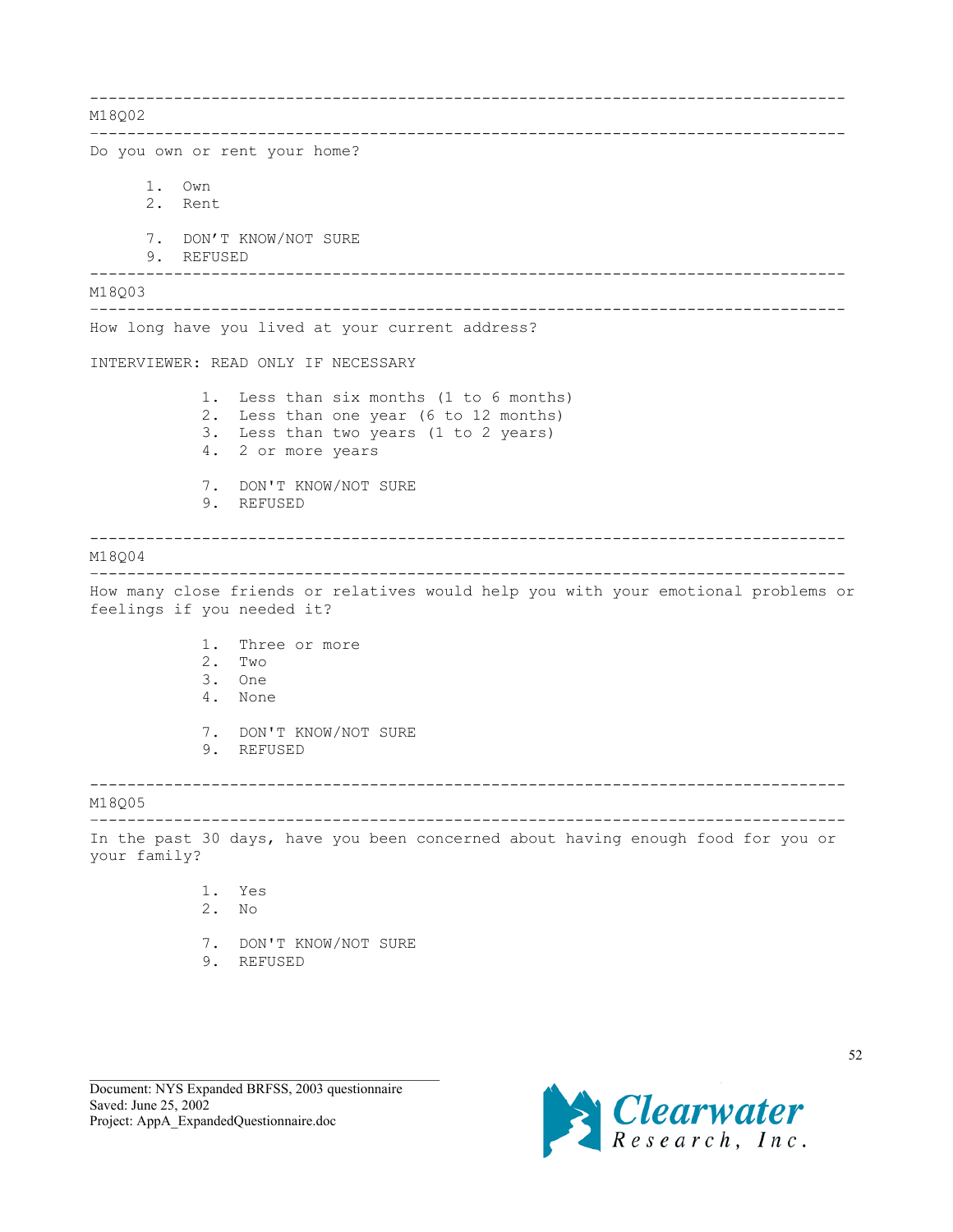# **Module 19: Tobacco Consumption**

<span id="page-52-0"></span>**ONLY GET IF LOCALITY = 2, 3, 6, 7, 19, 27, 30, 31, 32, 34, 35, 36, 37 or 38.**

---------------------------------------------------------------------------------

–--------------------------------------------------------------------------------

M19Q01 – **ONLY GET IF C07Q02 = 1**

On the average, about how many cigarettes a day do you now smoke?

\_\_\_\_ ENTER NUMBER OF CIGARETTES – **SKIP TO M20Q01**

- 76. 76 OR MORE **SKIP TO M20Q01**
- 77. DON'T KNOW / NOT SURE **SKIP TO M20Q01**
- 99. REFUSED **SKIP TO M20Q01**

M19Q02 – **ONLY GET IF C07Q02 = 2**

–--------------------------------------------------------------------------------

---------------------------------------------------------------------------------

During the past 30 days, on how many days did you smoke cigarettes?

\_\_\_\_ ENTER NUMBER OF DAYS

- 77. DON'T KNOW / NOT SURE **SKIP TO M20Q01**
- 88. NONE **SKIP TO M20Q01**
- 99. REFUSED **SKIP TO M20Q01**

#### ---------------------------------------------------------------------------------

M19Q03 – **ONLY GET IF M19Q02 < 77**

–-------------------------------------------------------------------------------- On the average, on days when you smoked during the past 30 days, about how many cigarettes did you smoke a day?

**ENTER NUMBER OF CIGARETTES** 

- 76. 76 OR MORE
- 77. DON'T KNOW / NOT SURE
- 99. REFUSED

# **Module 20: Tobacco - Media**

**ONLY GET IF LOCALITY = 6, 30, 34, 35, 36, 37, or 38.**

---------------------------------------------------------------------------------

M20Q01a

–-------------------------------------------------------------------------------- In the past 7 days, have you heard, read, or seen any information about the effects of tobacco from:

Television?

- 1. Yes
- 2. No
- 7. DON'T KNOW/NOT SURE
- 9. REFUSED

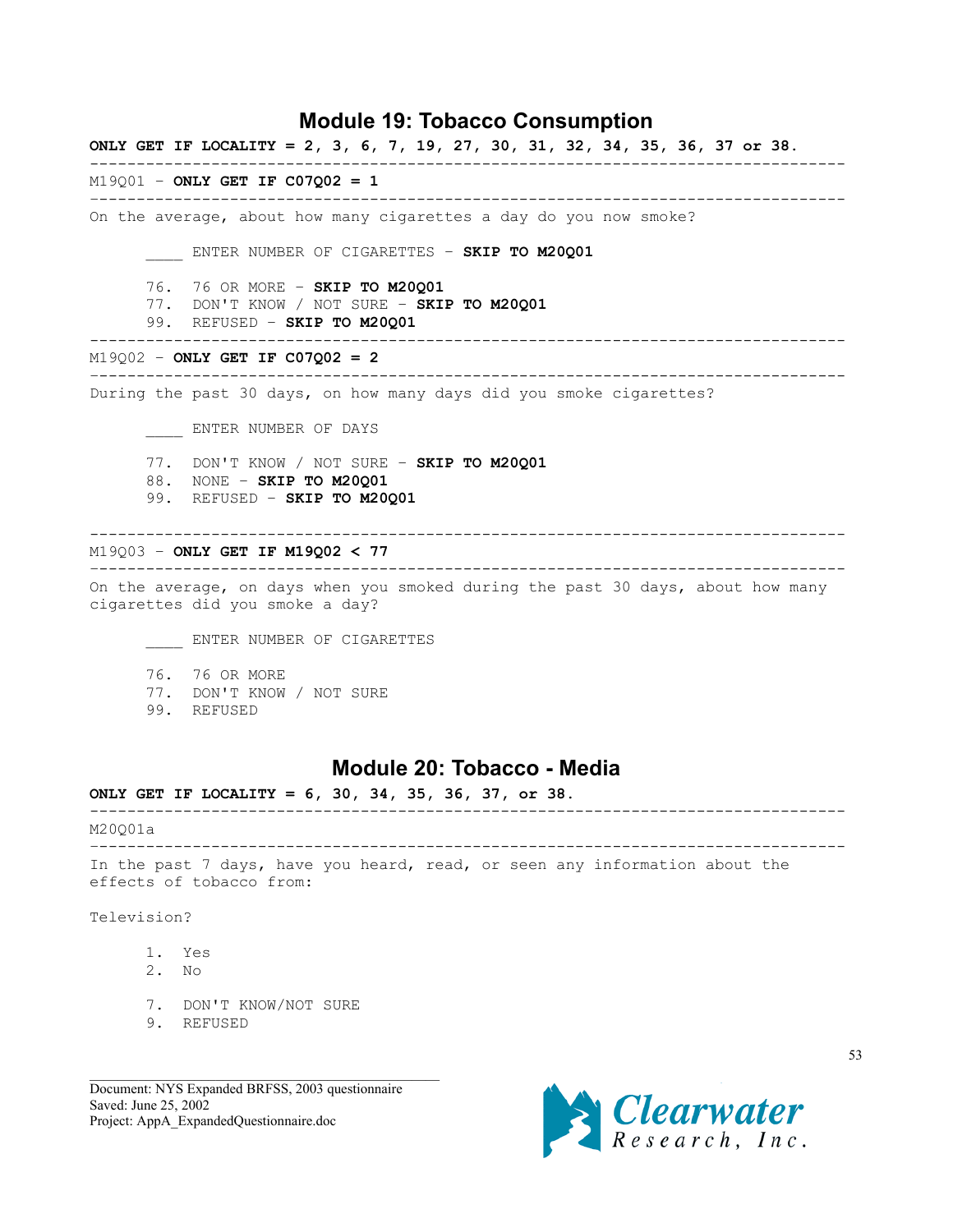|                 |             |                                      | _____________________________        |
|-----------------|-------------|--------------------------------------|--------------------------------------|
| M20Q01b         |             |                                      |                                      |
| Radio?          |             |                                      |                                      |
|                 | 1.<br>2.    | Yes<br>N <sub>O</sub>                |                                      |
|                 |             | 7. DON'T KNOW/NOT SURE<br>9. REFUSED |                                      |
| M20Q01c         |             |                                      |                                      |
| Billboard?      |             |                                      |                                      |
|                 | 2.          | 1. Yes<br>N <sub>O</sub>             |                                      |
|                 |             | 7. DON'T KNOW/NOT SURE<br>9. REFUSED |                                      |
| M20Q01d         |             |                                      |                                      |
| In or on a bus? |             |                                      |                                      |
|                 | 2. No       | 1. Yes                               |                                      |
|                 |             | 7. DON'T KNOW/NOT SURE<br>9. REFUSED |                                      |
| M20Q01e         |             |                                      | ------------------------------------ |
|                 |             | Newspaper or magazine?               |                                      |
|                 | 2. No       | 1. Yes                               |                                      |
|                 | 7.          | DON'T KNOW/NOT SURE<br>9. REFUSED    |                                      |
| M20Q01f         |             |                                      |                                      |
|                 |             | From a website or on the internet?   |                                      |
|                 | $1$ .<br>2. | Yes<br>No                            |                                      |
|                 | 7.          | DON'T KNOW/NOT SURE<br>9. REFUSED    |                                      |

Document: NYS Expanded BRFSS, 2003 questionnaire<br>Saved: June 25, 2002 Project: AppA\_ExpandedQuestionnaire.doc



54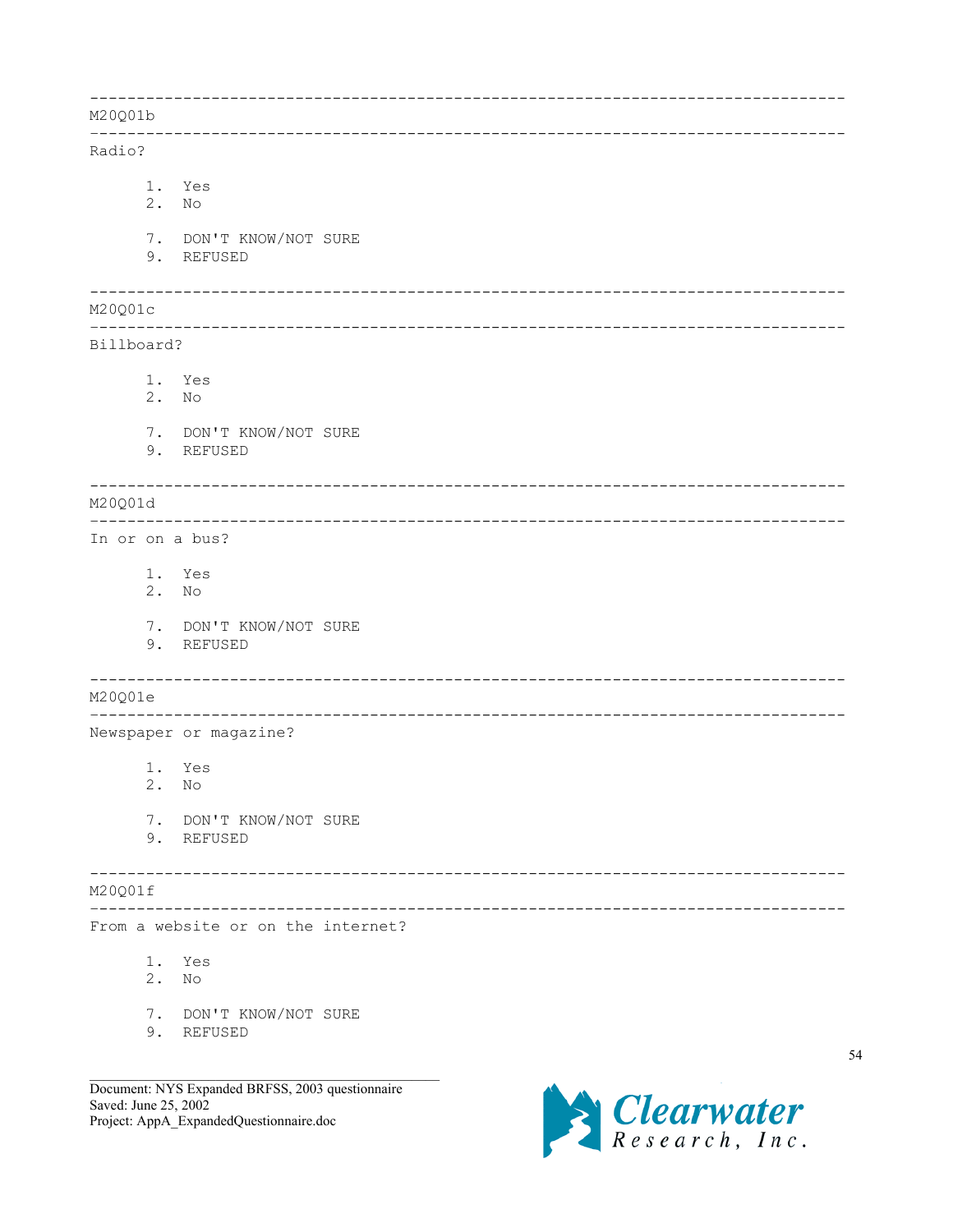<span id="page-54-0"></span>--------------------------------------------------------------------------------- M20Q01g –-------------------------------------------------------------------------------- Movie theaters? 1. Yes 2. No 7. DON'T KNOW/NOT SURE 9. REFUSED --------------------------------------------------------------------------------- M20Q02 –-------------------------------------------------------------------------------- Have you ever seen or heard an anti-tobacco advertisement that refers to the New York State Tobacco Quitline within the past 30 days? 1. Yes 2. No 7. DON'T KNOW/NOT SURE 9. REFUSED **Module 21: Tobacco – other products ONLY GET IF LOCALITY = 34, 35, 36, 37 or 38.** ---------------------------------------------------------------------------------

M21Q01 –-------------------------------------------------------------------------------- Have you ever used or tried any smokeless tobacco products such as chewing tobacco or snuff?

1. Yes 2. No – **SKIP TO M21Q03**

7. DON'T KNOW/NOT SURE - **SKIP TO M21Q03**

9. REFUSED - **SKIP TO M21Q03**

---------------------------------------------------------------------------------

M21Q01 – **ONLY GET IF M21Q01 = 1** –--------------------------------------------------------------------------------

Do you currently use chewing tobacco or snuff every day, some days, or not at all?

- 1. Every day
- 2. Some days
- 3. Not at all
- 7. DON'T KNOW/NOT SURE
- 9. REFUSED

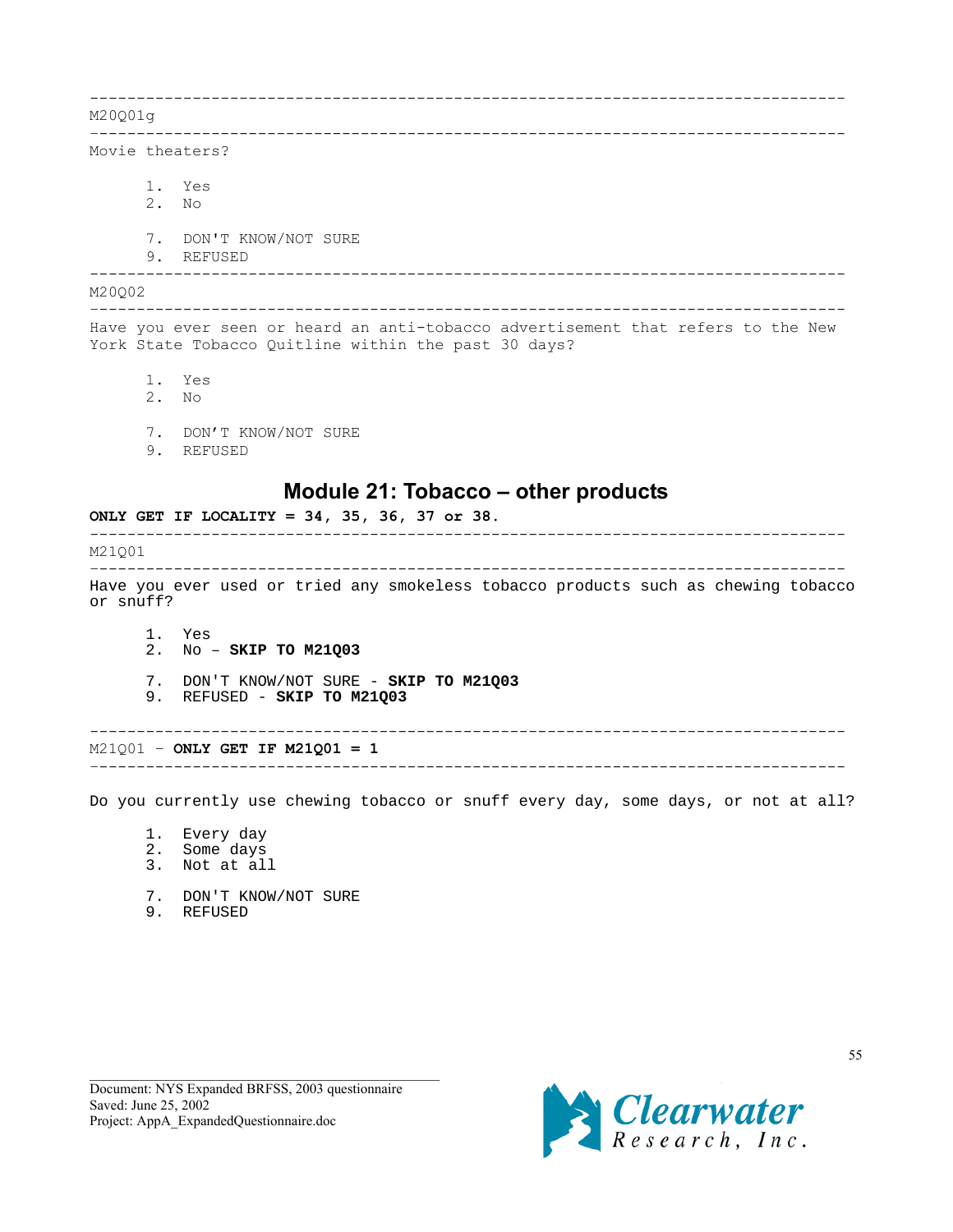--------------------------------------------------------------------------------- M21Q03 –-------------------------------------------------------------------------------- Have you ever smoked a cigar, even one or two puffs? 1. Yes 2. No – **SKIP TO M21Q05** 7. DON'T KNOW/NOT SURE - **SKIP TO M21Q05** 9. REFUSED - **SKIP TO M21Q05** --------------------------------------------------------------------------------- M21Q04 – **M21Q03 = 1** –-------------------------------------------------------------------------------- Do you now smoke cigars every day, some days, or not at all? 1. Every day 2. Some days 3. Not at all 7. DON'T KNOW/NOT SURE 9. REFUSED --------------------------------------------------------------------------------- M21Q05 –-------------------------------------------------------------------------------- Have you ever smoked tobacco in a pipe, even one or two puffs? 1. Yes 2. No – **SKIP TO M21Q07** 7. DON'T KNOW/NOT SURE – **SKIP TO M21Q07** 9. REFUSED – **SKIP TO M21Q07** --------------------------------------------------------------------------------- M21Q06 – **ONLY GET IF M21Q05 = 1** –-------------------------------------------------------------------------------- Do you now smoke a pipe every day, some days, or not at all? 1. Every day 2. Some days 3. Not at all

- 7. DON'T KNOW/NOT SURE
- 9. REFUSED

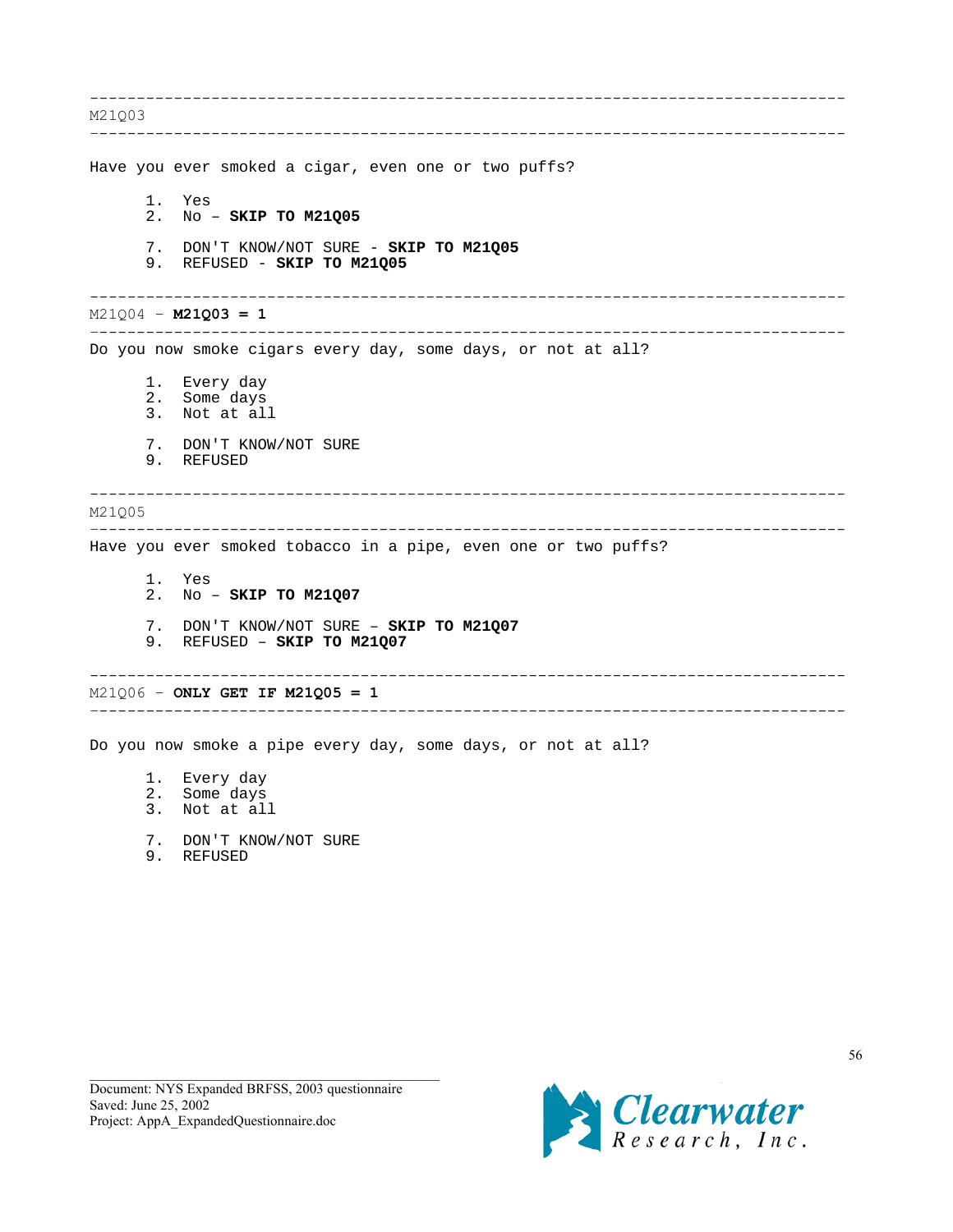<span id="page-56-0"></span>--------------------------------------------------------------------------------- M21Q07 –-------------------------------------------------------------------------------- A bidi (BEE DEE) is a flavored cigarette from India. Have you ever smoked a bidi, even one or two puffs? 1. Yes 2. No – **SKIP TO M22Q01** 7. DON'T KNOW / NOT SURE – **SKIP TO M22Q01** 9. REFUSED – **SKIP TO M22Q01** --------------------------------------------------------------------------------- M21Q08 – **ONLY GET IF M21Q07 = 1** –-------------------------------------------------------------------------------- Do you now smoke bidis every day, some days, or not at all? 1. Every day 2. Some days 3. Not at all 7. DON'T KNOW / NOT SURE 9. REFUSED

## **Module 22: Tobacco – Work site ETS**

## **ONLY GET IF LOCALITY = 2, 3, 7, 31, 34, 35, 36, 37 or 38.** --------------------------------------------------------------------------------- M22Q01 **– ONLY GET IF C10Q08 < 3 (EMPLOYED OR SELF-EMPLOYED)** ---------------------------------------------------------------------------------

While working at your job, are you indoors most of the time?

- 1. YES
- 2. NO – **SKIP TO M23Q01**
- 7. DON'T KNOW/NOT SURE **SKIP TO M23Q01**
- 9. REFUSED **SKIP TO M23Q01**

#### M22Q02 **– ONLY GET IF M22Q01 = 1**

--------------------------------------------------------------------------------- Which of the following best describes your place of work's official smoking policy for work areas?

---------------------------------------------------------------------------------

Would you say not allowed in any work areas, allowed in some work areas, allowed in all work areas, or no official policy?

- 1. Not allowed in any work areas
- 2. Allowed in some work areas
- 3. Allowed in all work areas
- 4. No official policy
- 7. DON'T KNOW/NOT SURE
- 9. REFUSED

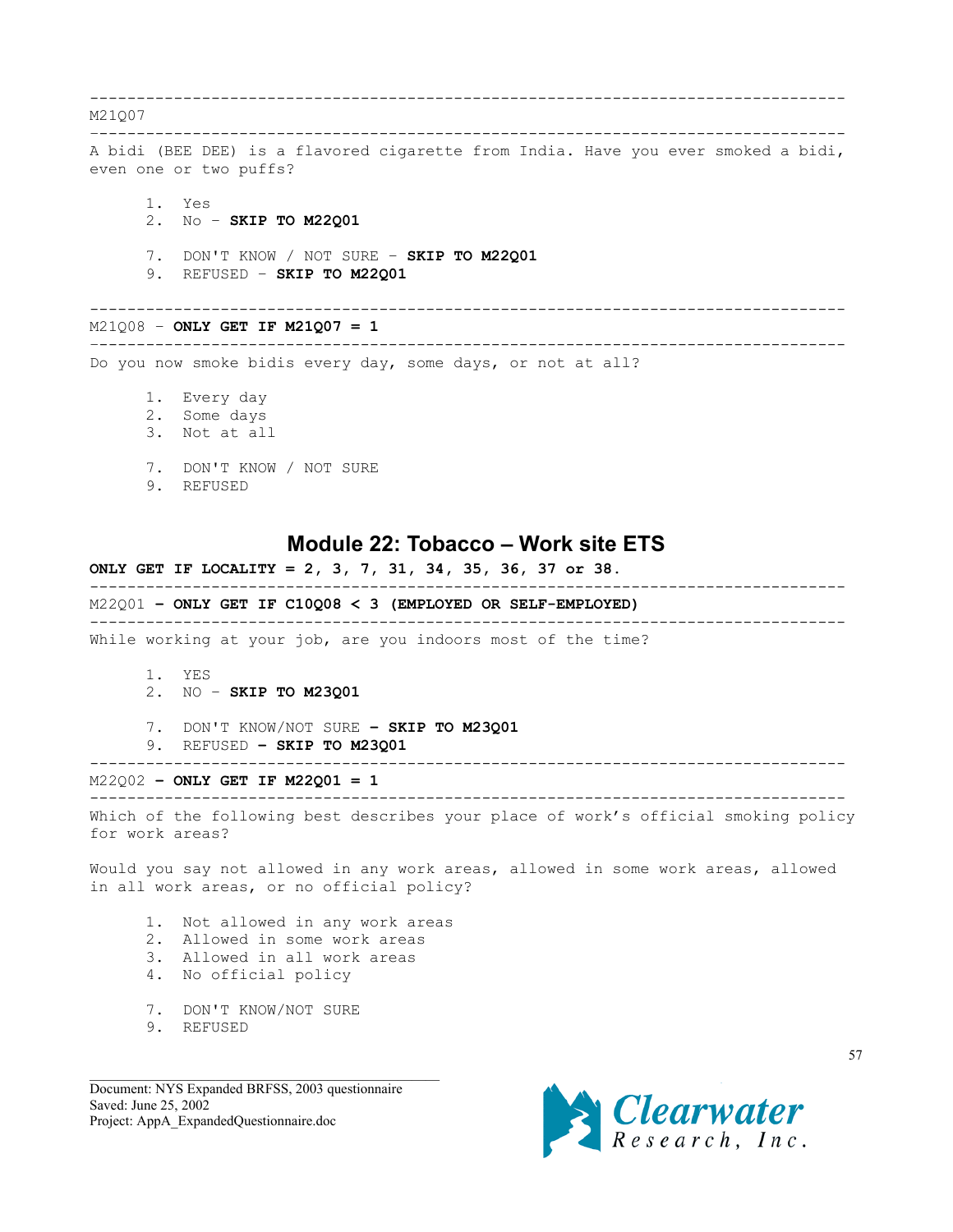# **Module 23: Seat Belts**

## <span id="page-57-0"></span>**ONLY GET IF LOCALITY = 2, 6, 13, 19, 27, 30, 34, 35, 36, 37 or 38.**

### **M23Q01**

---------------------------------------------------------------------------------

---------------------------------------------------------------------------------

How often do you use seatbelts when you drive or ride in a car?

- 1. Always
- 2. Nearly always
- 3. Sometimes
- 4. Seldom
- 5. Never
- 7. DON'T KNOW/NOT SURE
- 8. NEVER DRIVE OR RIDE IN A CAR
- 9. REFUSED

# **Module 24: Weight Control**

**ONLY GET IF LOCALITY = 1, 2, 3, 4, 5, 8, 9, 10, 11, 12, 14, 15, 16, 17, 18, 19, 20, 21, 22, 23, 24, 26, 27, 28, 29, 32, 33, 34, 35, 36, 37 or 38.** --------------------------------------------------------------------------------- M24Q01 --------------------------------------------------------------------------------- Are you now trying to lose weight? 1. Yes – **SKIP TO M24Q03**

- 2. No
- 7. DON'T KNOW/NOT SURE
- 9. REFUSED

# ---------------------------------------------------------------------------------

M24Q02 – **ONLY GET IF M24Q01 <> 1** ---------------------------------------------------------------------------------

Are you now trying to maintain your current weight, that is to keep from gaining weight?

- 1. Yes
- 2. No
- 7. DON'T KNOW/NOT SURE
- 9. REFUSED

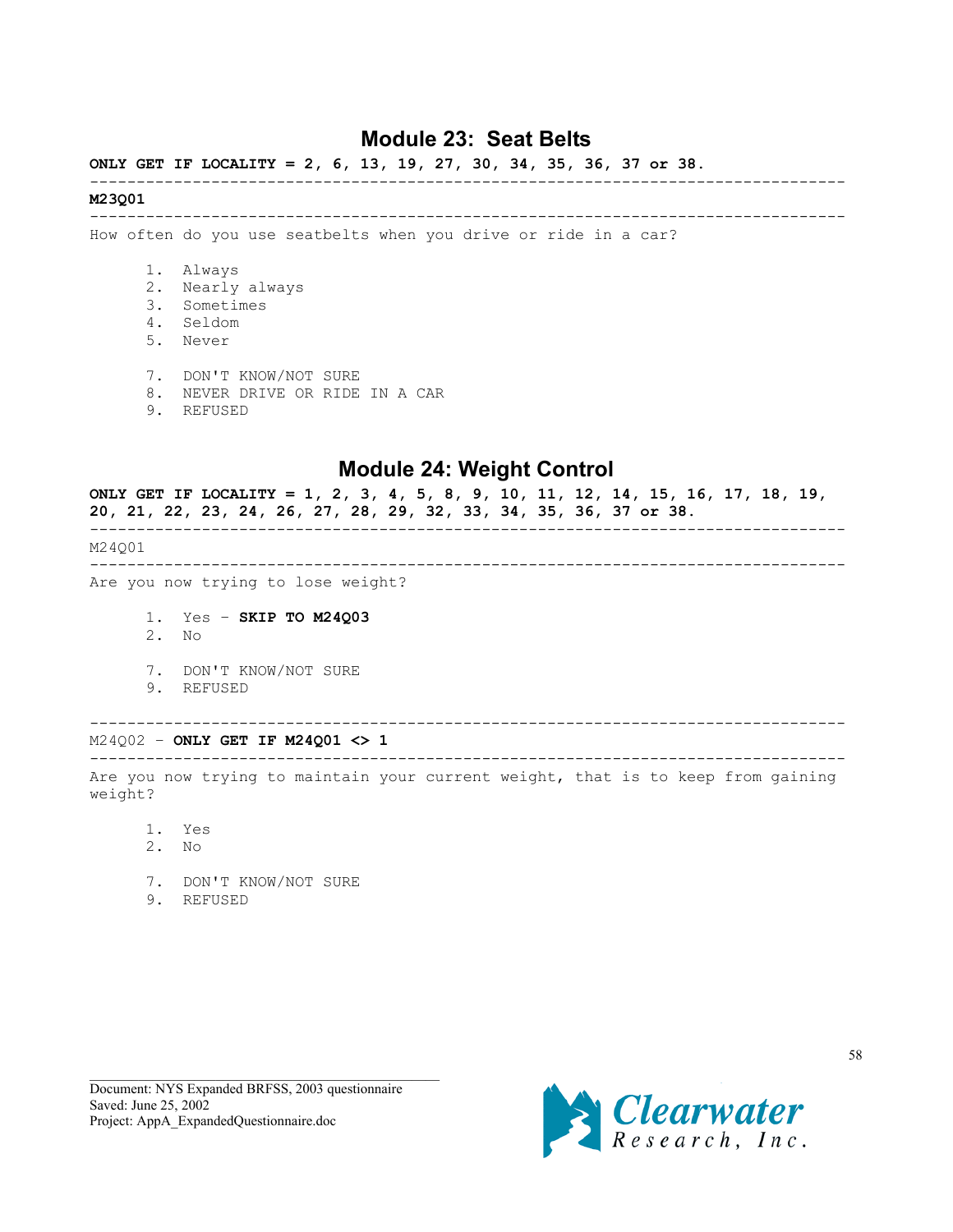```
---------------------------------------------------------------------------------
M24Q03 – ONLY GET IF M24Q01 = 1 OR M24Q02 = 1
---------------------------------------------------------------------------------
Are you eating either fewer calories or less fat to . . .
lose weight? [if M24Q01 = 1]
keep from gaining weight? [if M24Q02 = 1]
INTERVIEWER: PROBE FOR WHICH
      1. Yes, fewer calories
      2. Yes, less fat
      3. Yes, fewer calories and less fat
      4. No
      7. DON'T KNOW/NOT SURE
      9. REFUSED
---------------------------------------------------------------------------------
M24Q04 – ONLY GET IF M24Q01 = 1 OR M24Q02 = 1
---------------------------------------------------------------------------------
Are you using physical activity or exercise to . . .
lose weight? [if M24Q01 = 1]
keep from gaining weight? [if M24Q02 = 1]
      1. Yes
      2. No
```
- 
- 7. DON'T KNOW/NOT SURE
- 9. REFUSED

## **Module 25: Cervical Cancer**

**ONLY GET IF C10Q15 = 2 AND LOCALITY = 1, 3, 4, 5, 7, 8, 9, 10, 11, 12, 13, 14, 15, 16, 17, 18, 19, 20, 21, 22, 23, 24, 26, 28, 31, 32 or 33.** --------------------------------------------------------------------------------- M25Q01 --------------------------------------------------------------------------------- A pap smear is a test for cancer of the cervix. Have you ever had a pap smear? 1. YES

- 2. NO **SKIP TO M24Q03**
- 7. DON'T KNOW/NOT SURE **SKIP TO M24Q03**
- 9. REFUSED **SKIP TO M24Q03**